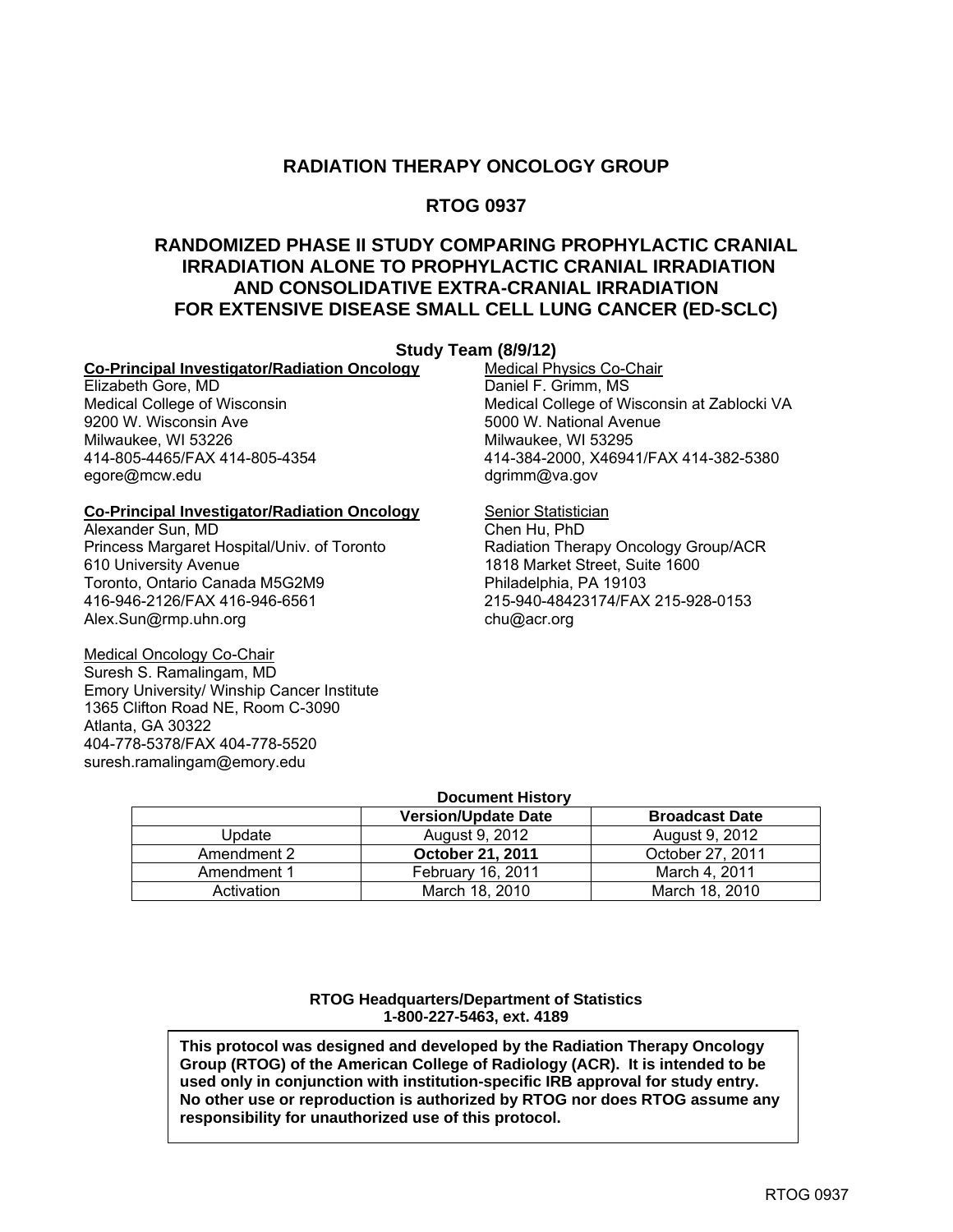#### **INDEX**

Schema

Eligibility Checklist

- 1.0 Introduction
- 2.0 Objectives
- 3.0 Patient Selection
- 4.0 Pretreatment Evaluations/Management
- 5.0 Registration Procedures
- 6.0 Radiation Therapy
- 7.0 Drug Therapy
- 8.0 Surgery
- 9.0 Other Therapy
- 10.0 Tissue/Specimen Submission
- 11.0 Patient Assessments
- 12.0 Data Collection
- 13.0 Statistical Considerations

References

- Appendix I Sample Consent Form<br>Appendix II Study Parameters
- Appendix II Study Parameters<br>Appendix III Performance Statu
- Appendix III Performance Status Scoring<br>Appendix IV Staging System
	- Staging System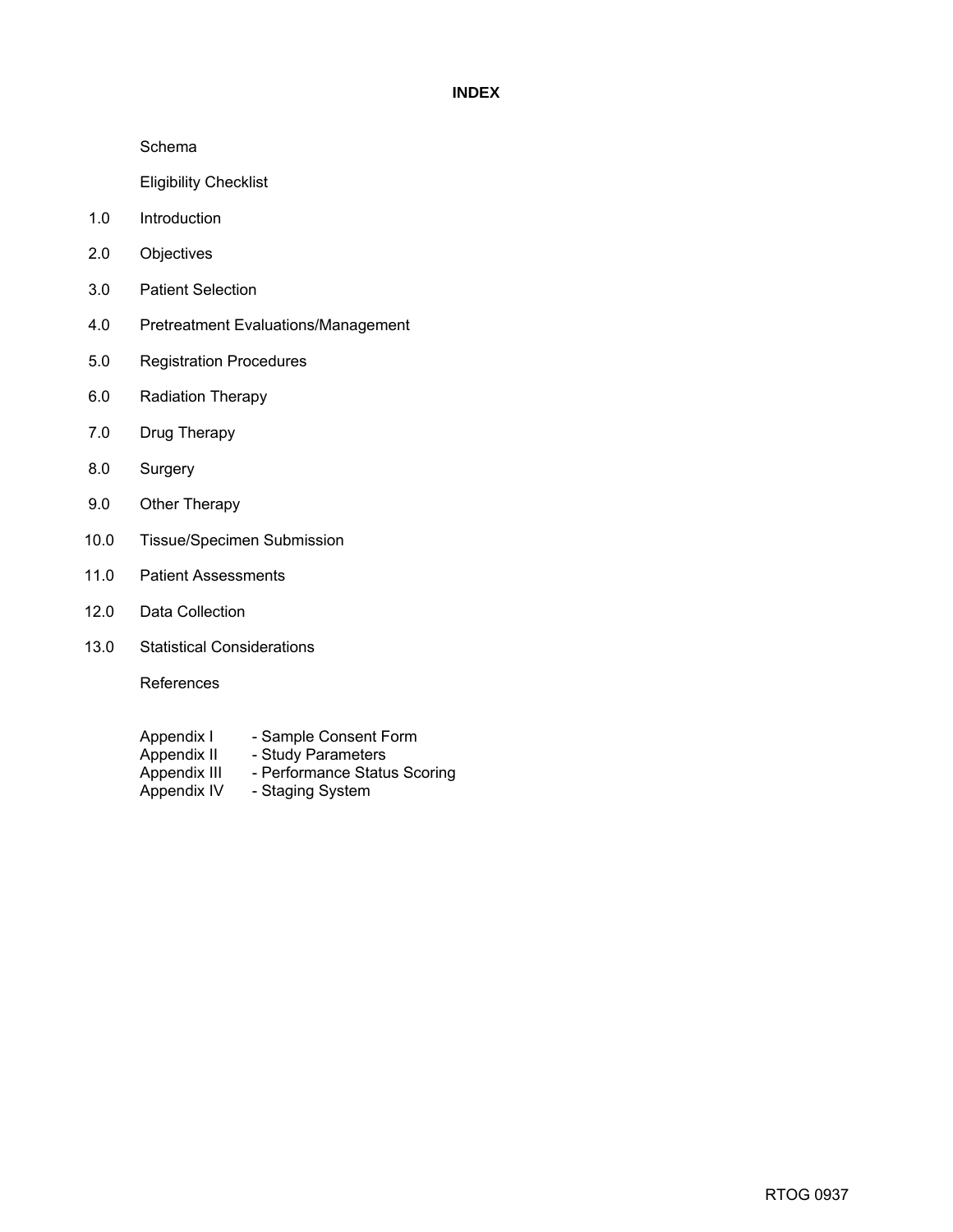#### **RADIATION THERAPY ONCOLOGY GROUP**

#### **RTOG 0937**

#### **Randomized Phase II Study Comparing Prophylactic Cranial Irradiation Alone to Prophylactic Cranial Irradiation and Consolidative Extra-Cranial Irradiation for Extensive Disease Small Cell Lung Cancer (ED-SCLC)**

#### **SCHEMA (10/21/11)**

| S | <b>Response to Treatment</b>        | R | Arm 1: Prophylactic Cranial Irradiation                    |
|---|-------------------------------------|---|------------------------------------------------------------|
|   | 1. Complete Response (CR)           | А | 2.5 Gy per fraction for a total of 25 Gy                   |
| R | 2. Partial Response (PR)            | N |                                                            |
| A |                                     | D | Arm 2: Prophylactic Cranial Irradiation                    |
|   |                                     | Ο | 2.5 Gy per fraction for a total of 25 Gy                   |
|   | <b>Number of Metastatic Lesions</b> | м | and                                                        |
| F |                                     |   | <b>Consolidative Radiation to</b>                          |
| ν | $2.2 - 4$                           | Z | <b>Locoregional and Residual Metastatic Disease</b>        |
|   |                                     | Е | 45 Gy at 3 Gy per fraction*                                |
|   |                                     |   |                                                            |
|   |                                     |   | *Acceptable alternative regimens: 30-40 Gy in 10 fractions |

#### **Patient Population**: (See Section 3.0 for Eligibility) **[2/16/11]**

Patients with extensive disease small cell lung cancer, excluding CNS metastases; patients must have had radiographic evidence of 1-4 extra-cranial metastatic lesions **prior** to platinum-based chemotherapy AND have had radiographic partial or complete response to chemotherapy in a minimum of one site of disease and no progression in any site.

**Required Sample Size**: **154**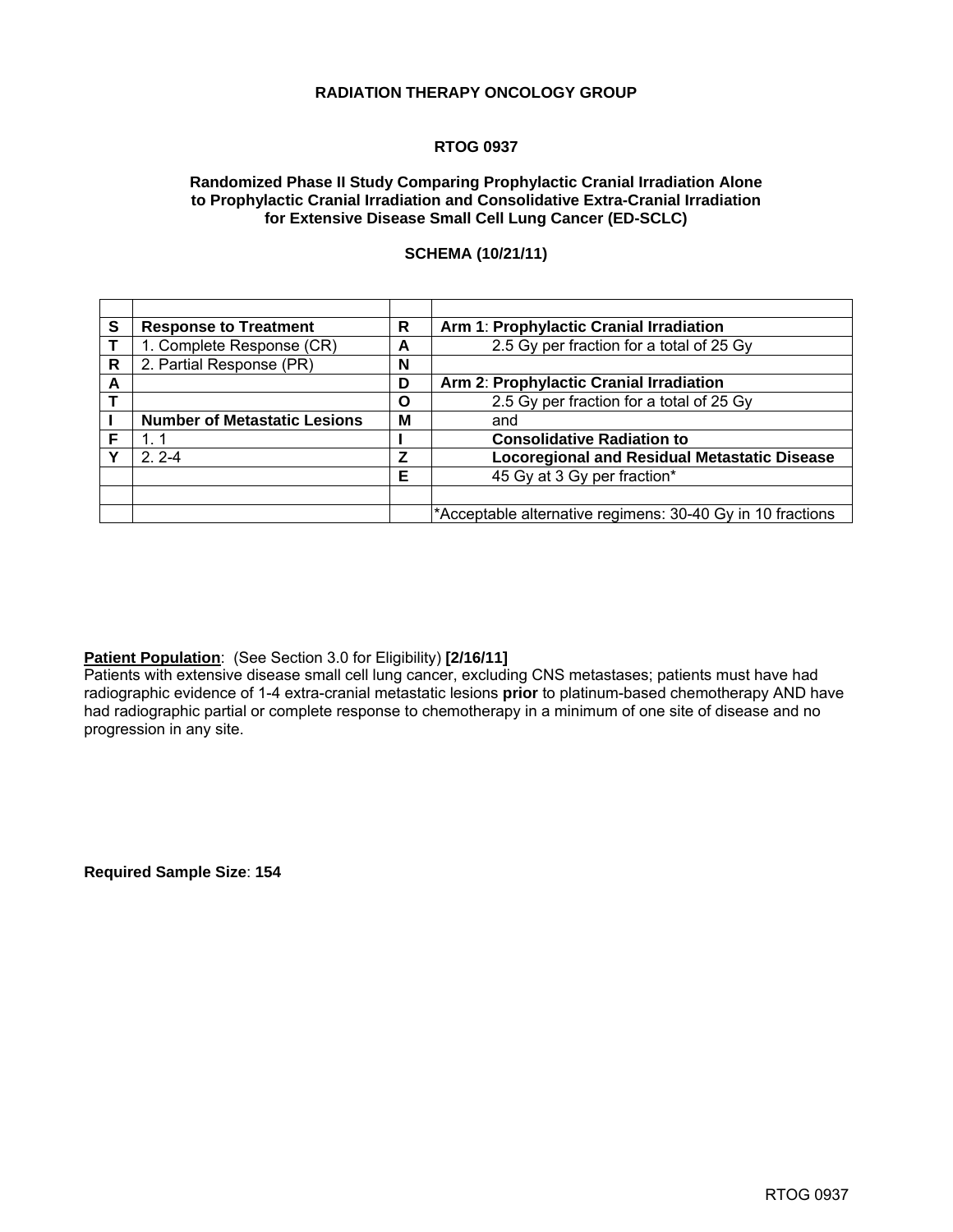#### **RTOG 0937 ELIGIBILITY CHECKLIST (10/21/11) Case # (page 1 of 3)**

- (Y) 1. Does the patient have a proven (histologically or cytologically) diagnosis of extensive disease small cell lung cancer?
	- (Y) 2. Has the patient completed 4-6 cycles of platinum-based chemotherapy within 8 weeks of registration?
- (Y) 3. Prior to chemotherapy, did the patient have extensive stage disease defined as disease beyond the ipsilateral hemithorax with 1-4 metastatic lesions excluding brain metastases, with extent of disease based on the minimum diagnostic workup specified in Section 3.1.4?
- (Y) 4. After chemotherapy and within 8 weeks prior to registration, was the patient restaged?

- (Y) If yes, does the patient have:
	- no CNS metastases;
	- radiographic partial or complete response to chemotherapy in a minimum of one site of disease using the RECIST criteria;
	- no progression in any site?
- (Y) 5. Have the pre-chemotherapy and post-chemotherapy measurements for all measurable disease been submitted?
- (Y) 6. Is the patient's Zubrod Performance Status 0-2?
- (Y) 7. Is the patient  $\geq$  18 years of age?
	- (Y) 8. Were all pre-registration labs done within 1 week prior to registration and are values for hepatic, renal, and bone marrow function within the parameters of eligibility specified in Section 3.1?
		- (Y) 9. For women of childbearing potential, was a serum pregnancy test completed within 1 week of registration?
- (Y) If yes, was the serum pregnancy test negative?
- (Y/NA) 10. If a male participant who is sexually active or a woman of child bearing potential, did the patient agree to use medically acceptable forms of contraception?
- (Y) 11. Have all toxicities related to chemotherapy resolved to  $\leq$  grade 1 prior to initiation of study therapy (with the exception of neuropathy and alopecia)?
- (Y) 12. Did the patient provide study specific informed consent prior to study entry?
	- (N) 13. Did the patient have prior radiotherapy to the region of the study cancer that would result in overlap of radiation therapy fields? (see Section 3.1.6 for exception)
	- (N) 14. Did the patient have a diagnosis of limited stage disease?

#### **Continued on next page**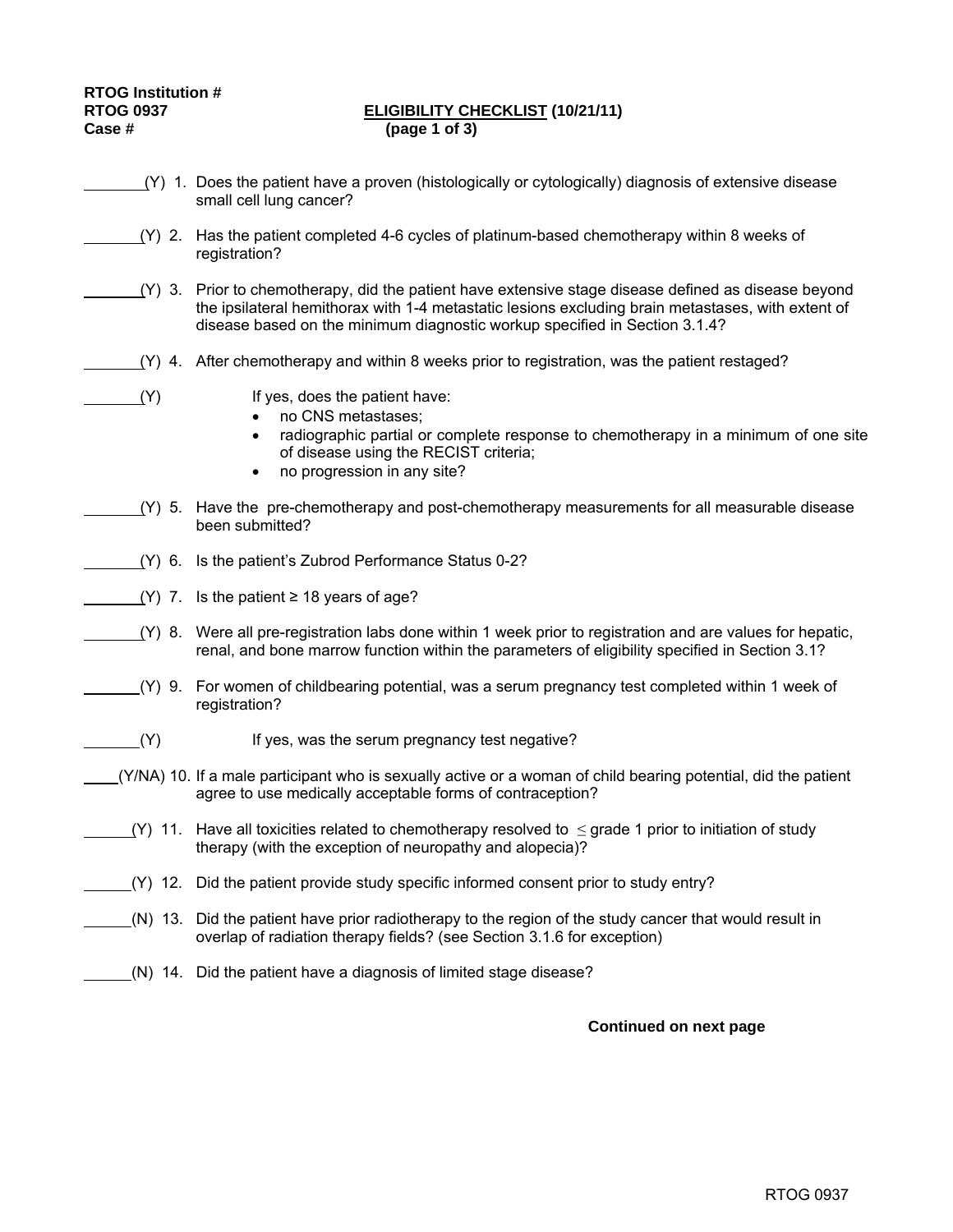# **RTOG Institution #**

#### **RTOG 0937 ELIGIBILITY CHECKLIST (3/18/10) Case # (page 2 of 3)**

(N) 15. Does the patient have central nervous metastases?

(N) 16. Does the patient have any severe co-morbidities as defined in section 3.2?

#### **The following questions will be asked at Study Registration**: **3D-CRT (and if used, IMRT) CREDENTIALING IS REQUIRED BEFORE REGISTRATION.**

- 1. Name of institutional person registering this case?
- (Y) 2. Has the Eligibility Checklist (above) been completed?
- (Y) 3. Is the patient eligible for this study?
- 4. Date the patient provided study-specific consent prior to study entry
- **5.** Patient's Initials (First Middle Last)
	- **6.** Verifying Physician
	- **7.** Patient's ID Number
- **EXECUTE:** 8. Date of Birth
- **2.** 9. Race
- 10. Ethnic Category (Hispanic or Latino; Not Hispanic or Latino; Unknown)
- 11. Gender
- 12. Patient's Country of Residence
- 13. Zip Code (U.S. Residents)
- **Example 24.** Method of Payment
- 15. Will any component of the patient's care be given at a military or VA facility?
- 16. Calendar Base Date
	- 17. Registration/randomization date: This date will be populated automatically.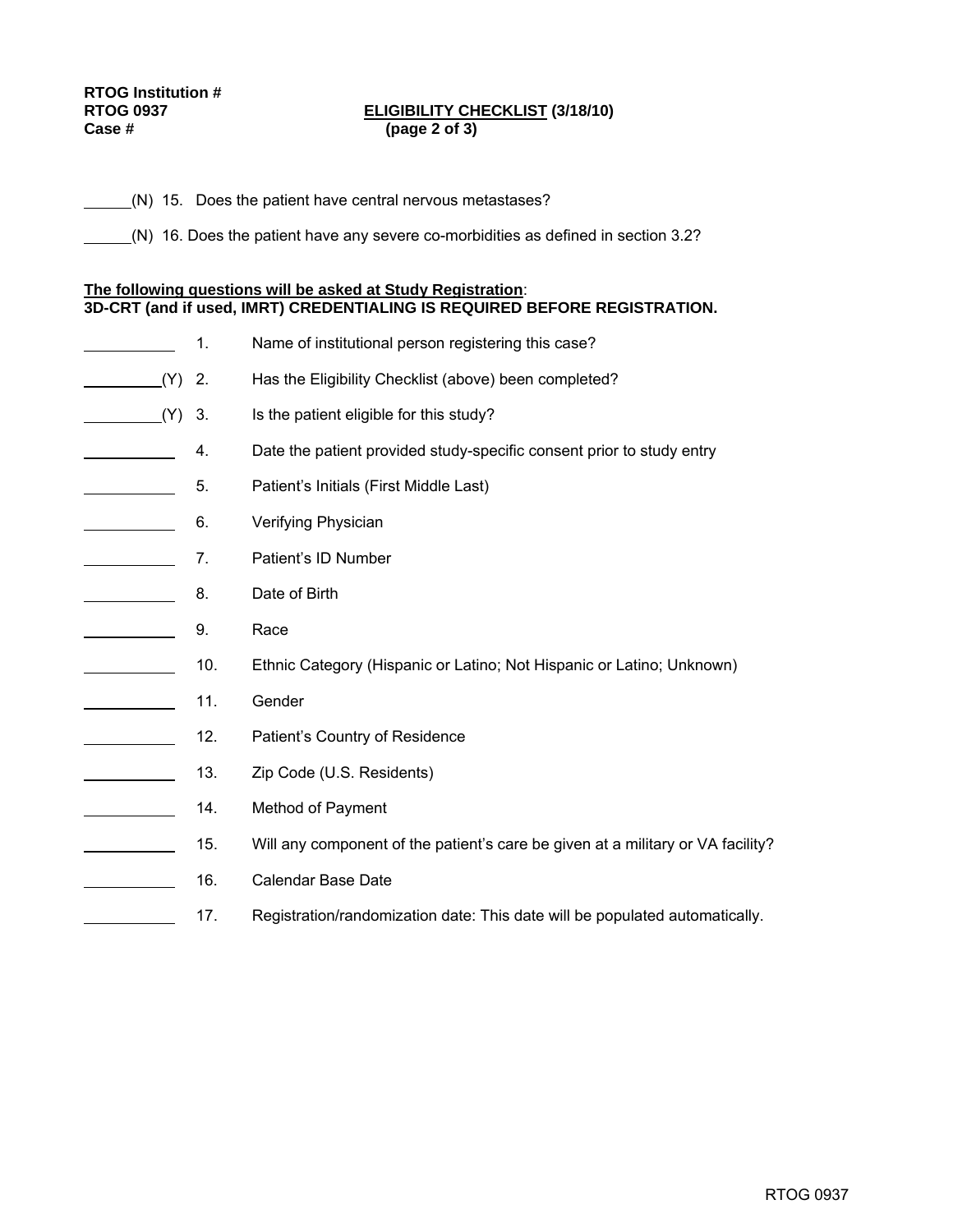| <b>RTOG Institution #</b><br><b>RTOG 0937</b><br>Case  # |     | <b>ELIGIBILITY CHECKLIST (8/9/12)</b><br>(page 3 of 3)                                                                                                                                                                                                          |
|----------------------------------------------------------|-----|-----------------------------------------------------------------------------------------------------------------------------------------------------------------------------------------------------------------------------------------------------------------|
|                                                          | 18. | Specify response to treatment (Complete Response [CR] vs. Partial Response [PR])<br>Note: For the purposes of stratification, a response to treatment is only considered a CR<br>if the patient has had a complete response in all sites of measurable disease. |
|                                                          | 19. | Specify the number of metastatic lesions (1 vs. 2-4)                                                                                                                                                                                                            |
|                                                          | 20. | Did the patient receive thoracic radiation therapy?                                                                                                                                                                                                             |
|                                                          |     | If no and the patient is randomized to Arm 2 (PCI and consolidative radiation),<br>specify the treatment approach (3DCRT or IMRT).                                                                                                                              |
|                                                          | 21. | If the patient is randomized to Arm 2 (PCI and consolidative radiation), will the patient<br>receive treatment to metastatic site(s)?                                                                                                                           |
|                                                          |     | If yes, specify the most complex treatment approach (IMRT, 3DCRT, or 2D).                                                                                                                                                                                       |
|                                                          | 22. | Specify treatment approach for PCI (3DCRT or 2D).                                                                                                                                                                                                               |

The Eligibility Checklist must be completed in its entirety prior to web registration. The completed, signed, and dated checklist used at study entry must be retained in the patient's study file and will be evaluated during an institutional NCI/RTOG audit.

Completed by Date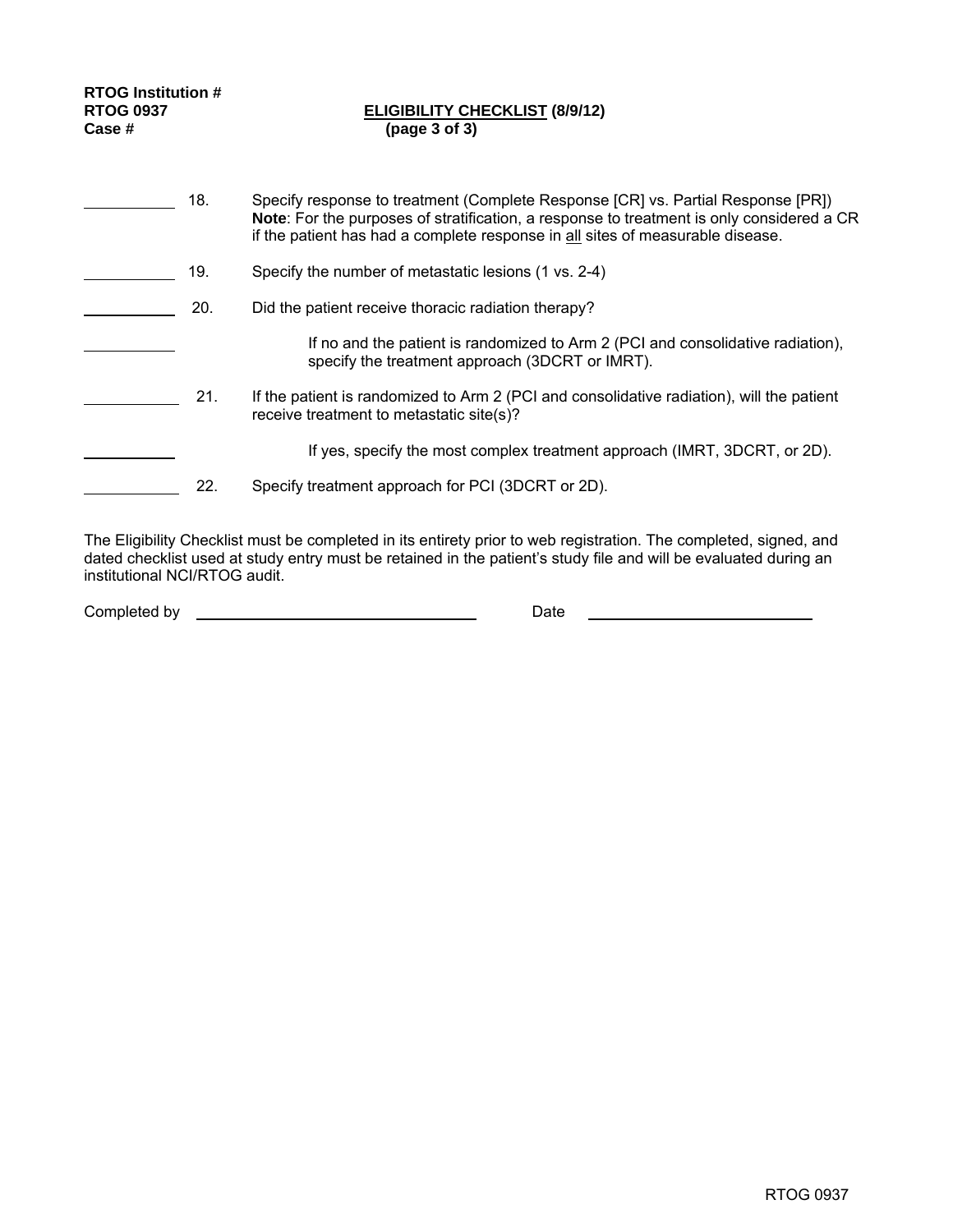#### **1.0 INTRODUCTION**

**1.1** Approximately 35,000 Americans are diagnosed with small cell lung cancer annually. The incidence of extensive disease (ED) or stage IV disease is 60-70%. This percentage of patients with ED has increased over the last 20 years, and this is at least partially due to stage migration secondary to routine use of CT scans, brain MRIs, and PET. PET alone upstages 8% of patients diagnosed with limited disease (LD) based on conventional staging (Bradley 2004; Niho 2007). Standard therapy for limited disease small cell lung cancer (LD-SCLC) is chemotherapy with concurrent thoracic irradiation followed by prophylactic cranial irradiation for patients who achieve a complete response to chemotherapy and radiation therapy. Standard therapy for ED small cell lung cancer (ED-SCLC) is chemotherapy +/- radiation therapy for symptomatic disease.

 In the 1960s, multi-agent chemotherapy became the primary therapy for all stages of disease. Due to high locoregional failure rates after chemotherapy alone, thoracic radiation in combination with chemotherapy was investigated for patients with limited stage disease. Several randomized studies compared chemotherapy alone to chemotherapy and radiation (Bunn 1987; Perry 1987). Two meta-analyses confirmed locoregional control advantage with thoracic irradiation and demonstrated a 5.4% improvement in survival (Warde 1992; Pignon 1992). Other studies evaluated timing of thoracic irradiation. The current standard of care is concurrent chemotherapy and radiation, with radiation being delivered early in the course of chemotherapy (Murray 1993; Fried 2004). Locoregional control and survival is better with concurrent rather than sequential therapy but at the cost of increased toxicity. Sequential therapy is acceptable for patients who may not tolerate the added toxicity of concurrent therapy or have large tumor volumes and/or poor pulmonary function. Volume reduction with chemotherapy may allow for sparing of normal tissue and better therapy tolerance.

 The current standard of care for ED-SCLC is platinum-based combination chemotherapy. Overall response rate to multi-agent chemotherapy is 40-70% (Hanna 2006), and complete response rate is estimated at 10-20%. Recurrence of disease is the rule, even following an excellent response to initial chemotherapy. Unfortunately, there are no effective treatment options for patients with recurrent disease. Therefore, efforts to improve the outcomes with initial therapy of ED-SCLC have the best chance of improving survival. Several lines of evidence suggest that the use of radiation therapy to treat patients with oligometastatic disease after systemic chemotherapy may in fact be associated with prolonged patient survival. However, this issue has not been studied adequately in well-designed prospective studies.

#### **1.2** The Role of Thoracic Radiation Therapy in ED-SCLC

 The use of radiation therapy in ED-SCLC is reserved for patients with bulky symptomatic disease, brain metastases, or other sites of symptomatic metastases. Despite this standard for ED-SCLC, which is supported by the NCCN guidelines, clinicians will frequently treat asymptomatic patients with thoracic radiation therapy and/or prophylactic cranial irradiation (PCI), if they have had a complete response (CR) or near CR to chemotherapy. This approach is supported by the fact that many patients in early studies that established the role of thoracic radiation therapy in LD-SCLC actually harbored low volume ED. At the time of the studies, technology for staging and staging requirements were limited (Bunn 1987; Warde 1992).

 The treatment paradigm for LD-SCLC is based on the assumption that chemotherapy, in responding patients, eradicates sites of microscopic disease both distantly and in the regional lymphatics and that radiation is needed to maximize control of macroscopic disease. We hypothesize that the application of this concept to ED patients with favorable prognostic factors will decrease tumor volume and may improve survival and quality of life.

 This approach is supported by results of a phase III trial published by Jeremic, et al. (1999). Patients with ED-SCLC were treated initially with 3 cycles of cisplatin and etoposide (CE). Those who achieved a CR or partial response (PR) locally and a CR at distant sites were treated with 2 cycles of carboplatin and etoposide +/- concurrent hyperfractionated radiation therapy to the thorax. Both groups received PCI. Median survival (17 months versus 11 months, p=0.041), 5year survival (9.1% versus 3.7%, p=0.041), and median time to local recurrence (30 versus 22 months, p=0.062) were all improved in the radiation therapy group. Distant metastatic rate remained high in both groups. The majority of patients had 1-2 sites of metastatic disease at diagnosis. The pattern of failure relative to initial pattern of distant disease was not described.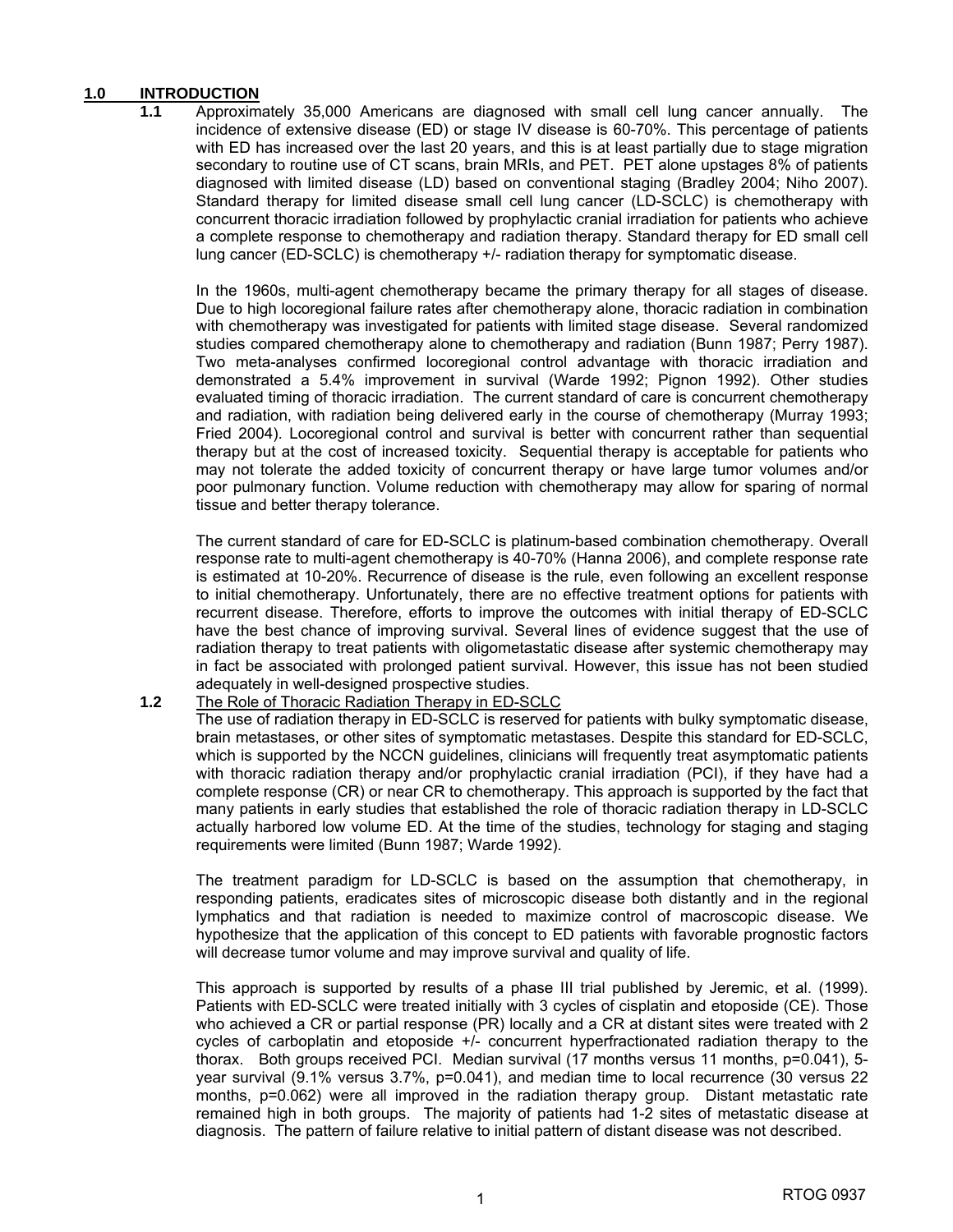Bonner, et al. (1995) evaluated the use chemotherapy and systemic radiation (sequential upper and lower hemibody radiation) in patients with ED-SCLC without brain metastases. Treatment also included thoracic radiation and PCI. Patients received 7 cycles of chemotherapy. Radiation to the brain to 17 Gy in 5 fractions was delivered during cycles 2 and 3 (34 Gy total). Radiation to the chest to 20 Gy in 5 fractions was delivered during fractions 5 and 6 (40 Gy total). Hemibody irradiation was delivered 5 weeks after completion of 6 cycles of chemotherapy. The upper body received 6 Gy in one fraction and 6 weeks later the lower body received 8 Gy in one fraction. The median survival time was 11.5 months. Five-year progression-free and overall survival was 27% and 16%. Three patients lived longer than 5 years, and 4 patients died without evidence of disease. Two patients that survived longer than 5 years received all therapy, and one received all therapy except lower hemibody irradiation. Sites of disease at diagnosis in the long-term survivors included lung, liver, retroperitoneal soft tissue, and bone.

#### **1.3** Prophylactic cranial irradiation (PCI) **[2/16/11]**

 The incidence of brain metastases at some point during the course of disease in patients with small cell lung cancer is nearly 80% (Nugent 1979). Even when treated, outcome is poor with significant impact on physical and psychological functioning (Fellitti 1985). Prophylactic cranial irradiation (PCI) is a component of standard management for patients with LD-SCLC (J Nat'l Comprehensive Cancer Network 2008). PCI improves survival in patients with LD-SCLC who have had a complete or near complete response to chemotherapy and radiation (Auperin 1999) and favorably alters failure patterns (Gregor 1997; Arriagada 1995).

 Studies that have evaluated PCI have included all patients with complete response to chemotherapy including ED-SCLC. In the meta-analysis by Auperin, et al. (1999) approximately 15% of patients had ED-SCLC; additionally, initial staging was limited and restaging in some cases only required a chest x-ray (CXR) to document CR. Interestingly the outcomes of these studies, including patients with ED-SCLC and limited assessment to determine CR, have resulted in application of PCI to a narrowly defined patient population with LD-SCLC with extensive restaging assessments to determine CR. PCI is considered standard therapy for LD patients who, in the current era, are defined by CT scans of the chest, MRI of the brain, bone scan, and frequently, PET. Additionally, clinicians are inclined to define CR with CT rather than CXR and frequently with PET. Arguably, this restricted patient population is the most likely group to benefit from PCI. Some but not all clinicians recommend PCI in carefully selected ED patients or LD patients with PR. Further study is needed to define the benefits of PCI in a carefully defined patient population with ED.

 The EORTC completed a randomized phase III trial that specifically addressed the issue of PCI for patients with ED who had responded to chemotherapy with no clinical evidence of brain metastases (Slotman 2007). Not only did they show a decrease in CNS metastases but also an improvement of overall survival at 1 year (27% versus 13%). The cumulative risk of brain metastases at 1 year was 40.4% in the observation arm and 14.6% in the therapy arm. Patients in this study did not have routine CNS imaging. Brain CT or MRI was done only if patients had symptoms of metastases. This study provides further support to the use of PCI in patients with ED-SCLC. Further study is needed to confirm the results with current staging standards in the United States.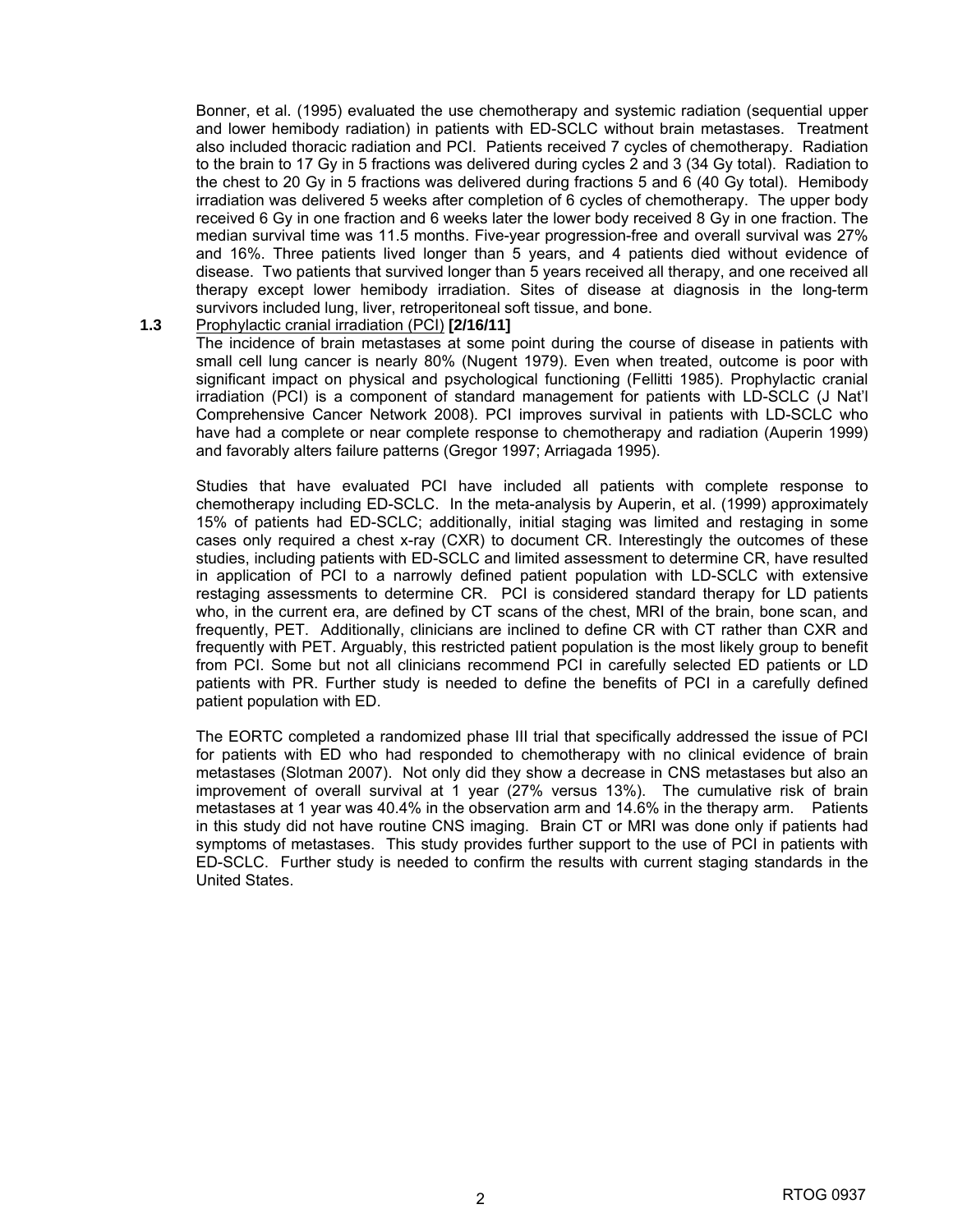#### **Overall Survival (OS)**

| <b>Study</b>  | <b>Treatment</b>                                                                             | N   | 1yr      | 2 <sub>yr</sub> | 5yr      | <b>Median</b><br><b>Survival</b> |
|---------------|----------------------------------------------------------------------------------------------|-----|----------|-----------------|----------|----------------------------------|
| Schiller 2001 | Standard ChT Only<br>(measured from start of<br>primary therapy)                             | 402 | 35%      | 5%              |          | 9.6 mos.                         |
| Schiller 2001 | Standard ChT +<br>Topotecan/observation<br>(measured after completion of<br>primary therapy) | 112 | 25%*     | $8\%$ *         |          | $9.3*$ mos.                      |
| Hanna 2006    | ChT Only                                                                                     | 331 | 35%      | 8%              | $0 - 5%$ | 9 mos.                           |
| Jeremic 1999  | ChT/RT/PCI                                                                                   | 55  | 65%      | 38%             | 9.1%     | 17 mos.                          |
|               | ChT/PCI                                                                                      | 55  | 46%      | 28%             | $3.7\%$  | 11 mos.                          |
| Bonner 1995   | ChT/Hemibody RT/PCI                                                                          | 20  | 50%      | 25%             | 16%      | 11.5 mos.                        |
| Slotman 2007  | ChT/PCI                                                                                      | 143 | $27\%**$ | $5\%**$         |          | 6.7 mos.**                       |
|               | ChT                                                                                          | 143 | 13%**    | $5\%**$         |          | 5.4 mos.**                       |

#### **Disease-Free Survival (DFS)**

| <b>Study</b>                                              | <b>Treatment</b>         | 6 mos.    | 1yr     | <b>Median</b><br><b>Survival</b> |
|-----------------------------------------------------------|--------------------------|-----------|---------|----------------------------------|
| Schiller 2001                                             | Standard ChT Only        | $7\%$ *   | $2\%$ * | $2.3$ *mos.                      |
| (measured from after<br>completion of primary<br>therapy) | Standard ChT + Topotecan | 22%*      | $2\%$ * | $3.7*$ mos.                      |
| Jeremic 1999                                              | ChT/RT/PCI               | ΝA        | 58%     | 14 mos.                          |
|                                                           | ChT/PCI                  | ΝA        | 55%     | 16 mos.                          |
| Bonner 1995                                               | ChT/Hemibody RT/PCI      | <b>NA</b> | 50%     | <b>NA</b>                        |
| Slotman 2007                                              | ChT/PCI                  | 23.4%**   | $2\%**$ | 3.7 mos.**                       |
|                                                           | ChT                      | 15.5%**   | $2\%**$ | 3 mos.**                         |

\*Outcomes measured from start of maintenance chemotherapy

 \*\*Outcomes measured from the time of study entry rather than from diagnosis. Median time to study entry from diagnosis was 4.2 months

#### **1.4** Rationale for Current Study **(10/21/11)**

 We hypothesize that consolidative thoracic radiation and radiation therapy to residual oligometastatic disease in patients with ED-SCLC who achieve a complete or partial response with platinum-based systemic chemotherapy will result in improved overall outcome. To test this hypothesis, we will conduct a randomized phase II study evaluating PCI versus PCI and consolidative radiation therapy to the primary intrathoracic disease and residual extracranial metastatic lesions patients with ED-SCLC with 1-4 extracranial metastases who achieve a CR/PR following platinum-based chemotherapy.

 Radiation and chemotherapy will be given sequentially to minimize acute toxicity. It is recommended that the radiation therapy regimens are limited to 3 weeks to minimize the burden of therapy. Maximum dose allowances to normal tissues are provided and must be adhered to. In addition, all efforts should be made to design therapy that minimizes toxicity.

 PCI will be delivered at 2.5 Gy per fraction to 25 Gy to all patients. Patients on Arm 2 will be treated with radiation to the mediastinum and residual metastatic lesions with 3D-CRT at 3 Gy per fraction to 45 Gy. Alternative biologically similar regimens of 30-40 Gy in 10 fractions are acceptable (see Section 6.1.2.3).

**NOTE**: IMRT is discouraged but permitted if it is required to comply with normal tissue dose restrictions. See Section 5.0 for pre-registration credentialing requirements.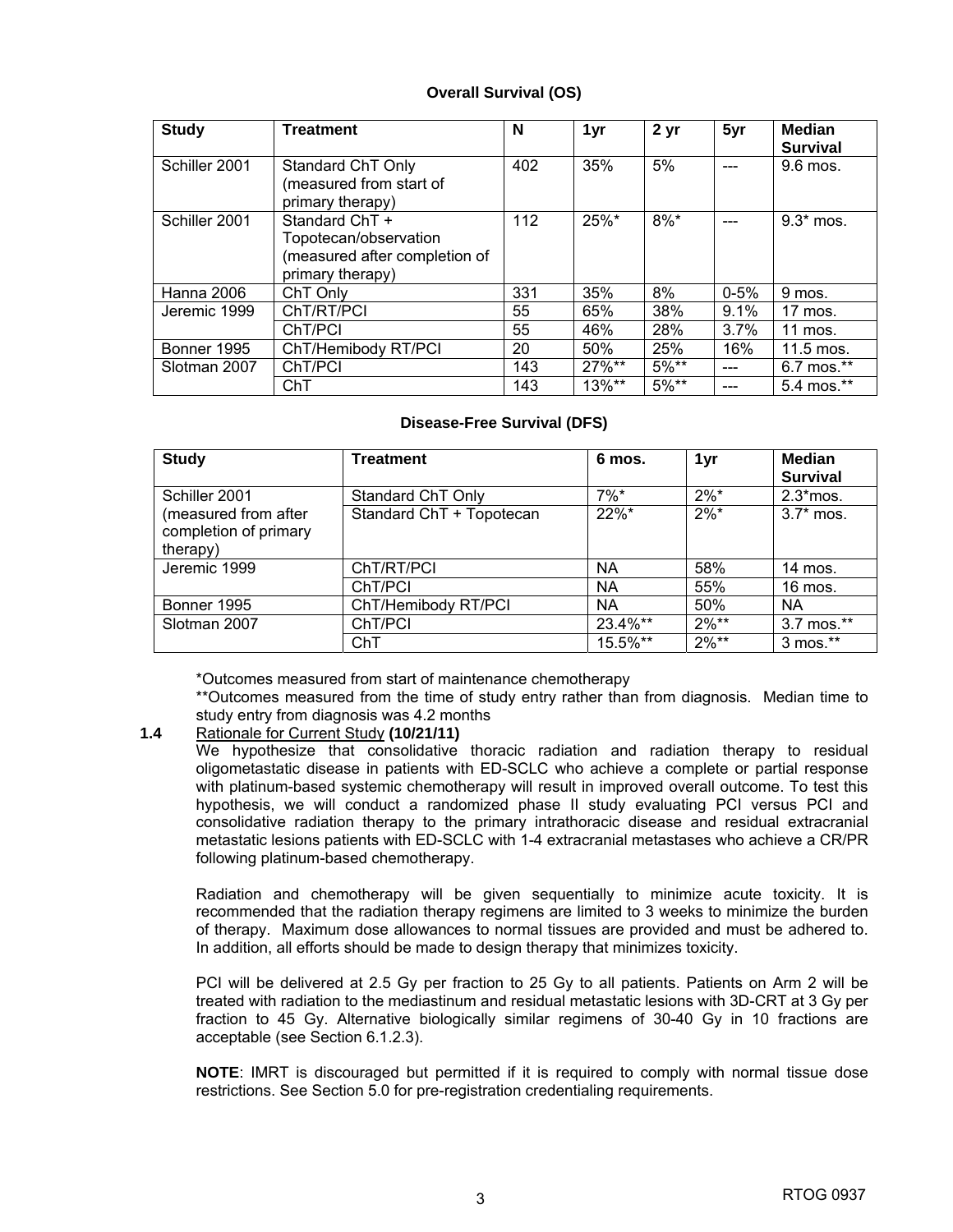#### **2.0 OBJECTIVES**

#### **2.1 Primary Objective**

 To determine the 1-year overall median survival rate in patients with ED-SCLC with the administration of PCI alone versus PCI with consolidation extracranial RT following platinumbased chemotherapy

### **2.2 Secondary Objectives**<br>**2.2.1** To compare treatment

- **2.2.1** To compare treatment-related adverse events;
- **2.2.2** To evaluate patterns of failure;
- **2.2.3** To compare the time to first failure;
- **2.2.4** To evaluate the percentage of the planned radiation dose given to each site.

#### **3.0 PATIENT SELECTION**

## **3.1 Conditions for Patient Eligibility (8/9/12)**

- **3.1.1** Pathologically (histologically or cytologically) proven diagnosis of extensive disease small cell lung cancer without brain metastases and with 1-4 metastatic lesions; **Note**: This does NOT include patients initially diagnosed with LD-SCLC who have progressed.
- **3.1.2** Patients must have completed 4-6 cycles of platinum-based chemotherapy.
- **3.1.3** Patients must be registered on study within 8 weeks of completing chemotherapy.
- **3.1.4 Prior to chemotherapy** (at diagnosis), patients must have extensive stage disease with 1-4 extracranial metastatic lesions (no brain metastases). For example, the patient could have 2 lesions in the liver and 2 in the contralateral lung; or 1 in the bone, 1 in the contralateral lung, and 2 in the liver; or 3 liver lesions and 1 in the bone, etc. Lesion is not defined as "organ".

The patient should have no clinical signs or symptoms of CNS metastases. Brain imaging is not required prior to chemotherapy if the patient is asymptomatic; however, brain imaging is required and must be negative for metastases prior to study entry. Extent of disease will be based on the following minimum diagnostic workup:

**3.1.4.1** History/physical examination;

**3.1.4.2** CT of the chest and abdomen with contrast or PET/CT. ;

- **3.1.5 After chemotherapy,** patients will be **restaged** using the following diagnostic work up :
	- History/physical examination;
	- CT of the chest and abdomen with contrast (does not have to be done if the patient has had a PET/CT scan within 8 weeks prior to registration);
	- Bone scan (does not have to be done if the patient has had a PET scan within 8 weeks prior to registration);
	- MRI of the brain or CT with contrast of the brain, if MRI is contraindicated.

Patients must have:

- no CNS metastases:
- radiographic partial or complete response to chemotherapy in a minimum of 1 site of disease using RECIST criteria (**see Section 11.4**); **Note**: if radiation has been delivered to primary disease with chemotherapy, there must be complete or partial response in at least 1 of the sites that has not been treated with radiation.
- no progression in any site;
- for the purposes of stratification, a response to treatment is only considered a "CR" if the patient has had a complete response in all sites of measurable disease.
- **3.1.6** Patients who have had thoracic radiation concurrently or prior to chemotherapy for the current diagnosis and meet all other eligibility criteria are eligible for the study but will not receive mediastinal radiation per protocol.
- **3.1.6.1** Measurements for all pre- and post-chemotherapy measurable disease must be submitted.
- **3.1.7** Zubrod Performance Status 0-2;
- **3.1.8** Age ≥ 18;
- **3.1.9** For patients who will be treated with radiation to the liver, adequate hepatic function, defined as follows:
- **3.1.9.1** Serum ALT and AST within 2.5 X ULN within 1 week prior to registration;
- **3.1.9.2** Serum bilirubin < 1.5 X ULN within 1 week prior to registration.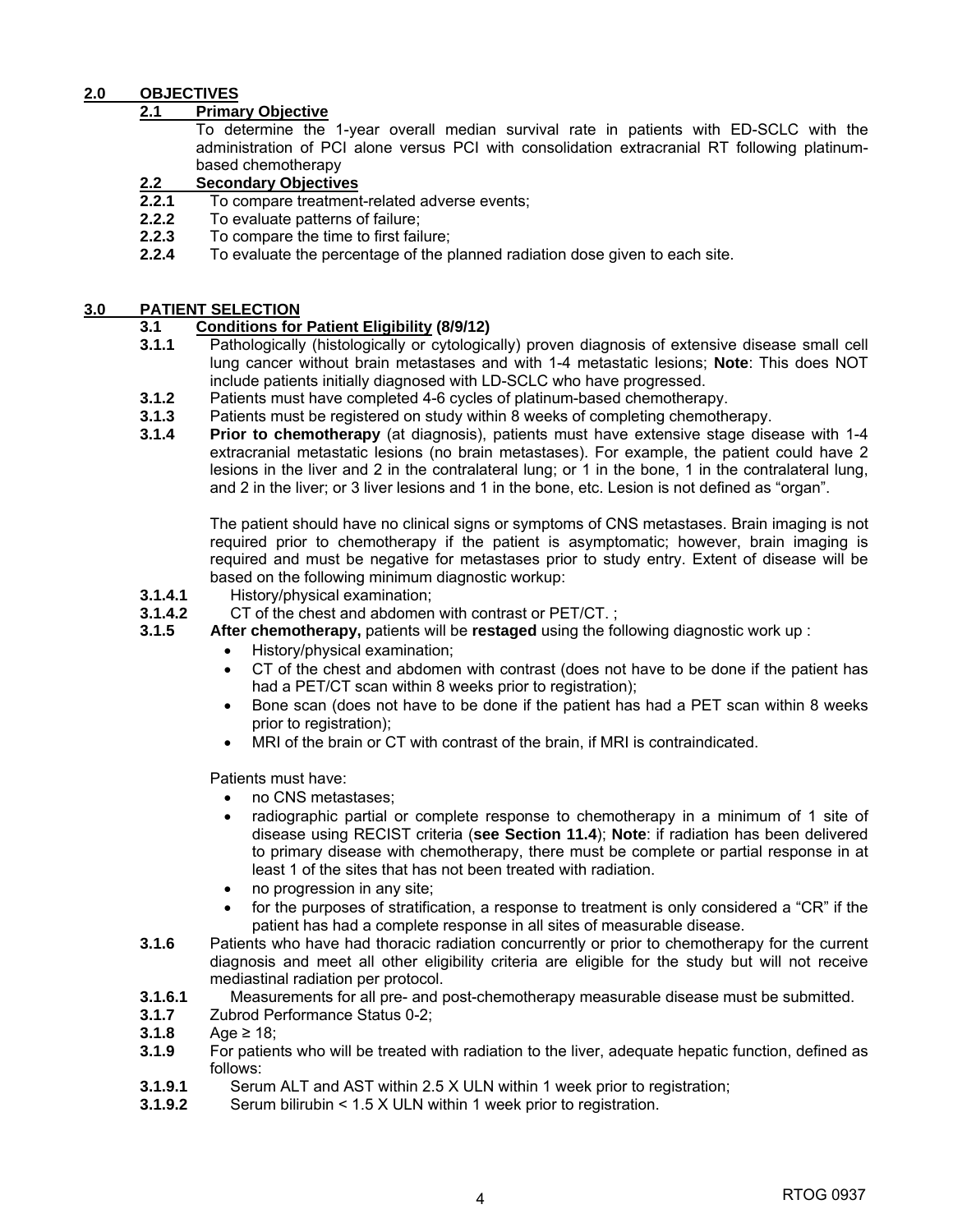- **3.1.10** For patients who will be treated with radiation to the kidneys, adequate renal function defined as a serum creatinine < 1.5 X ULN within 1 week of registration;
- **3.1.11** CBC/differential obtained within 1 week prior to registration, with adequate bone marrow function defined as follows:
- **3.1.11.1** Absolute neutrophil count  $(ANC) \ge 1,000$  cells/mm<sup>3</sup>;
- **3.1.11.2** Platelets ≥ 75,000 cells/mm<sup>3</sup>;
- **3.1.11.3** Hemoglobin ≥ 8.0 g/dl (Note: The use of transfusion or other intervention to achieve Hgb ≥ 8.0 g/dl is acceptable.).
- **3.1.12** For women of childbearing potential, a negative serum pregnancy test within 1 week of registration;
- **3.1.13** All toxicities related to chemotherapy must be resolved to  $\leq$  grade 1 prior to initiation of study therapy (with the exception of neuropathy and alopecia, which may take a longer period to recover). Laboratory abnormalities, with the exception of those specified in Sections 3.1.9, 3.1.10, and 3.1.11, are allowed if they are not deemed clinically significant.
- **3.1.14** Patients must provide study-specific informed consent prior to study entry.

#### **3.2 Conditions for Patient Ineligibility**

- **3.2.1** Prior radiotherapy to the region of the study cancer that would result in overlap of radiation therapy fields (see Section 3.1.6 for exception);
- **3.2.2** Limited stage disease at diagnosis;
- **3.2.3** Central nervous metastases;
- **3.2.4** Severe, active co-morbidity, defined as follows:
- **3.2.4.1** Acute bacterial or fungal infection requiring intravenous antibiotics at the time of registration;
- **3.2.4.2** Chronic Obstructive Pulmonary Disease exacerbation or other respiratory illness requiring hospitalization or precluding study therapy at the time of registration.
- **3.2.5** Pregnancy or women of childbearing potential and men who are sexually active and not willing/able to use medically acceptable forms of contraception; this exclusion is necessary because the treatment involved in this study may be significantly teratogenic.

#### **4.0 PRETREATMENT EVALUATIONS/MANAGEMENT**

**Note: This section lists baseline evaluations needed before the initiation of protocol treatment that do not affect eligibility.** 

**4.1 Required Evaluations/Management** 

 See Appendix II; note that failure to perform one or more of these tests may result in assessment of a protocol violation.

#### **4.2 Highly Recommended Evaluations/Management**

 Note that these evaluations/interventions are highly recommended prior to treatment as part of good clinical care of patients on this trial but are not required.

- **4.2.1** Pulmonary function tests;
- **4.2.2** Whole body PET scan;
- **4.2.3** Formal consultation by a nutritionist.

#### **5.0 REGISTRATION PROCEDURES**

- **5.1** Pre-Registration Requirements for 3DCRT or IMRT Treatment Approaches **5.1.1** Only institutions that have met the technology requirements and that
- **5.1.1** Only institutions that have met the technology requirements and that have provided the baseline physics information that are described in 3DCRT Quality Assurance Guidelines may enter patients onto this study using that treatment modality. Additional guidelines are provided for institutions intending to use an IMRT treatment approach.
- **5.1.2** The Facility Questionnaire (one per institution, available on the ATC web site at http://atc.wustl.edu) is to be sent to RTOG for review prior to entering any cases. Institutions intending to use IMRT should indicate this on the questionnaire by entering both 3D-DRT and IMRT in Part I of this questionnaire. Institutions are encouraged to complete information relating to IGRT if they will use this technology (IGRT is not required for this protocol). **The questionnaire must be updated for each new protocol opened by the institution**. Upon review and successful completion of a "Dry-Run" QA test, the ITC will notify both the registering institution and RTOG Headquarters that the institution has successfully completed this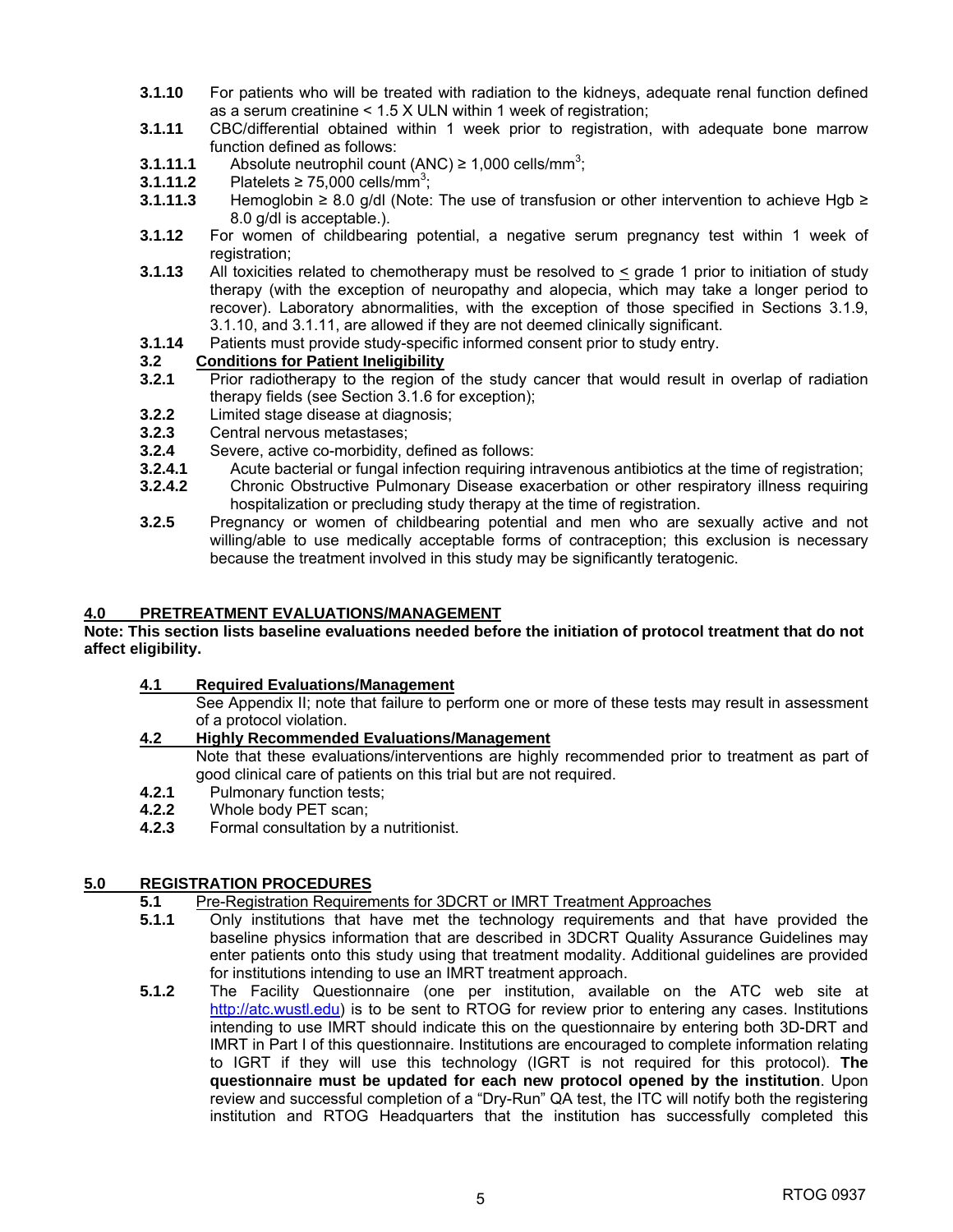requirement. RTOG Headquarters will notify the institution when all requirements have been met and the institution is eligible to enter patients onto this study.

**5.2** Additional Pre-Registration Requirements for Institutions Using IMRT Treatment Approach<br>**5.2.1** In order to utilize IMRT on this study, the institution must have met specific technology

**5.2.1** In order to utilize IMRT on this study, the institution must have met specific technology requirements and have provided baseline physics information. Instructions for completing these requirements or determining if they already have been met are available on the Radiological Physics Center (RPC) web site. Visit http://rpc.mdanderson.org/rpc and select "Credentialing" and "Credentialing Status Inquiry".

 An IMRT phantom study with the RPC must be successfully completed (if the institution has not previously met this IMRT credentialing requirement). Instructions for requesting and irradiating the phantom are available on the RPC web site at http://rpc.mdanderson.org/rpc/; select "Credentialing" and "RTOG". Upon review and successful completion of the phantom irradiation, the RPC will notify both the registering institution and RTOG Headquarters that the institution has completed this requirement. Subsequently, RTOG Headquarters will notify the institution that the site can enroll patients on the study.

- **5.3** Regulatory Pre-Registration Requirements **(8/9/12)**
- **5.3.1 U.S. and Canadian institutions** must fax copies of the documentation below to the CTSU Regulatory Office (215-569-0206), along with the completed CTSU-IRB/REB Certification Form, https://www.ctsu.org/readfile.aspx?fname=public/CTSU-IRBcertif\_Final.PDF The study-related regulatory documentation also may be e-mailed to the CTSU at CTSURegulatory@ctsu.coccg.org. This must be done prior to registration of the institution's first case:
	- **IRB/REB approval letter;**
	- IRB/REB approved consent (English and native language versions**\***) **\*Note**: Institutions must provide certification of consent translation to RTOG **Headquarters**
	- IRB/REB assurance number
- **5.3.1.1** Translation of documents is critical. The institution is responsible for all translation costs. All regulatory documents, including the IRB/REB approved consent, must be provided in English and in the native language. Certification of the translation is optimal but due to the prohibitive costs involved RTOG will accept, at a minimum, a verified translation. A verified translation consists of the actual REB approved consent document in English and in the native language, along with a cover letter on organizational/letterhead stationery that includes the professional title, credentials, and signature of the translator as well as signed documentation of the review and verification of the translation by a neutral third party. The professional title and credentials of the neutral third party translator must be specified as well.

#### **5.3.2** *Pre-Registration Requirements FOR NON-CANADIAN INTERNATIONAL INSTITUTIONS*

- **5.3.2.1 For institutions that do not have an approved LOI for this protocol:** International sites must receive written approval of submitted LOI forms from RTOG Headquarters prior to submitting documents to their local ethics committee for approval. See http://www.rtog.org/LinkClick.aspx?fileticket=0tMdct9KHSs%3d&tabid=117
- **5.3.2.2 For institutions that have an approved LOI for this protocol:** All requirements indicated in your LOI Approval Notification must be fulfilled prior to enrolling patients to this study.

## **5.4 Registration (10/21/11)**<br>**5.4.1** Online Registration

**5.4.1** Online Registration

Patients can be registered only after eligibility criteria are met.

 Each individual user must have an RTOG user name and password to register patients on the RTOG web site. To get a user name and password:

- The investigator and research staff must have completed Human Subjects Training and been issued a certificate (Training is available via http://phrp.nihtraining.com/users/login.php).
- A representative from the institution must complete the Password Authorization Form (http://www.rtog.org/LinkClick.aspx?fileticket=- BXerpBu5AQ%3d&tabid=219), and fax it to 215-923-1737. RTOG Headquarters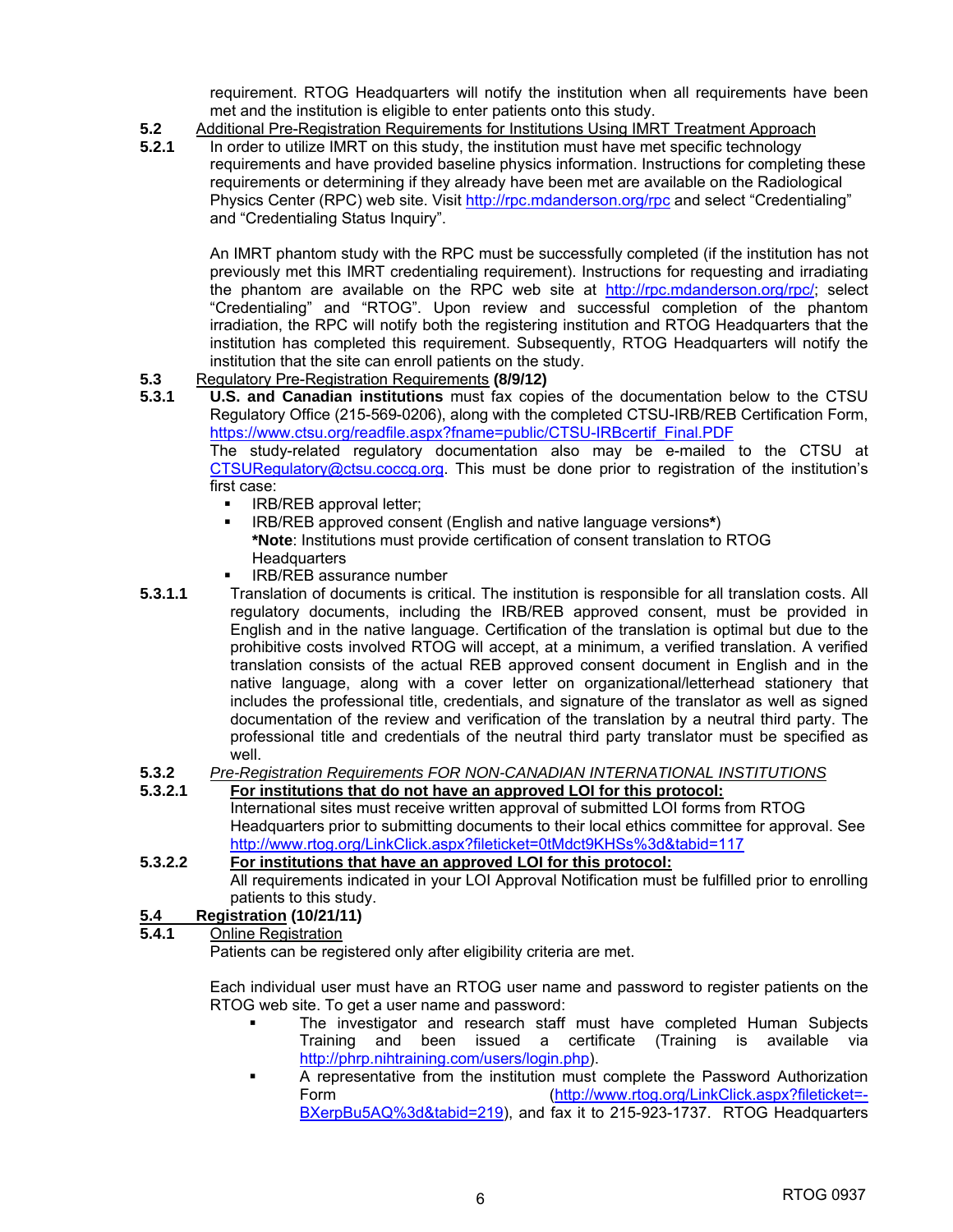requires 3-4 days to process requests and issue user names/passwords to institutions.

 An institution can register the patient by logging onto the RTOG web site (http://www.rtog.org), going to "Data Center Login" and selecting the link for new patient registrations. The system triggers a program to verify that all regulatory requirements (OHRP assurance, IRB approval) have been met by the institution. The registration screens begin by asking for the date on which the eligibility checklist was completed, the identification of the person who completed the checklist, whether the patient was found to be eligible on the basis of the checklist, and the date the study-specific informed consent form was signed.

 Once the system has verified that the patient is eligible and that the institution has met regulatory requirements, it assigns a patient-specific case number. The system then moves to a screen that confirms that the patient has been successfully enrolled. This screen can be printed so that the registering site will have a copy of the registration for the patient's record. Two e-mails are generated and sent to the registering site: the Confirmation of Eligibility and the patient-specific calendar. The system creates a case file in the study's database at the DMC (Data Management Center) and generates a data submission calendar listing all data forms, images, and reports and the dates on which they are due.

 If the patient is ineligible or the institution has not met regulatory requirements, the system switches to a screen that includes a brief explanation for the failure to register the patient. This screen can be printed.

 Institutions can contact RTOG web support for assistance with web registration: websupport@acr-arrs.org

 In the event that the RTOG web registration site is not accessible, participating sites can register a patient by calling RTOG Headquarters, at (215) 574-3191, Monday through Friday, 8:30 a.m. to 5:00 p.m. ET. The registrar will ask for the site's user name and password. This information is required to assure that mechanisms usually triggered by web registration (e.g., drug shipment, confirmation of registration, and patient-specific calendar) will occur.

#### **6.0 RADIATION THERAPY**

**NOTE: INTENSITY MODULATED RT (IMRT) IS DISCOURAGED BUT PERMITTED IF IT IS NECESSARY TO COMPLY WITH NORMAL TISSUE DOSE RESTRICTIONS. See Section 5.0 for preregistration credentialing requirements.**

Questions regarding radiation therapy should be directed to the Principal Investigator, Dr Gore.

**Patients must be registered on study within 8 weeks of completing chemotherapy.** 

#### **6.1 Dose Specifications (10/21/11)**

**6.1.1** Prophylactic Cranial Irradiation (PCI)

All patients will receive PCI in 10 daily fractions of 2.5 Gy, 5 days per week, to a total dose of 25 Gy. Treatment will be delivered with right and left lateral equally weighted fields with the dose calculated on the central ray at mid-separation of the beams.

- **6.1.2** Thoracic Radiation and Radiation to Metastatic Disease
- **6.1.2.1** *Thoracic Radiation*  Patients on Arm 2, with the exception of those that received thoracic radiation therapy prior to or concurrent with chemotherapy, will receive thoracic radiation to the site of original primary disease and involved regional lymphatics. **6.1.2.2** *Radiation to Metastatic Disease*

Patients on Arm 2 will be treated to radiographic residual disease that has not completely responded to chemotherapy and/or is symptomatic (up to 4 sites excluding the primary disease and regional lymphatics).

#### **6.1.2.3** Radiation Dose The recommended maximum total dose to all sites is 45 Gy given in 15 daily fractions of 3 Gy. Alternatively, 30-40 Gy in 10 fractions is acceptable. The maximum dose for any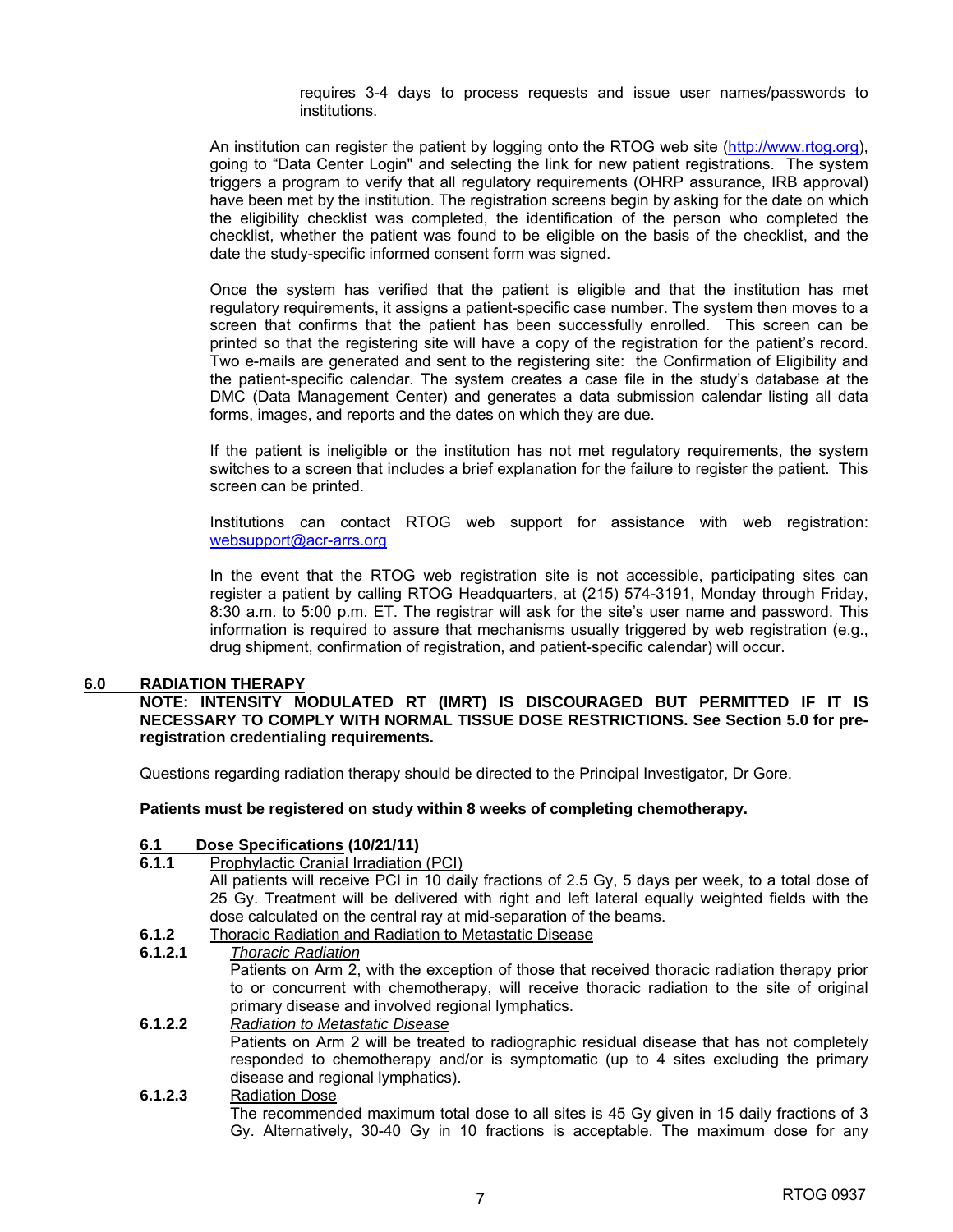contiguous volume of no more than 2 cc inside the PTV must not exceed 120% of the prescribed dose. Safe delivery of treatment with limited acute toxicity is a priority. It is appropriate to adjust the total prescribed dose to meet normal tissue dose constraints. The treatment plans for the chest and the metastatic lesions will be normalized such that the plan should cover 95% of the PTV with the prescription dose. The minimum PTV dose must not fall below 95% of the prescription dose. All radiation doses will be calculated with inhomogeneity corrections. Superposition/convolution dose calculation algorithms must be used for this protocol. Institutions using alternative algorithms (i.e., Clarkson or pencil beam) will not be allowed to register patients for this protocol.

**6.1.3** All protocol therapy should be completed over a time period of 2-5 weeks. PCI should be started on day 1 of radiation therapy. Other sites should be treated concurrently with PCI if possible. Sequencing of protocol therapy will be left to the discretion of the treating physician and will depend on anticipated tolerance to therapy with regards to acute reactions and practical arrangements of daily therapy.

#### **6.2 Technical Factors**

- **6.2.1** Beam Energy: 4-6MV beam energy is to be used for PCI and 6MV is recommended for mediastinal and lung irradiation. Beam energy and type will be left to the discretion of the treating radiation oncologist in order to obtain the best dose distribution for the site being treated. In general, megavoltage photon beams will be used. Electrons may be used if this provides the best dose distribution.
- **6.2.2** Beam Shaping: Multi-leaf collimation (MLC) or individually-shaped custom blocks should be used to protect normal tissues outside of the target volume.

#### **6.3 Localization, Simulation, and Immobilization (10/21/11)**

**6.3.1** PCI

Simulation must be done prior to the start of PCI. Patients will be supine with radio-opaque markers placed at the lateral orbital canthi to assist in blocking the lenses. Aquaplast or similar immobilization per institution standard must be used.

#### **6.3.2** Mediastinum/Lung and Metastatic Disease

- **6.3.2.1** A volumetric treatment planning CT study will be required for treatment of primary disease and regional lymphatics. Volumetric planning is recommended for the metastatic sites. An exception is treatment of peripheral skeletal lesions that does not involve treatment of esophagus, intra-thoracic, abdominal, or pelvic organs. In these cases, it must be possible to localize the skeletal lesions on simulation films.
- **6.3.2.2** Each patient will be positioned in an immobilization device in the treatment position on a flat table. Contiguous CT slices will be obtained through the regions harboring gross disease and the entirety of all organs in the treatment field. This is necessary for proper volumetric studies. At a minimum, scans are obtained from the level of the cricoid cartilage and inferiorly through the entire liver for treatment of the primary disease and regional lymphatics. If infra-diaphragmatic disease is to be treated, the scan will extend through the entire pelvis. One scan will be used for all treatment planning for proper calculation of cumulative doses to GTV, PTV, and normal tissues.

#### **6.4 Treatment Planning/Target Volumes**

**6.4.1** PCI

The target volume is the entire intracranial contents. There should be at least a 1 cm margin around the bony skull superiorly, inferiorly, anteriorly and posteriorly. The inferior border at the cervical vertebral bodies should be at the C1-C2 interspace. The radio-opaque markers at the lateral bony canthi should be used to assist in blocking the lenses from the therapy portal. Individual shaped ports with tailor-made blocks or multileaf collimator must define the irradiation target volume.

#### **6.4.2** Mediastinum/Lung and Metastatic Disease

The definitions of volumes will be in accordance with the 1993 ICRU Reports #62.

**6.4.2.1** *Definition of GTV*: Gross tumor volume (GTV) will include known disease as determined by physical examination and post-chemotherapy imaging studies. Regional thoracic lymph nodes > 1 cm short axis diameter on diagnostic or planning CT or positive on PET will be included in the thoracic GTV and labeled GTVn. If multiple nodes are contoured, they will be distinguished numerically (GTVn1, GTVn2, etc.) Separate GTVs will be defined for each extra-cranial treatment site. Each GTV should be uniquely identified either by number or treatment site and designated as GTVm. Each GTVm will be uniquely identified by number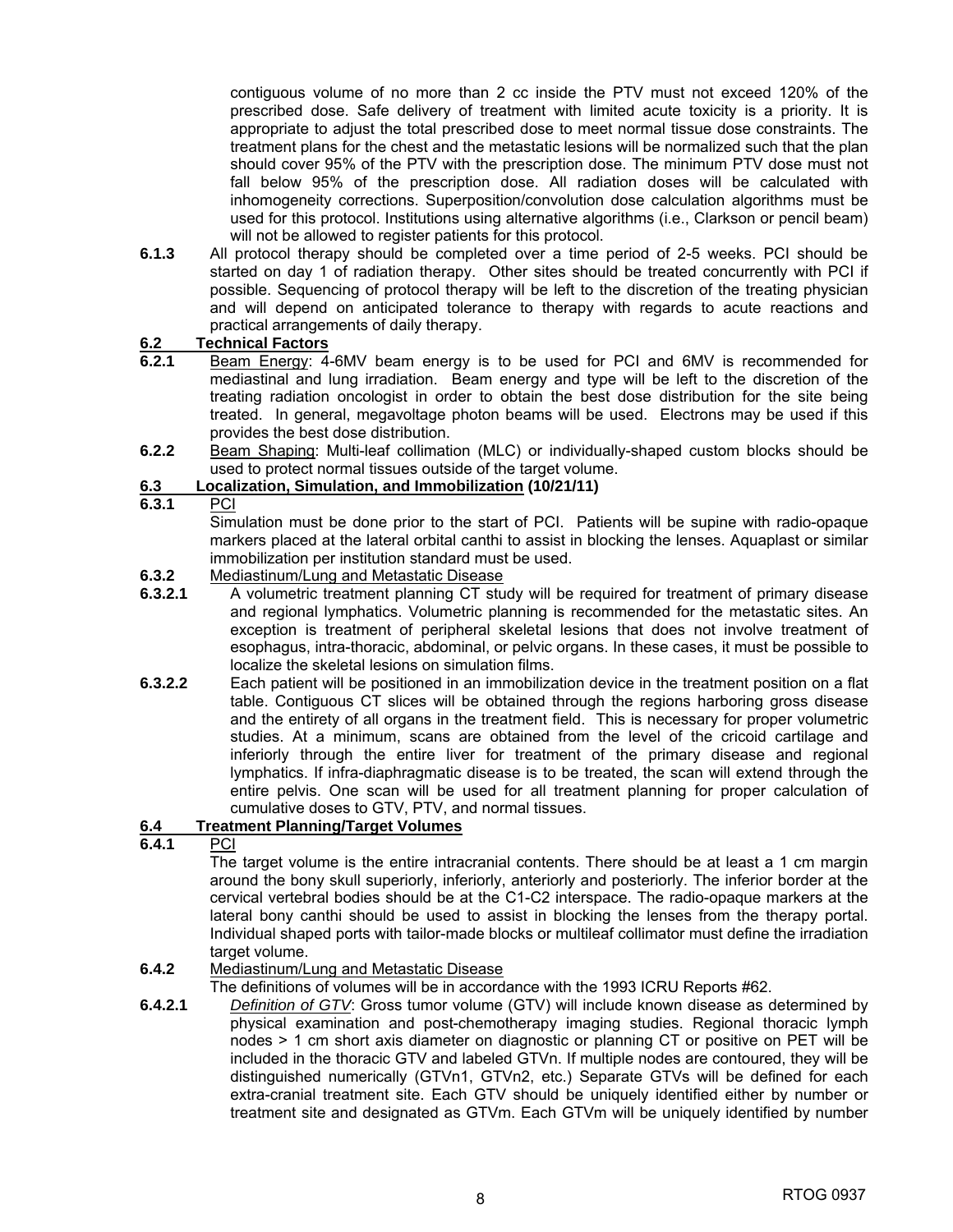(GTVm1, GTVm2, etc.). The Uniform Tissue Naming scheme for RTOG trials is available at http://atc.wustl.edu/resources/RTOG-ATIC/ATIC-ATC\_Uniform\_Tissue\_Names.pdf.

- **6.4.2.2** *Definition of CTV*: Recommended clinical target volume (CTV) is GTV + 0.5 cm to account for microscopic extension of tumor. CTV=GTV plus 0-1.0 cm is allowed. It is acceptable to have CTV=GTV to protect critical structures. Alternatively for tumors with indistinct margins, CTV=GTV+1.0 cm may be preferred. For patients that have had a complete response to chemotherapy at the primary site and regional lymphatics, the CTV will be defined as the region of origin of clinically evident disease at diagnosis. This is not the same as pretreatment volume. For example, if the patient had a 10 cm mediastinal mass that involved the paratracheal and subcarinal lymph nodes and had a complete response to chemotherapy, the CTV would not necessarily be a 10 cm volume but rather a carefully defined volume including the subcarinal and paratracheal tissues. CTVs will be labeled to correspond to the appropriate GTV. In general, each GTV will have a CTV. In some situations, the CTVs may overlap and can be combined into one CTV.
- **6.4.2.3** *Definition of PTV*: The planning target volume (PTV) is the CTV plus a margin to account for treatment set-up uncertainty and motion. In most cases CTV + 1.5 cm=PTV. For all treatment sites, a 0.5 cm margin should be added to the CTV for set-up uncertainty. A 1 cm margin should be added to the CTV for internal motion if free breathing CTs are used for planning. This may be reduced to 0.5 cm for breath hold or gating techniques or if ITV approach is used to define the GTV through the use of 4DCT. PTVs will be labeled to correspond to appropriate CTV. In general, each CTV will have a PTV. In some situations the PTVs may overlap and can be combined into one PTV.
- **6.4.2.4** *3DCRT Treatment Planning*: The PTVs are to be treated with any combination of coplanar or non-coplanar 3-dimensional conformal fields shaped to deliver the specified dose while restricting the dose to normal tissues. Field arrangements will be determined by the 3D planning to produce the optimal conformal plan in accordance with volume definitions. Plans for all treated sites will be included on the same planning CT scan in order to calculate cumulative dose to the PTVs and organs at risk. The treatment plan used for each patient will be based on an analysis of volumetric dose including DVH analysis of the cumulative dose to each PTV and all critical normal structures.
- **6.4.2.5** *IMRT Treatment Planning*: IMRT is allowed as long as the participating institution is credentialed by the RTOG for intra-thoracic IMRT treatments (see Sections 5.1-5.2).

| 6.5 | <b>Critical Structures</b> |
|-----|----------------------------|
|     |                            |

| Organ                | <b>Dose Constraint</b>                                |                  |                            |
|----------------------|-------------------------------------------------------|------------------|----------------------------|
| Lung                 | V20 < 30%                                             |                  |                            |
|                      | MLD < 20Gy                                            |                  |                            |
| Liver                | > 700 cc < 18 Gy                                      |                  |                            |
| Each Kidney          | $V18 < 25 \%$                                         |                  |                            |
| Spinal cord/Brachial | Maximum dose 40 Gy ( $\leq$ 2.5 Gy per fraction)      |                  |                            |
| plexus               | Maximum dose 36 Gy ( $> 2.5 - \le 3$ Gy per fraction) |                  |                            |
|                      | Maximum dose 30 Gy (> 3 Gy per fraction)              |                  |                            |
| Heart/Pericardium    | Maximum dose 105% prescribed dose AND                 |                  |                            |
|                      | $V45 < 30\%$                                          |                  |                            |
| Esophagus            | Maximum dose 105% of prescribed dose                  |                  |                            |
| Small Bowel          | Dose (Gy)                                             | 3 Gy/Fx          | 4 Gv/Fx                    |
|                      |                                                       |                  | Recommended Maximum Volume |
|                      | 30                                                    | 150 cc           | $100 \text{ cc}$           |
|                      | 35                                                    | $100 \text{ cc}$ | 50 cc                      |
|                      | 40                                                    | $50 \text{ cc}$  | 1 <sub>cc</sub>            |
|                      | 45                                                    | 1 cc             | 0                          |
|                      | 50                                                    | 0                | 0                          |
|                      |                                                       |                  |                            |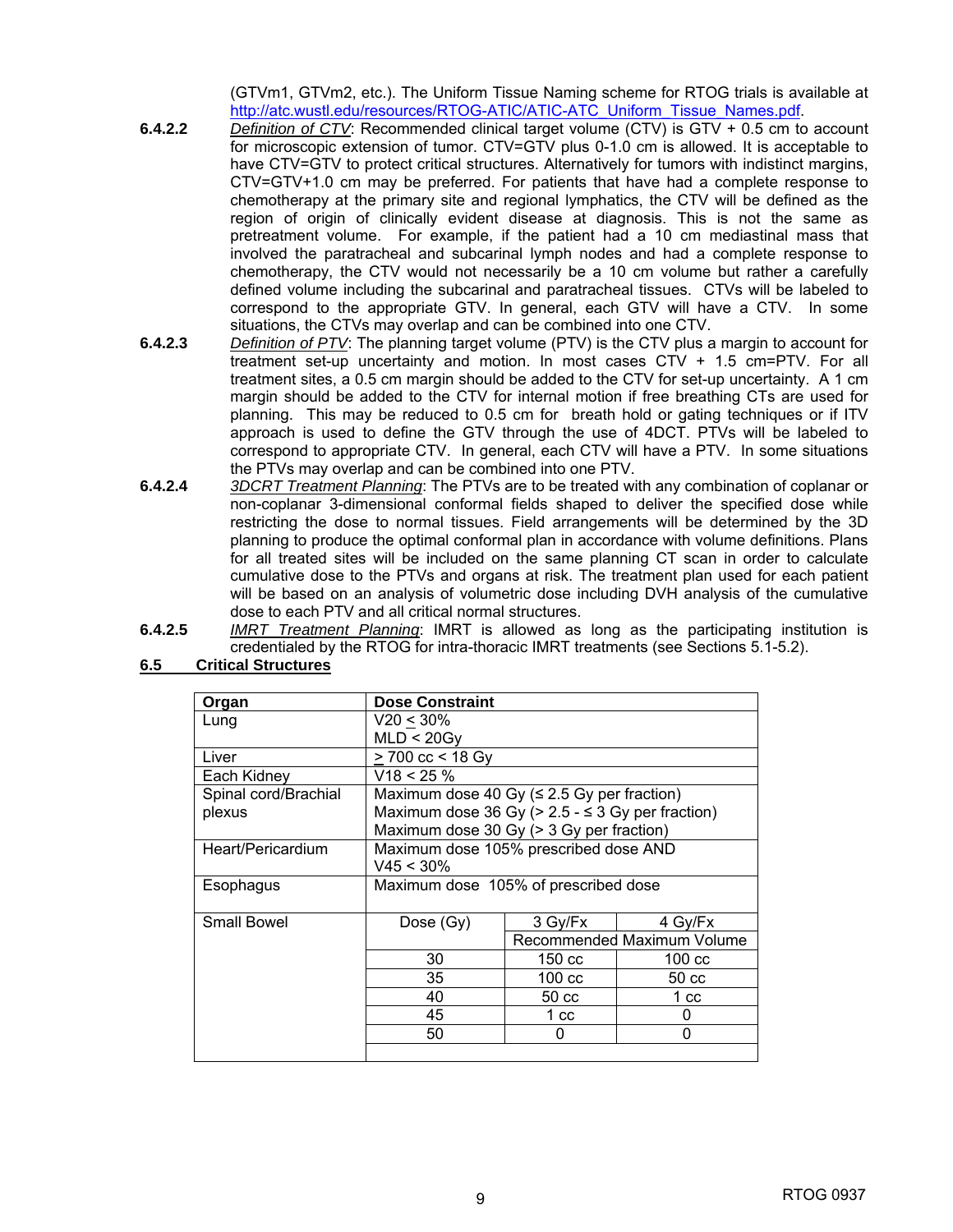#### **6.6 Documentation Requirements**

- **6.6.1** Portal images of each field must be obtained on or before the first day of therapy but will not be submitted.
- **6.6.2** Verification films of each site will be done weekly, but not submitted.
- **6.6.3** Cone beam or other in-room imaging for set-up and field verification are allowed.
- **6.6.4** Isodose plans for 3-D radiotherapy and DVHs of GTV, PTV, and critical structures are required for all sites requiring 3-D planning and will be submitted. Although 3-D planning is not required for brain and peripheral skeletal sites, it is recommended.
- **6.6.5** Images and dosimetry information for treatment fields treated with 2D planning are not required to be submitted (see Section 12.0 for details of data submission).

#### **6.7 Compliance Criteria**

- **6.7.1** Variations in Dose Prescription for Thoracic Irradiation and Metastatic Sites
- **6.7.1.1** *Per Protocol*: Dose delivered as per Section 6.1.2.
- **6.7.1.2** *Variation Acceptable*: Deviations of this magnitude are not desirable but are acceptable. The minimum dose within the PTV falls below 95% of the prescribed dose, but is not less that 93% of this dose. The dose to any contiguous volume of more than 2 cc inside the PTV exceeds 20% of the prescribed dose but does not exceed 25%.
- **6.7.1.3** *Deviation Unacceptable*: These dose within the PTV falls outside of the minimum and maximum limits stated in Section 6.4.2.3. More than 1  $cm<sup>3</sup>$  of tissue outside the PTV receives ≥ 120% of the prescribed dose, or 93% of the prescribed dose.

#### **6.8 R.T. Quality Assurance Reviews**

The Radiation Oncology Principle Investigator, Elizabeth Gore, MD, will perform an RT Quality Assurance review after complete data for the first 20 cases enrolled have been received at ITC and/or RTOG Headquarters. Dr. Gore will perform the next review after complete data for the next 20 cases enrolled have been received at ITC and/or RTOG Headquarters. The final cases will be reviewed within 3 months after this study has reached the target accrual or as soon as complete data for all cases enrolled have been received at ITC and/or RTOG HQ, whichever occurs first.

#### **6.9 Radiation Therapy Adverse Events (2/16/11)**

#### **Toxicity will be assessed using version 4 of the NCI Common Terminology Criteria for Adverse Events (CTCAE).**

 Alopecia, skin hyperpigmentation, and erythema are likely in all treatment fields. It is likely that all patients treated on study will develop some level of fatigue. Side effects of treatment will vary depending on the location of disease and volume of normal tissues in the radiation therapy portals. All attempts should be made to minimize side effects by limiting the normal tissue in the radiation therapy portals and adhering to the normal tissue dose constraints of this study.

- **6.9.1** *Additional Adverse Events Associated with PCI*
- **6.9.1.1** Acute Reactions: Pharyngitis, and mild xerostomia are expected acute reactions to radiation. Other possible but less likely acute reactions include pruritus of external auditory canals, nausea, vomiting, and headache.
- **6.9.1.2** Late Reactions: Lethargy, somnolence, and/or minor cognitive dysfunction and cataracts are possible late effects. Other possible but rare late effects include damage to the eye with the possibility of blindness, accelerated atherosclerosis, severe neuropsychological dysfunction, and radiation-induced neoplasm.
- **6.9.2** *Additional Adverse Events Associated with Lung/Mediastinal Radiation*
- **6.9.2.1** Acute Reactions: Cough and esophagitis (if the esophagus in included in the radiation therapy portal) are likely. Severe esophagitis requiring *IV* hydration, therapy interruption, or feeding tube, severe cough, shortness of breath, and hemoptysis are possible but less likely.
- **6.9.2.2** Late Reactions: Asymptomatic fibrotic changes in the lung seen on chest imaging are likely. Severe fibrosis of lung resulting in severe respiratory compromise, symptomatic esophageal stricture, radiation pericarditis, and myocardial injury, spinal cord injury, and brachioplexopathy are possible but unlikely side effects of radiation.
- **6.9.3** *Additional Adverse Events Associated with Abdominal/Pelvic Radiation*
- **6.9.3.1** Acute Reactions: Anorexia, diarrhea, nausea, and vomiting are likely but dependent on the volume of stomach and bowel in the treatment fields. Urinary urgency and dysuria are likely if the bladder is in the radiation therapy fields. Severe nausea, vomiting, and/or diarrhea that requires therapy interruption or *IV* fluid replacement, abnormal liver function or renal function tests, and low blood counts are less likely but possible.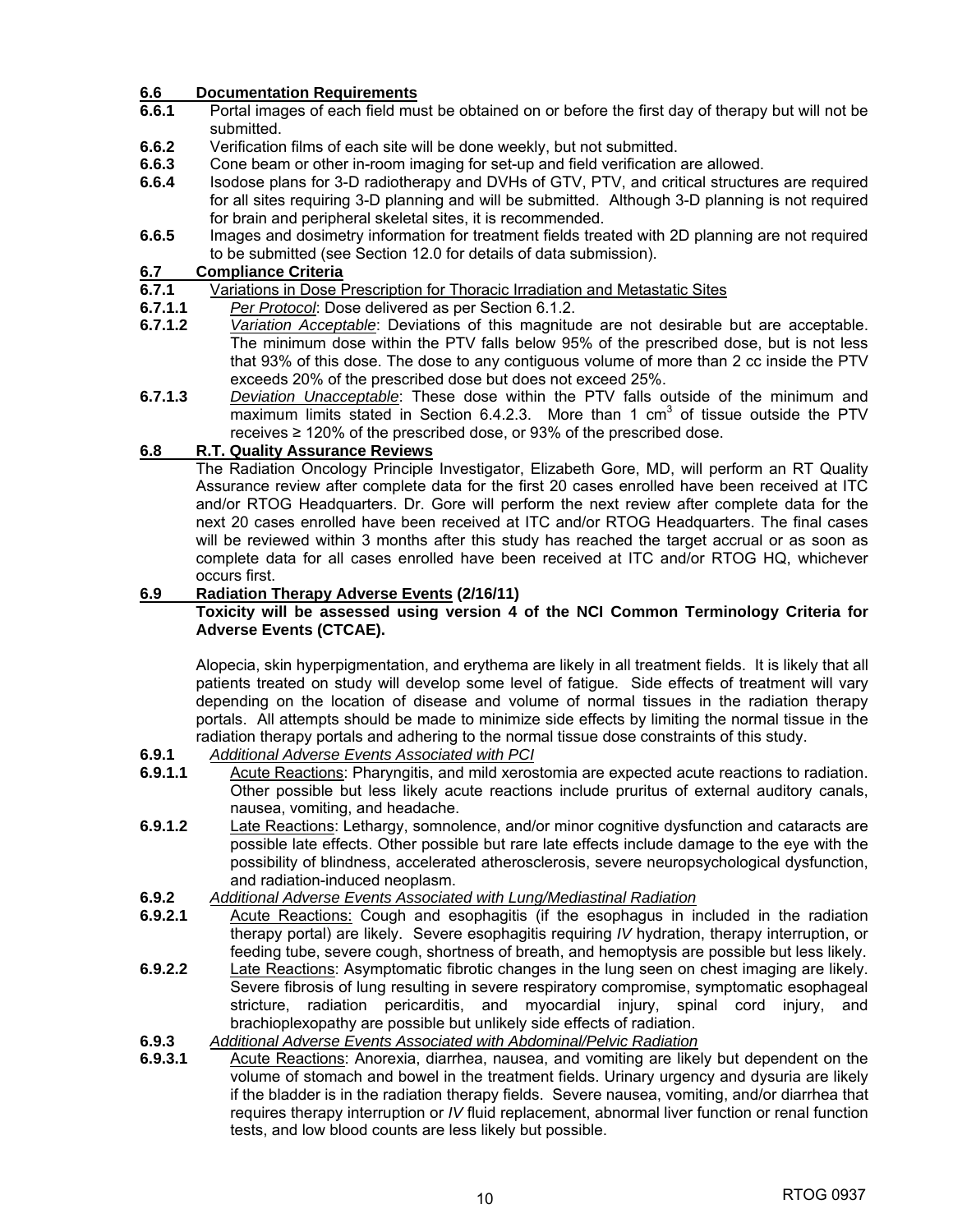- **6.9.3.2** Late Reactions: Radiation myelitis, hepatitis, nephritis, bowel obstruction or perforation, radiation cystitis, or proctitis are possible but unlikely.
- **6.9.4** *Additional Adverse Events Associated with Radiation to the Soft Tissues or Bones in the Extremities*
- **6.9.4.1** Acute Reactions: Minor skin reactions are likely; moist desquamation is possible but unlikely.
- **6.9.4.2** Late Reactions: Swelling of the treated region is possible. Pathologic fracture of the bone, severe debilitating swelling, weakness, and radiation-induced neoplasm are possible but unlikely.
- **6.9.5** *Treatment of Adverse Events:*

 All attempts should be made to limit the symptoms and the overall impact of acute and late effects of radiation. Gastrointestinal side effects including esophagitis, nausea, vomiting, and diarrhea can result in dehydration and associated complications. Anti-emetics should be used for abdominal treatment. Diarrhea should be managed with diet modification and Imodium® or Lomotil®. Esophagitis should be treated empirically for candidiasis with fluconazole or nystatin, and managed with topical anesthetic, H2 blocker or proton pump inhibitor, NSAID or narcotic pain medications, if necessary.

#### **6.10 Adverse Events (AEs) and Serious Adverse Events (SAEs) Reporting Requirements (8/9/12)**

**Adverse events (AEs) as defined in the tables below and all serious adverse events (SAEs) will be reported to the Cancer Therapy Evaluation Program (CTEP) via the Adverse Event Expedited Reporting System (AdEERS) application as directed in this section.** 

**Definition of an AE**: Any unfavorable and unintended sign (including an abnormal laboratory finding), symptom, or disease temporally associated with the use of a medical treatment or procedure regardless of whether it is considered related to the medical treatment or procedure (attribution of unrelated, unlikely, possible, probable, or definite). [CTEP, NCI Guidelines: Adverse Event Reporting Requirements. January 2005; http://ctep.cancer.gov/reporting/adeers.html]

**Definition of an SAE**: Any adverse experience occurring during any part of protocol treatment and 30 days after that results in any of the following outcomes:

- **Death**:
- A life-threatening adverse experience;
- Inpatient hospitalization or prolongation of existing hospitalization;
- A persistent or significant disability/incapacity;
- A congenital anomaly/birth defect.

 Important medical events that do not result in death, are not life threatening, or do not require hospitalization may be considered an SAE, when, based upon medical judgment, they may jeopardize the patient and may require medical or surgical intervention to prevent one of the outcomes listed in the definition. Any pregnancy, including a male patient's impregnation of his partner, occurring on study must be reported via AdEERS as a medically significant event.

 Pharmaceutically supported studies will require additional reporting over and above that which is required by CTEP.

 SAEs (more than 30 days after last treatment) attributed to the protocol treatment (possible, probable, or definite) should be reported via AdEERS.

**Note: All deaths on study require both routine and expedited reporting regardless of causality. Attribution to treatment or other cause must be provided. "On study" is defined as during or within 30 days of completing protocol treatment.** 

#### **AdEERS REPORTING REQUIREMENTS (2/16/11)**

 AdEERS provides a radiation therapy (RT)-only pathway for events experienced involving RT only, both with and without a drug component arm. Events that occur on the RT-only arm of a study with a drug component must be reported for purposes of comparison. Events that occur on an RT-only study without a drug component also must be reported. Events involving RT-only must be reported via the AdEERS RT-only pathway.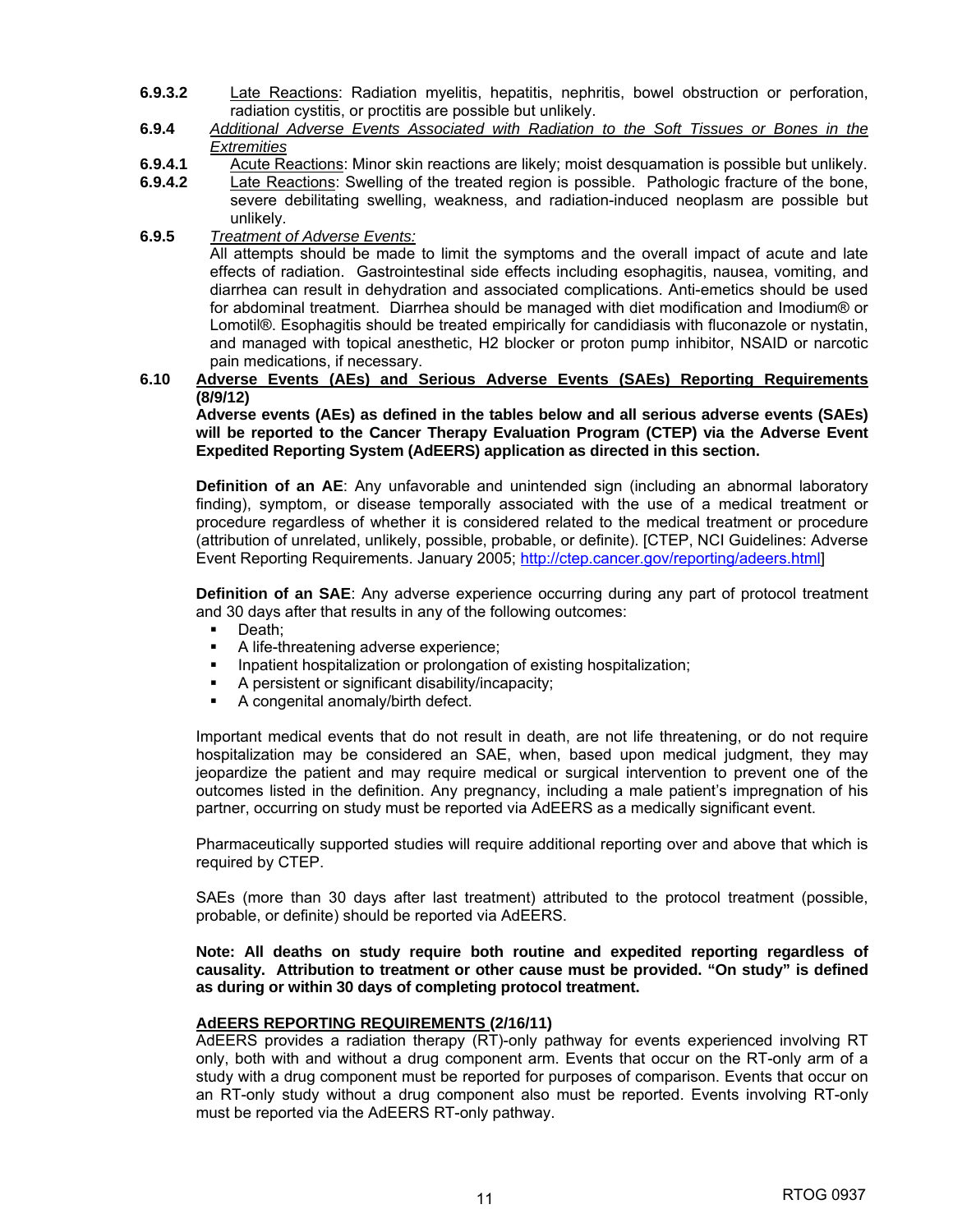This study will utilize the descriptions and grading scales found in version 4 of the NCI Common Terminology Criteria for Adverse Events (CTCAE) for grading all adverse events. Version 4 of the CTCAE is identified and located on the CTEP web site at: http://ctep.cancer.gov/protocolDevelopment/electronic\_applications/ctc.htm. All appropriate treatment areas should have access to a copy of CTCAE v. 4.

**Adverse Events (AEs) and Serious Adverse Events (SAEs) that meet the criteria defined above experienced by patients accrued to this protocol must be reported to CTEP as indicated in the following tables using the AdEERS application.** AdEERS can be accessed via the CTEP web site (https://webapps.ctep.nci.nih.gov/openapps/plsql/gadeers\_main\$.startup). Use the patient's case number without any leading zeros as the patient ID when reporting via AdEERS. In order to ensure consistent data capture, AEs and SAEs reported using AdEERS **must also be reported to RTOG on the AE case report form (see Section 12.1)**. In addition, sites must submit CRFs in a timely manner after AdEERS submissions.

Certain SAEs as outlined below will require the use of the 24 Hour AdEERS Notification:

- **Phase II & III Studies: All unexpected potentially related SAEs**
- **Phase I Studies: All unexpected hospitalizations and all grade 4 and 5 SAEs regardless of relationship**

**Any event that meets the above outlined criteria for an SAE but is assessed by the AdEERS System as "expedited reporting NOT required" must still be reported for safety reasons. Sites must bypass the "NOT Required" assessment and complete and submit the report. The AdEERS System allows submission of all reports regardless of the results of the assessment.** 

**Late Phase 2 and Phase 3 Studies: Expedited Reporting Requirements for Adverse Events**  that Occur on Studies within 30 Days of the Last Administration of the Intervention <sup>1, 2</sup>

|                                                      | FDA REPORTING REQUIREMENTS FOR SERIOUS ADVERSE EVENTS (21 CFR Part 312)                                                                                                                                                                                                                                                                                                                                                                                                                                                                                                                                                                                                                                                                                                                                         |                                                                                                                                                                                       |                              |                                             |  |  |
|------------------------------------------------------|-----------------------------------------------------------------------------------------------------------------------------------------------------------------------------------------------------------------------------------------------------------------------------------------------------------------------------------------------------------------------------------------------------------------------------------------------------------------------------------------------------------------------------------------------------------------------------------------------------------------------------------------------------------------------------------------------------------------------------------------------------------------------------------------------------------------|---------------------------------------------------------------------------------------------------------------------------------------------------------------------------------------|------------------------------|---------------------------------------------|--|--|
|                                                      |                                                                                                                                                                                                                                                                                                                                                                                                                                                                                                                                                                                                                                                                                                                                                                                                                 | NOTE: Investigators <b>MUST</b> immediately report to the sponsor (NCI) ANY Serious Adverse Events, whether or not they<br>are considered related to the intervention (21 CFR 312.64) |                              |                                             |  |  |
|                                                      |                                                                                                                                                                                                                                                                                                                                                                                                                                                                                                                                                                                                                                                                                                                                                                                                                 |                                                                                                                                                                                       |                              |                                             |  |  |
| 1)<br>Death<br>2)<br>3)<br>4)<br>5)<br>6)            | An adverse event is considered serious if it results in <b>ANY</b> of the following outcomes:<br>A life-threatening adverse event<br>An adverse event that results in inpatient hospitalization or prolongation of existing hospitalization for $\geq$ 24 hours<br>A persistent or significant incapacity or substantial disruption of the ability to conduct normal life functions<br>A congenital anomaly/birth defect.<br>Important Medical Events (IME) that may not result in death, be life threatening, or require hospitalization may be<br>considered serious when, based upon medical judgment, they may jeopardize the patient or subject and may<br>require medical or surgical intervention to prevent one of the outcomes listed in this definition. (FDA, 21 CFR<br>312.32; ICH E2A and ICH E6). |                                                                                                                                                                                       |                              |                                             |  |  |
|                                                      | ALL SERIOUS adverse events that meet the above criteria <b>MUST</b> be immediately reported to the NCI via AdEERS<br>within the timeframes detailed in the table below.                                                                                                                                                                                                                                                                                                                                                                                                                                                                                                                                                                                                                                         |                                                                                                                                                                                       |                              |                                             |  |  |
| Hospitalization                                      | Grade 1<br><b>Timeframes</b>                                                                                                                                                                                                                                                                                                                                                                                                                                                                                                                                                                                                                                                                                                                                                                                    | Grade 2<br><b>Timeframes</b>                                                                                                                                                          | Grade 3<br><b>Timeframes</b> | <b>Grade 4 &amp; 5</b><br><b>Timeframes</b> |  |  |
| Resulting in<br>Hospitalization<br>$\geq$ 24 hrs     |                                                                                                                                                                                                                                                                                                                                                                                                                                                                                                                                                                                                                                                                                                                                                                                                                 | 10 Calendar Days<br>24-Hour 5 Calendar Days                                                                                                                                           |                              |                                             |  |  |
| Not resulting in<br>Hospitalization<br>$\geq$ 24 hrs |                                                                                                                                                                                                                                                                                                                                                                                                                                                                                                                                                                                                                                                                                                                                                                                                                 | Not required                                                                                                                                                                          | 10 Calendar Days             |                                             |  |  |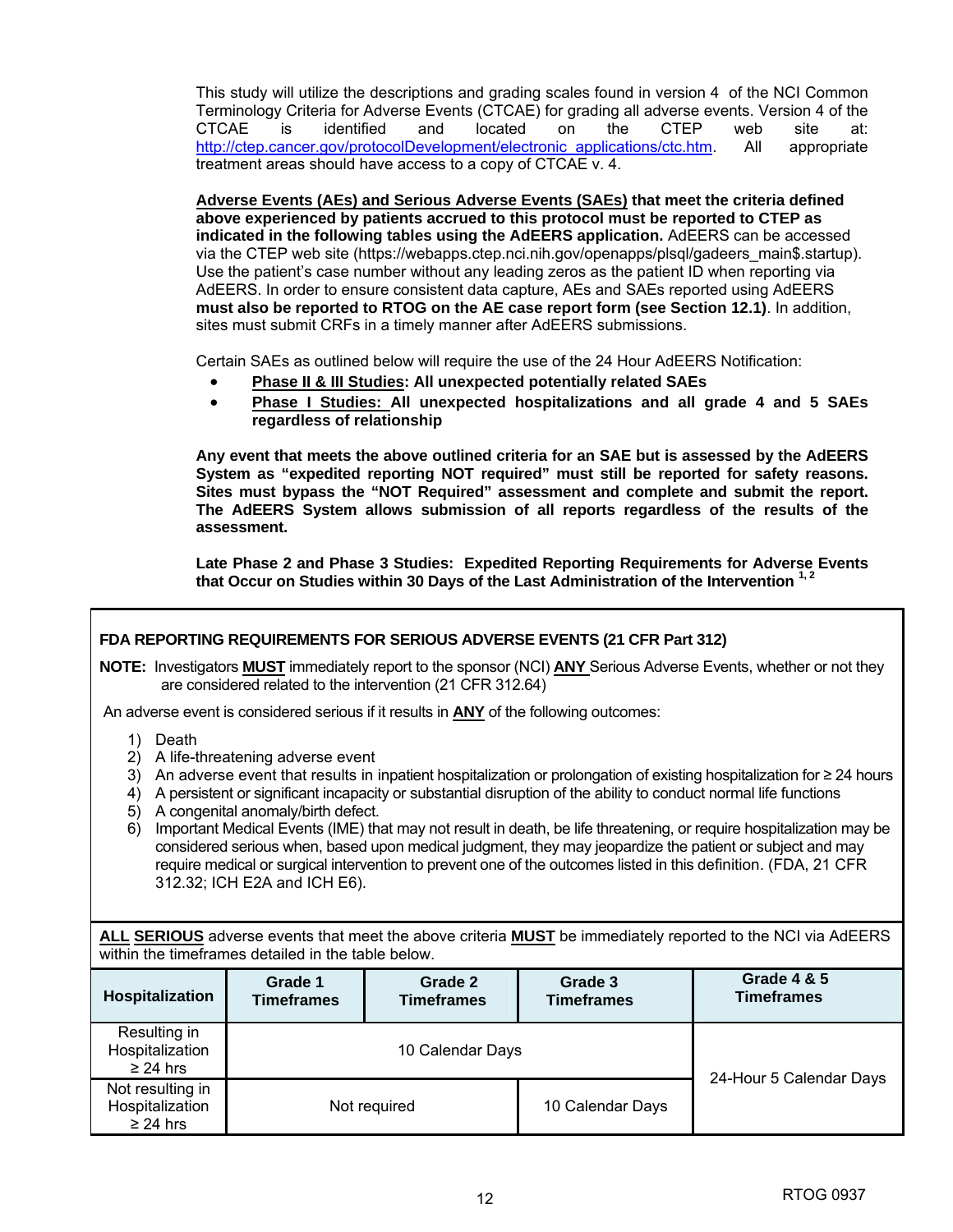**NOTE:** Protocol specific exceptions to expedited reporting of serious adverse events are found in the Specific Protocol Exceptions to Expedited Reporting (SPEER) portion of the CAEPR

#### **Expedited AE reporting timelines are defined as:**

- o "24-Hour; 5 Calendar Days" The AE must initially be reported via AdEERS within 24 hours of learning of the AE, followed by a complete expedited report within 5 calendar days of the initial 24-hour report.
- o "10 Calendar Days" A complete expedited report on the AE must be submitted within 10 calendar days of learning of the AE.

<sup>1</sup>Serious adverse events that occur more than 30 days after the last intervention and have an attribution of possible, probable, or definite require reporting as follows:

#### **Expedited 24-hour notification followed by complete report within 5 calendar days for:**  All Grade 4, and Grade 5 AEs

#### **Expedited 10 calendar day reports for:**

- Grade 2 adverse events resulting in hospitalization or prolongation of hospitalization
- Grade 3 adverse events
- $2$  For studies using PET or SPECT IND agents, the AE reporting period is limited to 10 radioactive half lives, rounded UP to the nearest whole day, after the intervention was last administered. Footnote "1" above applies after this reporting period.

**NOTE:** Deaths clearly due to progressive disease should **NOT** be reported via AdEERS but rather should be reported via routine reporting methods (e.g., CDUS and/or CTMS).

#### **Additional Instructions or Exceptions to AdEERS Expedited Reporting Requirements for Phase 2 and 3 Trials:** Not applicable to this study.

#### **RTOG REPORTING REQUIREMENTS (2/16/11)**

AdEERS provides a radiation therapy (RT)-only pathway for events experienced involving RT only, both with and without a drug component arm. Events that occur on the RT-only arm of a study with a drug component must be reported for purposes of comparison. Events that occur on an RT-only study without a drug component also must be reported. Events involving RT-only must be reported via the AdEERS RT-only pathway.

This study will utilize the descriptions and grading scales found in version 4 of the NCI Common Terminology Criteria for Adverse Events (CTCAE) for grading all adverse events. Version 4 of the CTCAE is identified and located on the CTEP web site at: http://ctep.cancer.gov/protocolDevelopment/electronic\_applications/ctc.htm. All appropriate treatment areas should have access to a copy of CTCAE v. 4.

**Adverse Events (AEs) and Serious Adverse Events (SAEs) that meet the criteria defined above experienced by patients accrued to this protocol must be reported via AdEERS. SAEs must be reported within 24 hours of discovery of the event. Contact the CTEP Help Desk if assistance is required.** 

**All supporting source documentation being faxed to NCI, must be properly labeled with the RTOG study/case numbers and the date of the adverse event and must be faxed to the RTOG dedicated AE/SAE FAX, 215-717-0990, before the 5- or 10-calendar-day deadline. All forms submitted to RTOG Headquarters also must include the RTOG study/ case numbers; non-RTOG intergroup study and case numbers must be included**, when applicable. AdEERS Reports are forwarded to RTOG electronically via the AdEERS system. Use the patient's case number as the patient ID when reporting via AdEERS.

Any late death (more than 30 days after last treatment) attributed to the protocol treatment (possible, probable or definite) should be reported via AdEERS within 24 hours of discovery. An expedited report, if applicable, will be required within 5 or 10 calendar days.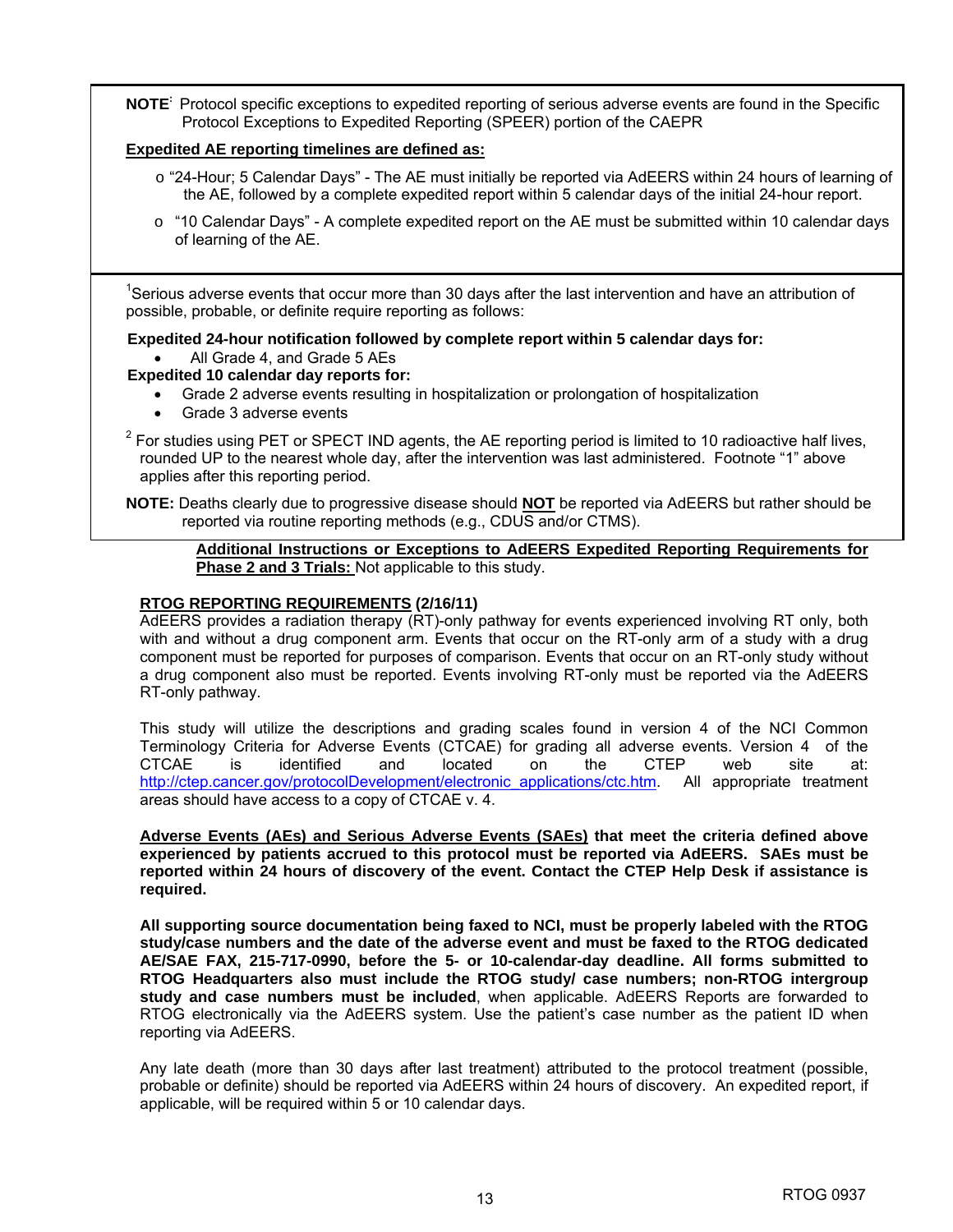#### **6.10.1 Acute Myeloid Leukemia (AML) or Myelodysplastic Syndrome (MDS) [2/16/11]**

 AML or MDS that is diagnosed during or subsequent to treatment in patients on NCI/CTEPsponsored clinical trials must be reported via the AdEERS system within 30 days of AML/MDS diagnosis. If you are reporting in CTCAE v. 4, the event(s) may be reported as either: 1) Leukemia secondary to oncology chemotherapy, 2) Myelodysplastic syndrome, or 3) Treatmentrelated secondary malignancy.

#### **7.0 DRUG THERAPY**

Concurrent chemotherapy is not allowed during study therapy.

#### **8.0 SURGERY**

Not applicable to this study.

#### **9.0 OTHER THERAPY**

#### **9.1 Permitted Supportive Therapy**

 All supportive therapy for optimal medical care will be given during the study period at the discretion of the attending physician(s) within the parameters of the protocol and documented on each site's source documents as concomitant medication.

#### **10.0 TISSUE/SPECIMEN SUBMISSION**

Not applicable to this study.

#### **11.0 PATIENT ASSESSMENTS**

#### **11.1 Study Parameters**: **See Appendix II for a summary of assessments and time frames.**

## **11.2 Details of Pre-Treatment Evaluations (2/16/11)**

- For restaging after chemotherapy, the CT of the chest and abdomen with contrast does not have to be done if the patient has had a PET/CT scan within 8 weeks prior to registration.
- **11.2.2** For restaging after chemotherapy, the bone scan does not have to be done if the patient has had a PET scan within 8 weeks prior to registration.
- **11.2.3** Evaluation of liver function only is required if the liver will be included in the therapy fields, and serum creatinine only is required if one or both kidneys will be included in the therapy fields (see Sections 3.1.9 and 3.1.10).

#### **11.3 Details of Evaluations During Follow Up (8/9/12)**

- **11.3.1** Patients will be seen at 2 weeks, 1 and 2 months after completion of therapy (2 months after completion of therapy is the same as 3 months from the start of treatment), at 6, 9, and 12 months from the start of treatment; every 6 months for years 2 & 3; then annually.
- **11.3.2** *At Every Visit*
- **11.3.2.1** History and physical (including documentation of performance status) toxicity assessment (using CTCAE, v. 4), CBC, liver function tests (AST, ALT, serum bilirubin) **NOTE**: Evaluation of liver function only is required if the liver was included in the therapy fields, and serum creatinine only is required if one or both kidneys were included in the therapy fields.
- **11.3.3** *Two Months After Completion of Therapy*
- **11.3.3.1** History and physical (including documentation of performance status) toxicity assessment, CT scan of the chest and abdomen or PET/CT scan, MRI or CT of the brain, imaging of all previously involved sites, CBC, liver function tests (AST, ALT, serum bilirubin) if the liver was included in the therapy fields, and serum creatinine if one or both kidneys were included in the therapy fields. Measurements of all treated measurable lesions is required, and response must be reported using RECIST criteria.
- **11.3.4** *Thoracic Imaging (CT of the chest with contrast or PET/CT)*
- **11.3.4.1** Thoracic imaging will be done at 2 months following the completion of therapy and at every subsequent visit.
- **11.3.5** *Brain Imaging (MRI of the Brain or CT with contrast, if MRI is contraindicated)*
- **11.3.5.1** Brain imaging will be done at 2 months following the completion of therapy. Brain imaging is recommended for all patients at subsequent visits and is required if patients have symptoms of CNS disease, including the following: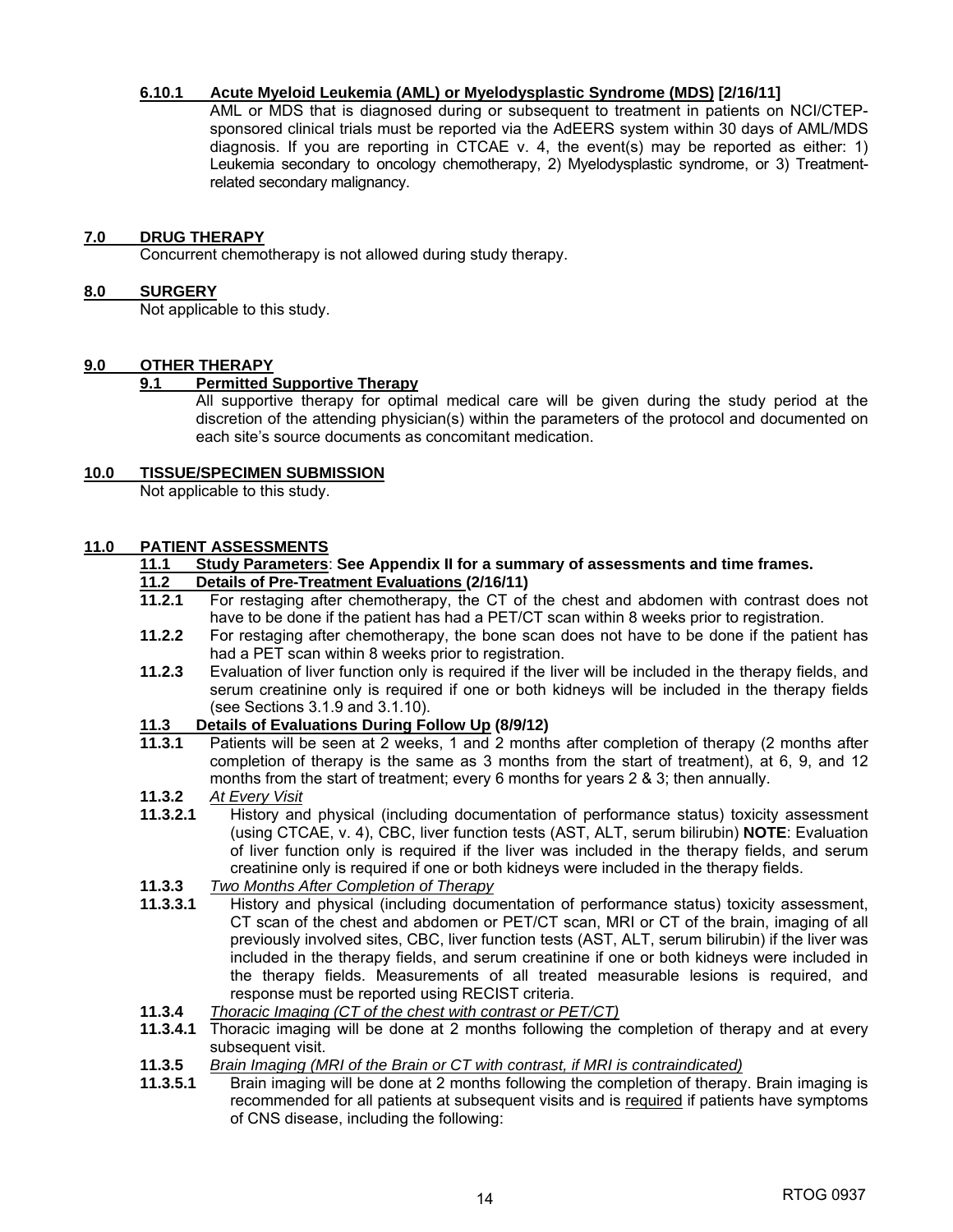- Signs of increased intracranial pressure;
- Headache:
- Nausea/vomiting;
- Cognitive or affective disturbances;
- Seizures;
- Focal neurologic symptoms.
- **11.3.6** *Bone Scan*
- **11.3.6.1** A bone scan is required at follow-up visits if PET has not been done.
- **11.3.7** *Other Imaging*
- **11.3.7.1** Imaging of all sites that have been treated will be imaged at 2 months and at all subsequent visits to evaluate new or progressive symptoms.

#### **11.4 Response Assessment (8/9/12)**

- **11.4.1** Measurement of Response Prior to Study Entry The revised RECIST guideline, v. 1.1 [*European Journal of Cancer*. 45: 228-247, 2009] will be used as a guideline to determine study eligibility. See http://ctep.cancer.gov/protocolDevelopment/docs/recist\_guideline.pdf for further details. Additional definitions beyond the RECIST guidelines specific to this protocol are incorporated to define local control as described below.
- **11.4.2** Response Criteria: Evaluation of Target Lesions

| Complete Response (CR):   | Disappearance of all target lesions; Any pathological lymph<br>nodes (whether target or non-target) must have reduction in<br>short axis to $\leq 10$ mm.                                                                                                                                                                                                                                                  |
|---------------------------|------------------------------------------------------------------------------------------------------------------------------------------------------------------------------------------------------------------------------------------------------------------------------------------------------------------------------------------------------------------------------------------------------------|
| Partial Response (PR):    | At least a 30% decrease in the sum of the diameters of target<br>lesions, taking as reference the baseline sum diameters                                                                                                                                                                                                                                                                                   |
| Progressive Disease (PD): | At least a 20% increase in the sum of diameters of target<br>lesions, taking as reference the smallest sum on study (this<br>includes the baseline sum if that is the smallest on study). In<br>addition to the relative increase of 20%, the sum must also<br>demonstrate an absolute increase of at least 5 mm. (Note:<br>the appearance of one or more new lesions is also considered<br>progressions). |
| Stable Disease (SD):      | Neither sufficient shrinkage to qualify for PR nor sufficient<br>increase to qualify for PD, taking as reference the smallest sum<br>diameters while on study                                                                                                                                                                                                                                              |

#### **11.4.3** Assessment of Failure Patterns

Disease failure is defined as:

- Progressive disease (section 11.3.2) in areas treated with radiation;
- Development of measurable disease at sites that had achieved a CR either with chemotherapy prior to study entry or following radiation;
- Development of new disease characteristic of SCLC dissemination as determined by imaging and physical examination.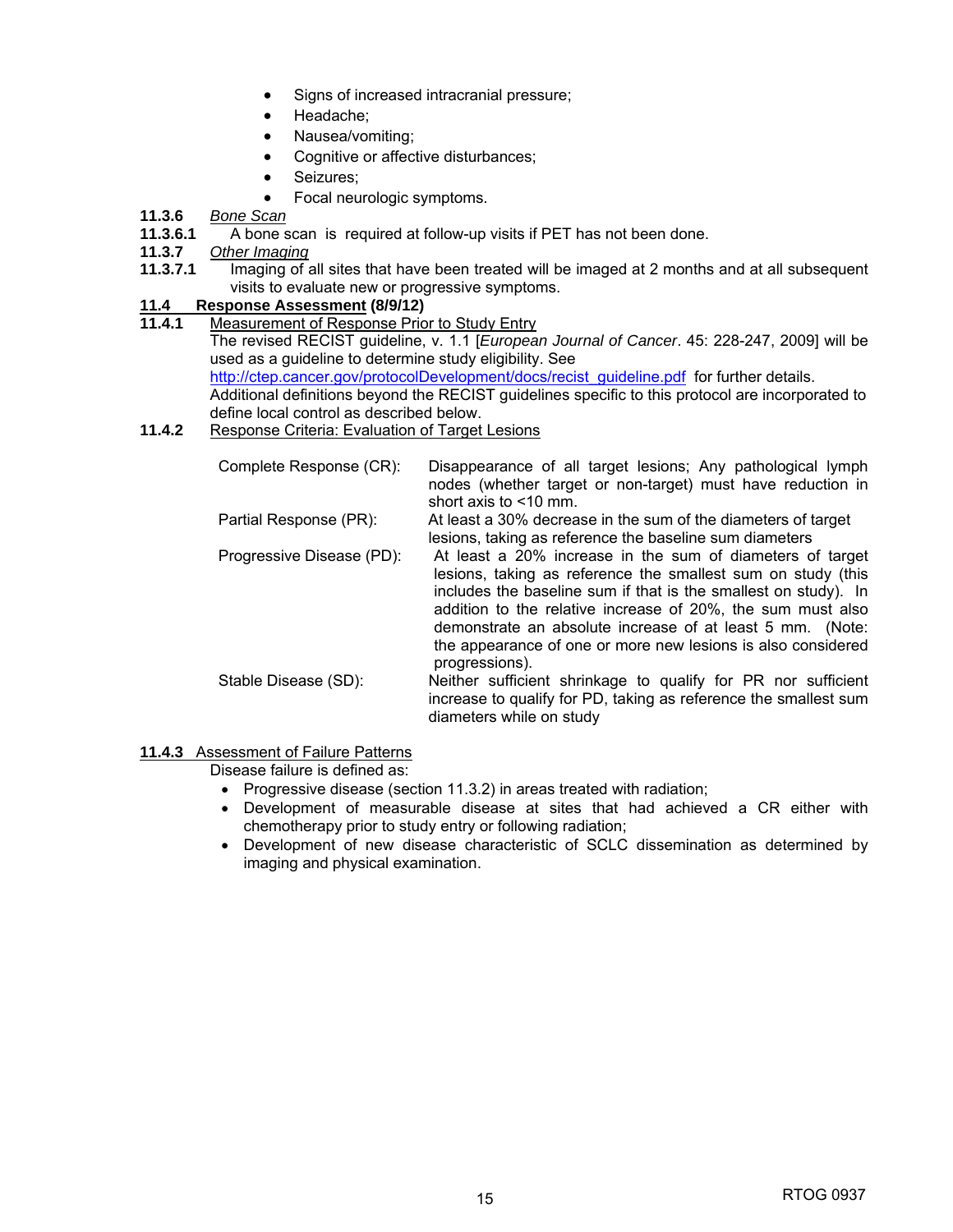#### **RTOG Headquarters\* 1818 Market Street, Suite 1600 Philadelphia, PA 19103**

#### **\*If a data form is available for web entry, it must be submitted electronically.**

Patients will be identified by initials only (first middle last); if there is no middle initial, a hyphen will be used (first-last). Last names with apostrophes will be identified by the first letter of the last name.

#### **12.1 Summary of Data Submission (10/21/11)**

| <b>Item</b>                                                | <b>Due</b>                                                                                                                                                                  |
|------------------------------------------------------------|-----------------------------------------------------------------------------------------------------------------------------------------------------------------------------|
| Demographic Form (A5)                                      | 2 weeks after registration                                                                                                                                                  |
| Initial Evaluation Form (I1)                               |                                                                                                                                                                             |
|                                                            |                                                                                                                                                                             |
| Follow-up Form (F1)                                        | At 2 weeks and at 1 month after completion of<br>therapy; every 3 months from the start of<br>treatment for the first year; every 6 months for<br>years 2-3; then annually. |
| <b>Dosimetry Information for All Treated Sites</b>         | Within 1 week of end of RT                                                                                                                                                  |
| Daily Treatment Record (T5) [Copy sent to HQ<br>and ITC1   |                                                                                                                                                                             |
| Radiotherapy Form (T1) [Copy sent to HQ and<br><b>ITCI</b> |                                                                                                                                                                             |

**Note: Dosimetry information for all treated sites with 3DCRT and IMRT will be submitted to ITC.** 

#### **12.2 Summary of Dosimetry Digital Data Submission (Submit to ITC; see Section 12.2.1)**

| For All Treated Sites with 3DCRT and IMRT                                     | Due                          |
|-------------------------------------------------------------------------------|------------------------------|
| <b>Preliminary Dosimetry Information (DD)</b>                                 |                              |
| †Digital Data Submission - Treatment Plan submitted                           | Within 1 week of start of RT |
| to ITC via SFTP account exported from treatment                               |                              |
| planning machine by Physicist                                                 |                              |
| Digital data submission includes the following:                               |                              |
| CT data, critical normal structures, all GTV,                                 |                              |
| CTV, and PTV contours                                                         |                              |
| Digital beam geometry for initial and boost<br>$\bullet$                      |                              |
| beam sets                                                                     |                              |
| Doses for initial and boost sets of concurrently<br>$\bullet$                 |                              |
| treated beams                                                                 |                              |
| Digital DVH data for all required critical normal<br>$\bullet$                |                              |
| structures, GTV, CTV, and PTVs for total dose                                 |                              |
| plan (DV)                                                                     |                              |
|                                                                               |                              |
| Digital Data Submission Information Form (DDSI) -                             |                              |
| Submitted online (Form located on ATC web site,                               |                              |
| http://atc.wustl.edu/forms/DDSI/ddsi.html)                                    |                              |
|                                                                               |                              |
| Hard copy isodose distributions for total dose plan as                        |                              |
| described in QA guidelines† (T6)                                              |                              |
|                                                                               |                              |
| <b>Sites</b><br><b>ITC</b><br><b>NOTE:</b><br>notify<br>via<br>e-mail<br>must |                              |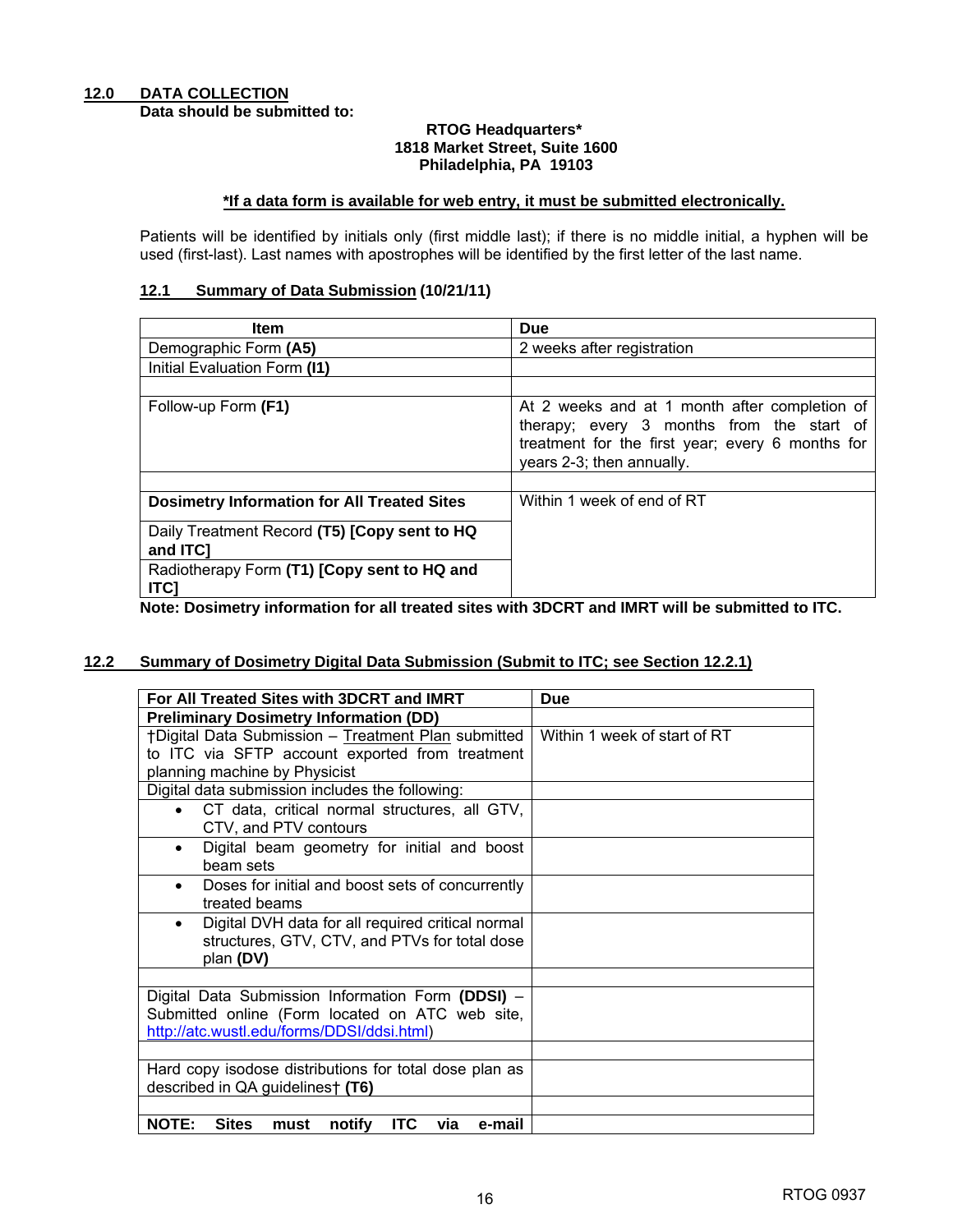| (itc@wustl.edu) after digital data is submitted. The<br>e-mail must include study and case numbers or, if<br>the data is phantom, "dry run" or "benchmark". |                         |
|-------------------------------------------------------------------------------------------------------------------------------------------------------------|-------------------------|
| <b>Final Dosimetry Information</b>                                                                                                                          | Within 1 week of RT end |
| Radiotherapy Form (T1) [copy to HQ and ITC]                                                                                                                 |                         |
| Daily Treatment Record (T5) [copy to HQ and ITC]                                                                                                            |                         |
| Modified digital patient data as required through                                                                                                           |                         |
| consultation with Image-Guided Therapy QA Center                                                                                                            |                         |
| †Available on the ATC web site, http://atc.wustl.edu/                                                                                                       |                         |

**NOTE:** ALL PORTAL FILMS AND SIMULATION FILMS FOR PCI AND/OR DIGITAL FILM IMAGES WILL BE KEPT BY THE INSTITUTION AND ONLY SUBMITTED IF REQUESTED.

#### **12.2.1** *Digital Data Submission to ITC*

Digital data submission may be accomplished using media or the Internet. For network submission: The SFTP account assigned to the submitting institution by the ITC shall be used, and e-mail identifying the data set(s) being submitted shall be sent to: **itc@wustl.edu** 

For media submission: Please contact the ITC about acceptable media types and formats. Hardcopies accompanying digital data should be sent by mail or Federal Express and should be addressed to:

> **Image-Guided Therapy Center (ITC) ATTN: Roxana Haynes 4511 Forest Park, Suite 200 St. Louis, MO 63108 314-747-5415 FAX 314-747-5423**

#### **13.0 STATISTICAL CONSIDERATIONS**

#### **13.1 Study Endpoints**

 **13.1.1 Primary Endpoint**

Overall survival (death due to any cause)

#### **13.1.2 Secondary Endpoints**

- Comparison of treatment-related adverse events;
- Patterns of failure (see Section 11.4.2 and 11.4.3):
- Comparison of time to first failure;
- Evaluation of the percentage of the planned radiation dose to each site.

#### **13.2 Sample Size**

**13.2.1** Stratification and Randomization

Patients will be stratified before randomization according to response to therapy (complete response [CR]) vs. partial response [PR]), and the number of metastatic lesions (1 vs. 2-3). Patients will be randomized to 1 of 2 treatment arms until the accrual of each arm is met in order to avoid any patient selection bias. The treatment allocation scheme described by Zelen (1974) will be used because it balances patient factors other than institution.

**13.2.2** Sample Size Derivation

The sample size calculation is based on the primary endpoint, overall survival at 1 year, and the assumption that patients are randomized until the end of accrual. The sample size is calculated with the 1-sided significance level of 0.1 (the probability of false positive) and 80% statistical power (the probability of a false-negative result is 0.2) using a 1-sided, 2-sample log rank test (Mantel 1966; Kim 1990). We assume that the overall survival function follows an exponential distribution for each arm. Accrual to the study is assumed to be uniformly distributed. The null hypothesis  $(H_0)$  is that the experimental treatment is not effective versus the alternative hypothesis  $(H_A)$  that the experimental treatment is effective. The hypotheses are:  $H_0$ :  $S(t_2) \leq S(t_1)$  vs.  $H_A$ :  $S(t_2) > S(t_1)$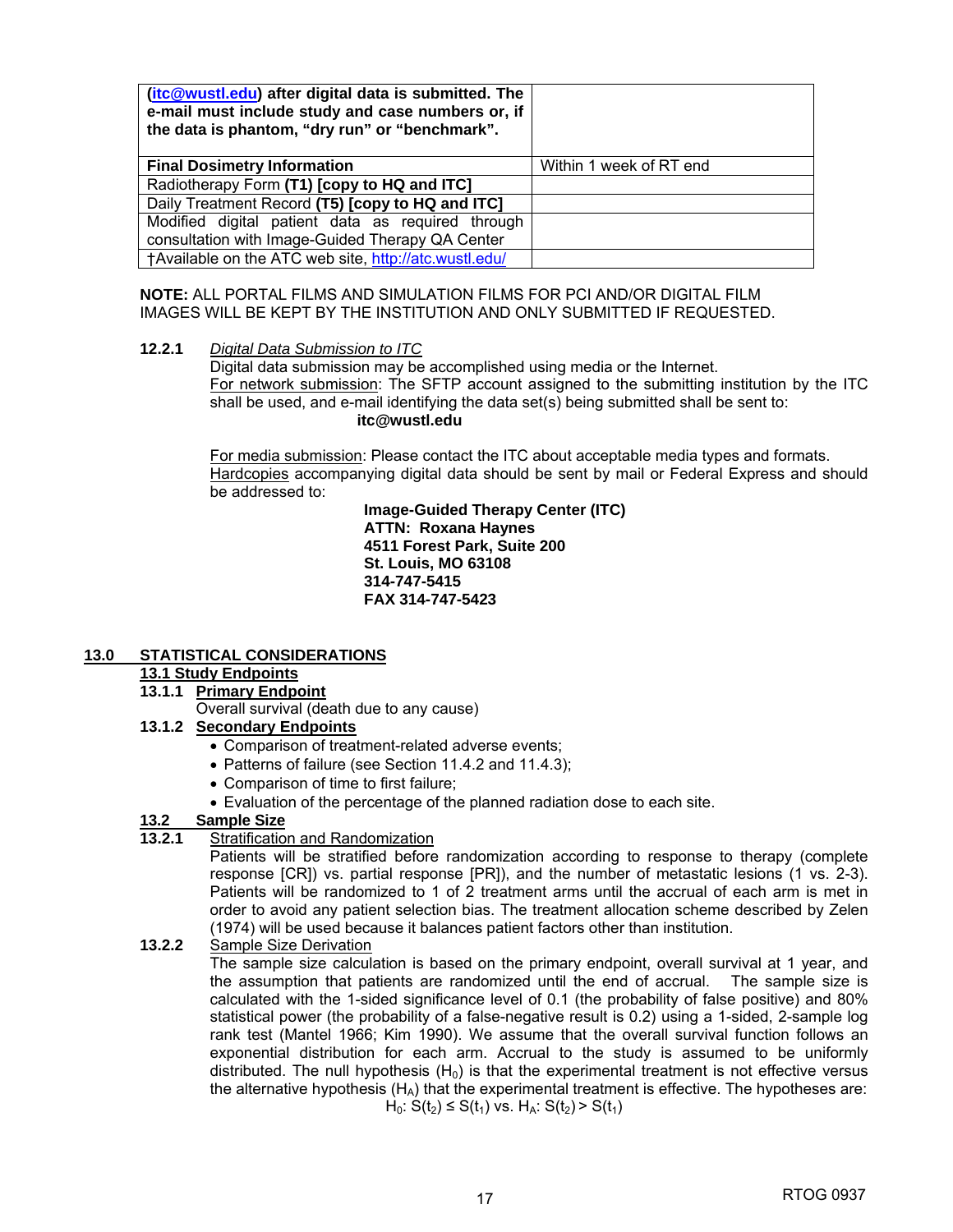where,  $S(t_1)$  denotes the overall survival function in Arm 1 and  $S(t_2)$  denotes the overall survival function in Arm 2.

We hypothesize that the patients randomly assigned to the Arm 1 have a 1-year overall survival rate similar to 30% (hazard rate  $[\lambda_c]$ ) of 1.204) (Slotman, 2007) and those in Arm 2 will have a 1-year overall survival rate at least 45% (hazard rate  $[\lambda_t]$  of 0.799), which is translated to the hazard ratio of  $\lambda_i/\lambda_c = 0.663$ . Two interim analyses and a final analysis are planned for early stopping for efficacy and futility. The efficacy testing is based on the power family of test (Pampallona 1994) with ∆=0 and the futility testing is based on the Freidlin and Korn (2005) method at a nominal significance level of 0.005. The number of events required is 112, so a sample size of 146 patients will be accrued to achieve the desired 80% statistical power and 1 sided significance level of 0.1.Guarding against an ineligibility or lack-of-data rate of up to 5%, **the final targeted accrual for this study will be 154 patients.** 

#### **13.2.3** Patient Accrual

 Based on patient accrual in previous RTOG studies, the initial 6-month accrual will be negligible while institutions are obtaining IRB approval. In a previous RTOG study of SCLC, RTOG 0212, 4.4 patients were accrued per month. Assuming these conditions, we expect to accrue 6 patients per month for this study. We project to complete accrual in 3.7 years with a 3.2-year accrual period considering the first 6 months a starting period and a uniform accrual rate of 4 patients per month. The final analysis is projected to be done in 5 (4.7) years, when each patient has been followed for at least 1 year.

The RTOG Data Safety Monitoring Board (DSMB) will begin evaluating patient accrual semiannually following the anticipated initial quiet period. The participation of non-RTOG institutions and cooperative groups through CTSU is expected to follow a similar pattern as seen in prior RTOG trials.

#### **13.3 Analysis Plan**

Only patients that meet the eligibility requirements of this protocol and start protocol treatment will be included. Analyzable patients are defined as eligible patients who received any protocol treatment.

 The result from this phase II trial does not give definitive results. However, we will consider the results from this trial as convincing if the level of evidence favoring a beneficial effect for one arm. A phase III study should be pursued in order to reliably define the treatment's contribution to the therapy.

#### **13.3.1** Analysis of the Primary Endpoint

The analysis for reporting the initial results of treatment will be undertaken when each analyzable patient has been potentially followed for a minimum of 12 months.

 The failure event of the primary endpoint, overall survival, is a death due to any cause. Time to failure event is defined as time to death from randomization date. The Kaplan-Meier method (1958) will be used to estimate overall survival at 1 year. This hypothesis will be tested using a log-rank test statistic (Mantel 1966; Kim 1990) at a significance level α = 0.1. The hypotheses are:

#### $H_0$ :  $\lambda_1 \leq \lambda_2$ vs.  $H_A$ :  $\lambda_1 > \lambda_2$

where  $\lambda_1$  and  $\lambda_2$  are the hazard rate for Arm 1 and Arm 2, respectively.

Cox proportional hazards regression (1972) will be used to model the association of covariates with the time to overall survival. Both unadjusted and adjusted hazard ratios and the respective 80% confidence interval will be computed. Appropriate covariates, such as the treatment arm, the stratification variables (response to therapy and the number of metastatic lesions), age, and race (as appropriate) will be adjusted for in this analysis. The distribution of bone marrow metastasis between the 2 arms will be monitored and any imbalance will be adjusted in the analysis if needed.

The following will be reported at the time of primary endpoint analysis:

- Tabulation of all cases entered and any patients excluded from the analysis with reasons for exclusion;
- Patient accrual rate: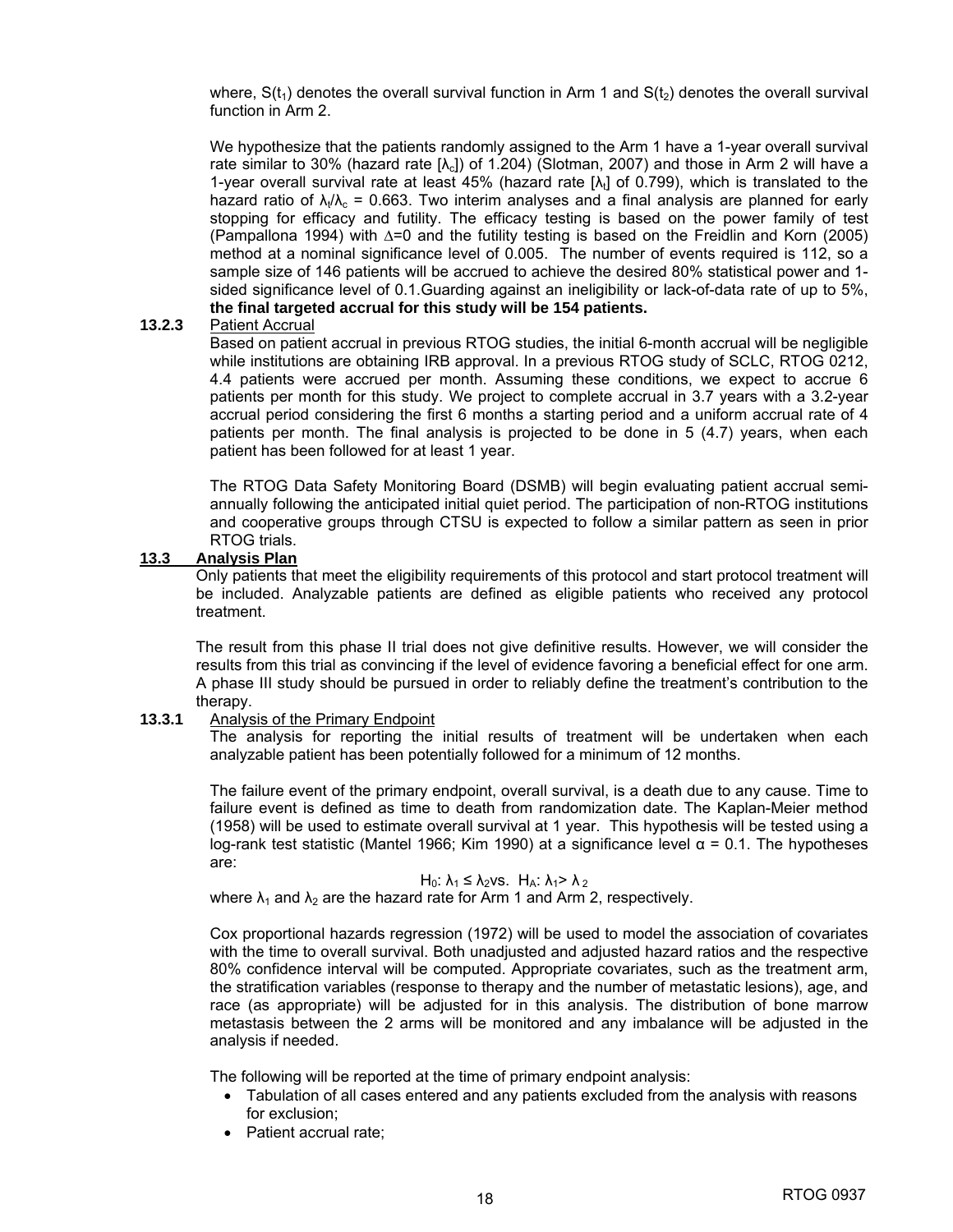- Institutional accrual;
- Distribution of important prognostic baseline and other pretreatment variables;
- Frequency and severity of adverse events;
- Compliance rates of treatment delivery with respect to the protocol prescription.
- **13.3.1.1** Group Sequential Testing for Early Termination and Reporting of Efficacy and Futility

 A group sequential test with two planned interim analyses and a final analysis will be performed. The interim analysis will be carried out when the cumulative deaths are met. At each planned interim analysis, the p-value from the log-rank test statistic assessing treatment efficacy and futility with respect to the primary endpoint, OS, will be compared to the nominal significance level. The efficacy testing is based on the power family of test (Pampallona 1994) with ∆=0 (see Table below for nominal significance level for efficacy testing) and for the futility testing boundary we will use a less aggressive boundary, Rule C (at a nominal significance level of 0.005) in Freidlin and Korn (2005). The following hypotheses are tested:

$$
H_0: \lambda_1 \leq \lambda_2 \vee s
$$
.  $H_A: \lambda_1 > \lambda_2$ 

where  $\lambda_1$  and  $\lambda_2$  are the hazard rate for Arm 1 and Arm 2, respectively. If the H<sub>0</sub> is rejected, then we conclude that the OS rate of Arm 2 will be better than Arm 1 and stop accrual if applicable.

| <u> Conoucho ion ino i turnou into inn / inurvolo</u> |                |                      |                    |  |  |
|-------------------------------------------------------|----------------|----------------------|--------------------|--|--|
| Information Time                                      | Estimated      | Cumulative Number of | Nominal            |  |  |
|                                                       | Analysis Time* | Deaths in the        | Significance Level |  |  |
|                                                       |                | Two Arms             | for Efficacy       |  |  |
|                                                       |                |                      | (Z-value)          |  |  |
| 0.33                                                  | 1.1 years      | 37                   | 0.008(2.39)        |  |  |
| 0.67                                                  | 1.8 years      | 75                   | 0.049(1.69)        |  |  |
| 1.00                                                  | 2.4 years      | 112                  | 0.1(1.38)          |  |  |

#### Schedule for the Planned Interim Analysis

\*Time to the interim analysis from the first patient entry without considering ineligibility or lack-of-data rate and under the null hypothesis

For futility testing, the alternative hypotheses, H<sub>A</sub> ( $\lambda_1 = \lambda_2 + 0.405$ ) will be tested at 0.005 level (the futility nominal significance level). If the computed p-value is less than 0.005, then we will consider stopping the trial in favor of the H<sub>0</sub> and will conclude that the overall **survival rate of Arm 1 will be better than Arm 2. Otherwise, we will continue the trial.** 

#### **13.3.2** Analysis of the Secondary Endpoints **(2/16/11)**

#### **13.3.2.1** *Comparison of Incidence of Treatment-Related Adverse Events*

The rate of treatment-related adverse events using NCI Common Terminology Criteria for Adverse Events (CTCAE, v. 4) will be reported with the frequency and severity by arm. The analysis will be performed at the time of primary endpoint analysis. Logistic regression (Agresti 1990) will be used to model the distribution of adverse events with and without adjusted for covariates. Both unadjusted and adjusted odds ratios and the respective 95% confidence interval will be computed and tested using a one-sided Chi-Square test statistic with the significance level of 0.025. At least the treatment arm, the stratification variables (response to therapy and the number of metastatic lesions), age, and race (as appropriate) will be considered when it is adjusted in the analysis.

#### **13.3.2.2** *Patterns of Failure*

The analysis will be performed at the time of primary endpoint analysis. The frequency table by site(s) of first failure will be tabulated by treatment arm. Disease failure is defined as:

- Progressive disease in areas treated with radiation;
- Development of measurable disease at sites that had achieved a CR either with chemotherapy prior to study entry or following radiation;
- Development of new disease characteristic of SCLC dissemination as determined by imaging and physical examination.

#### **13.3.2.3** *Comparison of Time to First-Failure*

The analysis of the first failure endpoint will be performed at the time of primary endpoint analysis when all analyzable patients have at least a minimum of 12 months follow-up. Disease failure event is defined in Section 13.4.2.2. Time to first-failure is measured from the date of randomization to the earliest event or to the date of most recent follow-up if no event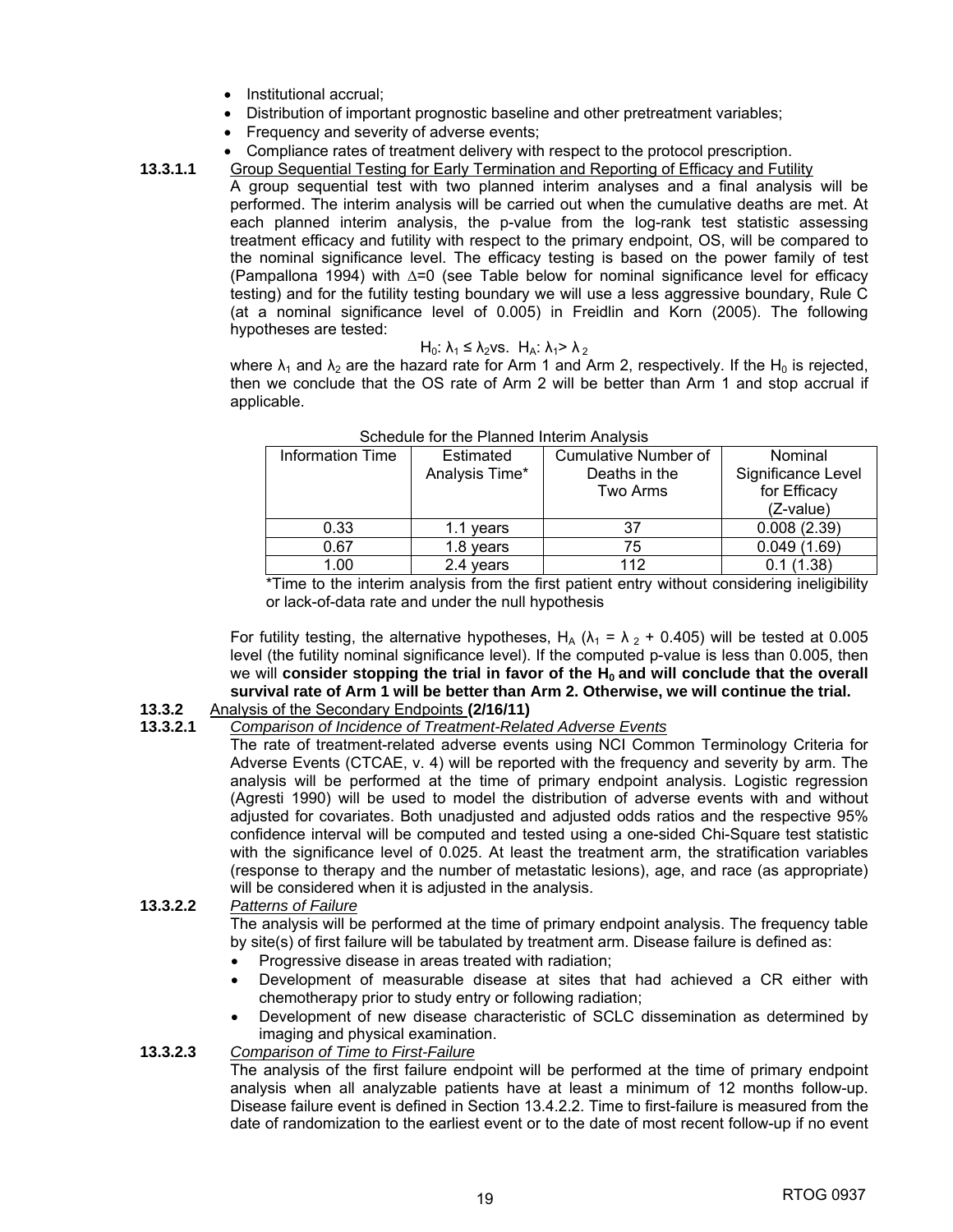occurred. The treatment effect on disease failure events may impact the observable measures of outcomes and other competing risks may dilute the sensitivity. We will use the cause-specific hazard rate (Kalbfleisch 1980; Gaynor 1993) [the instantaneous rate of disease failure events in the presence of competing failure types as a function of time] approach to consider the competing event, specifically, death without a disease failure event. Freidlin and Korn (Freidlin 2005) showed that the cause-specific hazard rate approach is better than other approaches in most cases, such as, for example, the cumulative incidence method (Gray 1988). The log-rank test on the times to first failure, which considers the presence of death without a disease failure event (competing event), will be used to test whether the failure rates in Arm 1 are higher than that of Arm 2 at a significance level of 0.1 (one-sided test). In addition, Fine and Gray's regression (Fine 1999) will be used. Both unadjusted and adjusted hazard ratios and the respective 80% confidence interval will be computed. Appropriate covariates, such as the treatment arm, the stratification variables (response to therapy and the number of metastatic lesions), age, and race (as appropriate) will be adjusted for in this analysis. Further subgroup analyses will be undertaken if the sample sizes involved in each subgroup are adequate to support such analyses

#### **13.3.2.4** *Evaluation of the Percentage of the Planned Radiation Dose Given to Each Site*

 This analysis will be done at the first protocol specified interim analysis. The distribution of the percentage of the planned RT dose by site in each arm will be calculated.

#### **13.3.3** Interim Analysis for Unacceptable Adverse Events **(2/16/11)**

 Two interim analyses of adverse events (AEs) are planned after 15 and 30 analyzable patients have been accrued in each arm and have at least a minimum of 12 months follow up. The interim analysis will include all of the treatment-related AEs reported at the time of the interim analysis. All AEs regardless of treatment also will be tabulated.

A rate of treatment-related grade 3 and 4 (CTCAE, v. 4) AEs of 33% or any grade 5 will be considered too excessive. If this occurs, the study chairs, RTOG Lung Cancer Committee Chair, and the statistician will review the AE data and make appropriate recommendations to the RTOG Executive Committee and Research Strategy Committee about the study.

#### **13.3.4** Interim Reports

Interim reports with descriptive statistics will be prepared twice per year until the initial paper reporting the treatment results has been submitted. In general, the interim reports will contain information about the patient accrual rate with a projected completion date for the accrual phase, compliance rate of treatment delivery with the distributions of important prognostic baseline variables, and the frequencies and severity of the adverse event by treatment arm. The interim reports will not contain the results of the treatment comparisons with respect to the primary endpoint and secondary endpoints.

#### **13.3.5** Deaths Due to Treatment **(2/16/11)**

All deaths reported as related to treatment will be reviewed by an independent reviewer, Dr. Hak Choy, RTOG's Vice-Chair of Disease Sites. In addition, deaths reported as not related to treatment occurring while a patient is on protocol treatment or within 30 days after stopping protocol treatment will be reviewed by Dr. Choy.

#### **13.3.6** CDUS Reports This study will be monitored by the Clinical Data Update System (CDUS), v. 3.0. Cumulative CDUS data will be submitted quarterly by electronic means. Reports are due January 31, April 30, July 31, and October 31.

#### **13.3.7** Data Monitoring Committee **(2/16/11)**

 To monitor the safety of this study, the RTOG Data Monitoring Committee (DMC) will officially review this study twice per year in conjunction with the RTOG semi-annual meeting and on an "as needed" basis in between meetings.

#### **13.4 Inclusion of Women and Minorities**

Both men and women of all races and ethnic groups are eligible for this study.

Ciampi, et al. (1989) performed a recursive partitioning analysis on small cell lung cancer dataset and found that gender does influence overall survival in limited stage patients. This has not been shown to be consistent by all authors. In conformance with the National Institute of Health (NIH) Revitalization Act of 1993 regarding inclusion of women and minorities in clinical research, we have considered the possible interaction between gender and treatments and race and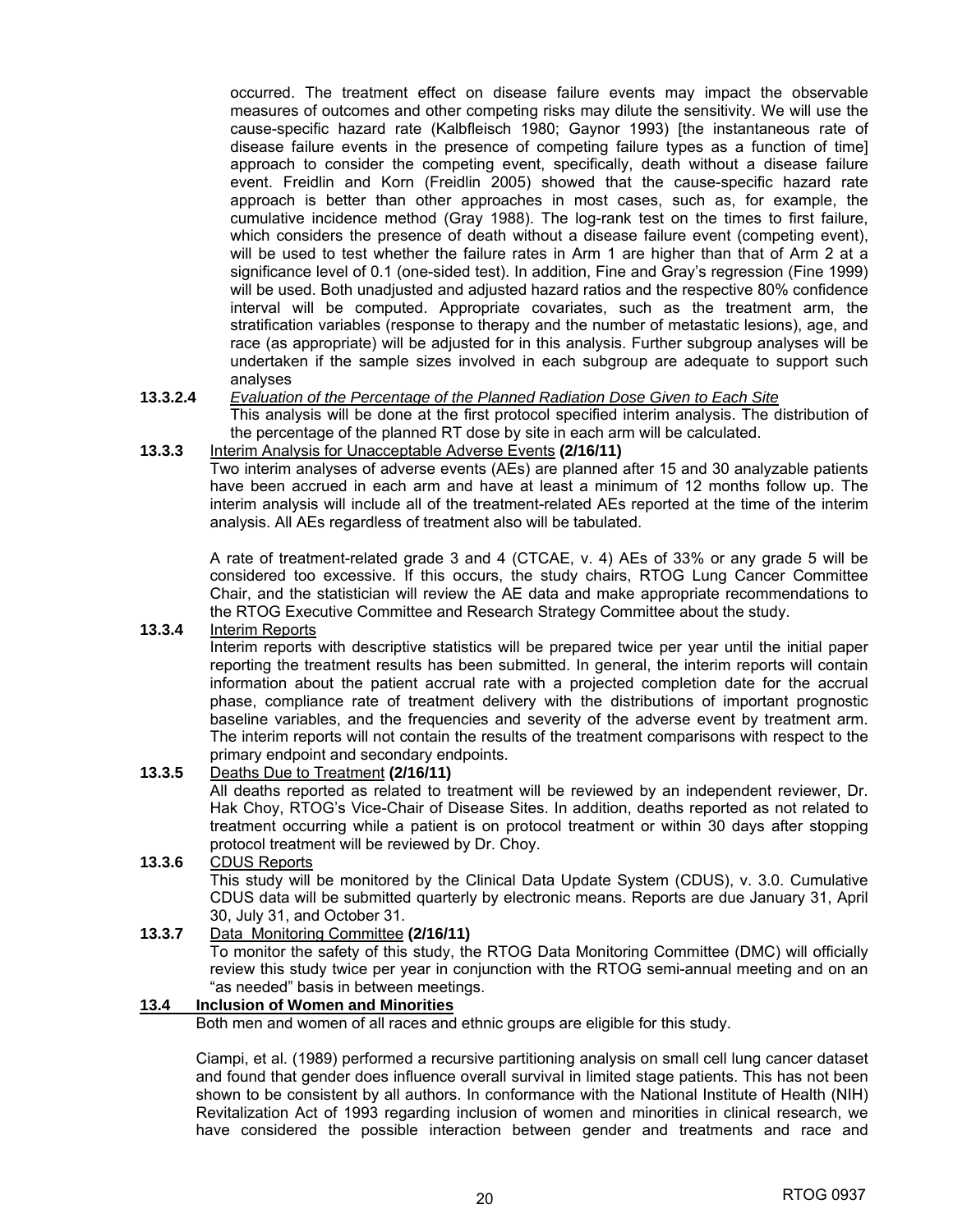treatments. The participation rates of men and women will be examined according to the table below. The projected gender and minority accruals, which are based upon previous similar RTOG studies, are: 0241, 0239, 0212, 97-12, and 96-09.

#### **Projected Distribution of Gender and Minorities**

|                                               | Gender         |              |              |  |
|-----------------------------------------------|----------------|--------------|--------------|--|
| <b>Ethnic Category</b>                        | <b>Females</b> | <b>Males</b> | Total        |  |
| Hispanic or Latino                            | 6              | 11           | 17           |  |
| Not Hispanic or Latino                        | 60             | 77           | 137          |  |
| <b>Ethnic Category: Total of all subjects</b> | 66             | 88           | 154          |  |
|                                               |                |              |              |  |
| <b>Racial Category</b>                        | <b>Females</b> | <b>Males</b> | <b>Total</b> |  |
| American Indian or Alaskan Native             | $\Omega$       | 3            | 3            |  |
| Asian                                         | 3              | 3            | 6            |  |
| <b>IBlack or African American</b>             | 7              | 11           | 18           |  |
| lNative Hawaiian or other Pacific Islander    | $\Omega$       | $\Omega$     | $\Omega$     |  |
| White                                         | 56             | 71           | 127          |  |
| <b>Racial Category: Total of all subjects</b> | 66             | 88           | 154          |  |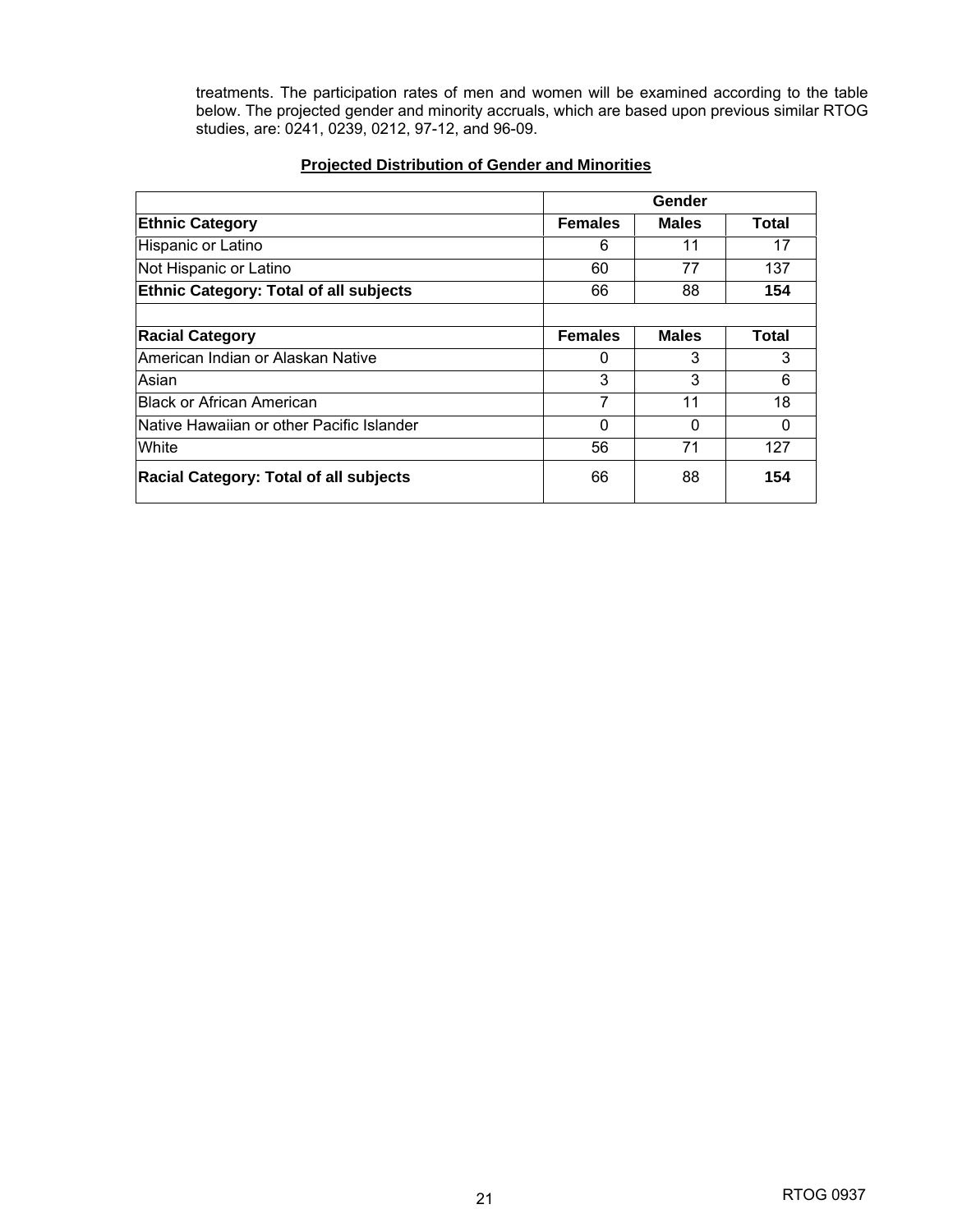#### **REFERENCES**

Arriagada R, LeChevalier T, Bori F, et al. Prophylactic cranial irradiation for patients with small-cell lung cancer in complete remission. *J Natl Cancer Inst*. 87:183-90, 1995.

Auperin A, Arriagada R, Pignon JP, et al. Prophylactic cranial irradiation for patients with small-cell lung cancer in complete remission. *NEJM*. 342:476-484, 1999.

Bonner JA, Eagan RT, Liengswangwong V, et al. Long term results of a phase I/II study of aggressive chemotherapy and sequential upper and lower hemibody radiation for patients with extensive stage small cell lung cancer. *Cancer.* 76:406-12, 1995.

Bradley JD. Dehdashti F. Mintun MA. Govindan R. Trinkaus K. Siegel BA. Positron emission tomography in limited-stage small-cell lung cancer: A prospective study. *J Clin Oncol.* 22(16):3248-54, 2004.

Bunn PA, Lichter AS, Makuch RW, Cohen MH, Veach SR, et al. Chemotherapy alone or chemotherapy with chest radiation therapy in limited stage small cell lung cancer. Ann Internal Med. 106: 655-662, 1987.

Ciampi A, Thiffault J, Sagman U. RECPAM: A computer program for recursive partition amalgamation for censored survival data and other situations frequently occurring in biostatistics. II. Application to data on small cell carcinoma of the lung (SCCL). *Comp Meth Prog Biomed*. 30:283-296, 1989.

Dixon WJ, Massey FJ. 4th Ed. *Introduction to Statistical Analysis*. McGraw-Hill; 1983.

Dixon DO, Simon, R. Sample size considerations for studies comparing survival curves using historical controls.*J. Clin. Epidemiol*. 41:1209-1213, 1988.

Fellitti R, Souhami RL, Spiro SG, et al. Social consequences of brain or liver relapse in small cell carcinoma of the bronchus. *Radiother Oncol.* 4:335-9, 1985.

Fine J, Gray RJ: A proportional hazards model for the subdistribution of a competing risk. *J Am Stat Assoc.* 94:496-509, 1999

Fried DB, Morris DE, Poole C, et al. Systematic review evaluating the timing of thoracic radiation therapy in combined modality therapy for limited-stage small-cell lung cancer. *J Clin Oncol.* 22(23): 4837-45, 2004.

Freidlin B, Korn EL. Testing treatment effects in the presence of competing risks. *Stat Med*. 24:1703-1712, 2005.

Gaynor JJ, Feuer EJ, Tan CC, et al. On the use of cause-specific failure and conditional failure probabilities: examples from clinical oncology data. *JASA*. 88:400-403, 1993.

Gray RJ. A class of K-sample tests for comparing the cumulative incidence of a competing risk. *Annual Statistics*. 16:1141-1143, 1988.

Gregor A, Cull A, Stephens RJ, et al. Prophylactic cranial irradiation is indicated following complete response to induction therapy in small cell lung cancer: Results of a multicentre randomised trial. *Eur J Cancer.* 33:1752-8, 1997.

Hanna N, Bunn PA, Langer C, Einhorn L, et al. Randomized phase III trial comparing Irinotecan/Cisplatin with Etoposide/Cisplatin in patients with previously untreated extensive-stage disease small-cell lung cancer. *J Clin Oncol.* 24: 2038-43, 2006.

Jeremic B, Shibamota Y, Nikolic N, Milicic B, et al. Role of radiation therapy in the combined-modality treatment of patients with extensive disease small-cell lung cancer: A randomized study. *J Clin Oncol.* 17:2092-99, 1999.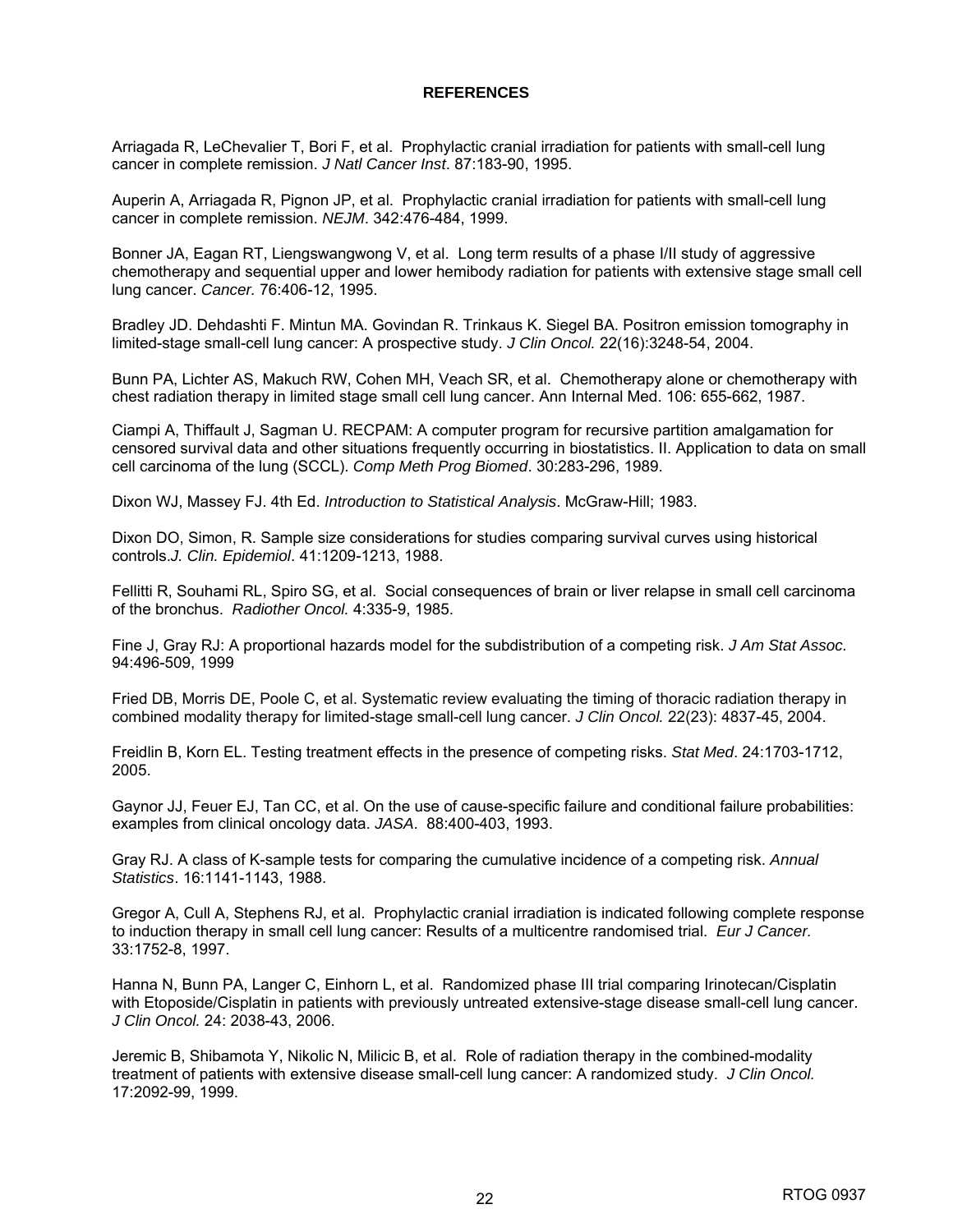#### **REFERENCES (Continued)**

*J Natl Comprehensive Cancer Network*. Small cell lung cancer. 6(3): 296-306, 2008.

Kalbfleisch JD, Ross LP. *The statistical analysis of failure time data*. New York: John Wiley & Sons; 1980.

Kaplan EL, Meier P: Nonparametric estimation from incomplete observations. *J Am Stat Assoc.* 53:457-81, 1958.

Murray N, Coy P, Pater JL, et al. The importance of timing of thoracic irradiation in the combined-modality treatment of limited-stage small cell lung cancer. *J Clin Oncol.* 11: 336-44, 1993.

Niho S, Fujii H, Murakami K, et al. Detection of unsuspected distant metastases and/or regional nodes by FDG-PET in LD-SCLC scan in apparent limited-disease small-cell lung cancer. *Lung Cancer*. 57(3): 328-33, 2007.

Nugent JL, Bunn PA Jr, Matthews MJ, et al. CNS metastases in small cell bronchogenic carcinoma: Increasing frequency and changing pattern with lengthening survival. *Cancer*. 44: 1885-93, 1979.

Perry MC, Eaton WL, Propert KJ, et al. Chemotherapy with or without radiation therapy in limited small-cell carcinoma of the lung. *NEJM*. 316: 912-918, 1987.

Pignon JP, Arriagada R, Ihde D. Meta-analysis of small-cell lung cancer. *NEJM*. 327:1618-24,1992.

Schiller J, Adak S, Cella D, DeVore R, et al. Topotecan versus observation after cisplatin plus etoposide in extensive-stage small-cell lung cancer: E7593 — A phase III trial of the Eastern Cooperative Oncology Group. *J Clin. Oncol.* 19(8): 2114-2122, 2001.

Slotman B, Faivre-Finn C, Kramer G, Rankin E, et al. Prophylactic cranial irradiation in extensive small-cell lung cancer. *NEJM.* 357:664-72, 2007.

Warde P, Payne D: Does thoracic irradiation improve survival and local control in limited-stage small-cell lung cancer? A meta-analysis. *J Clin Oncol*. 10: 890-95, 1992.

Zelen M. The randomization and stratification of patients to clinical trials. *J Chron Dis*. 27:365-375, 1974.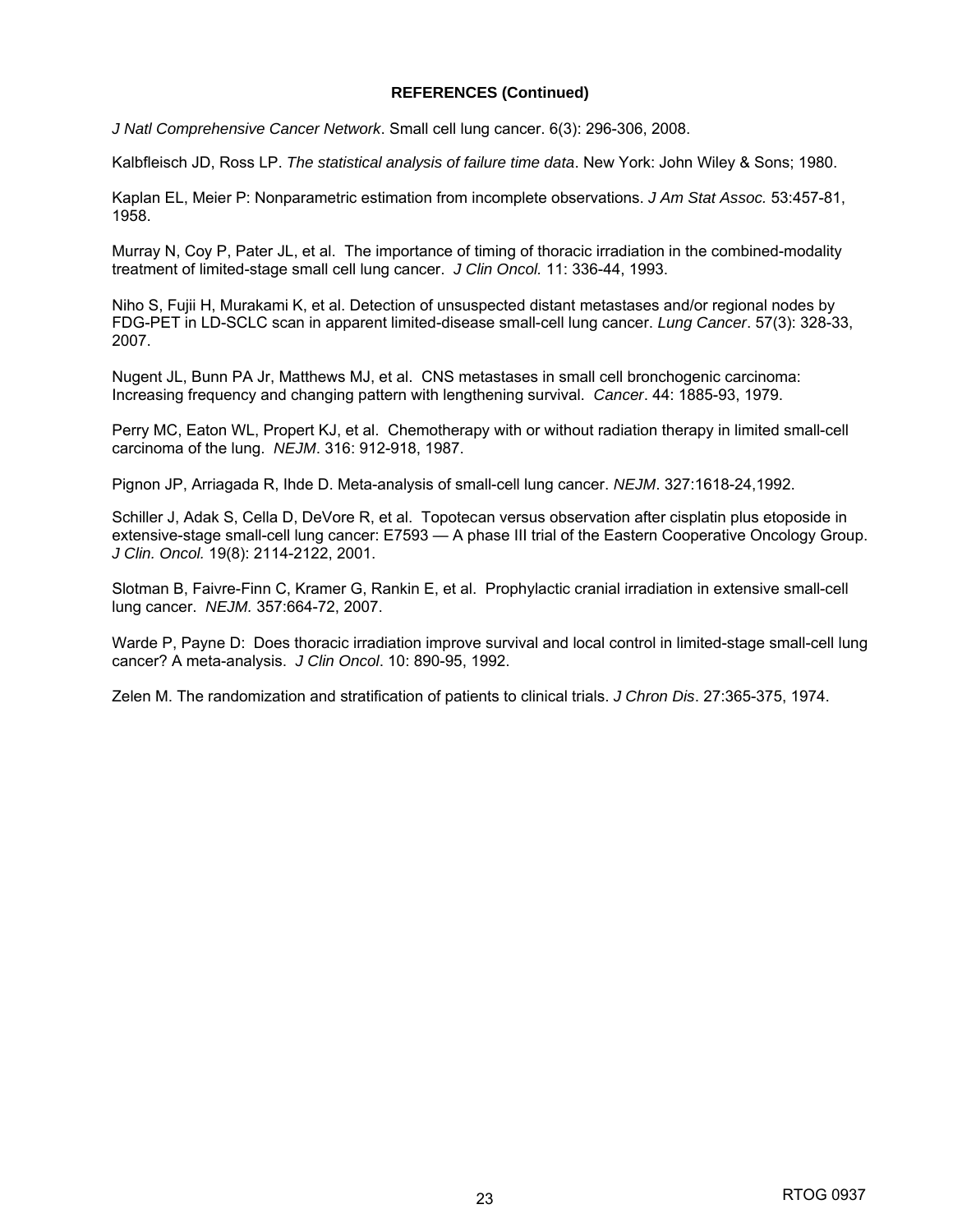#### **APPENDIX I**

### **RTOG 0937**

### **Informed Consent Template for Cancer Treatment Trials (English Language)**

### **Randomized Phase II Study Comparing Prophylactic Cranial Irradiation Alone to Prophylactic Cranial Irradiation and Consolidative Extra-Cranial Irradiation for Extensive Disease Small Cell Lung Cancer (ED-SCLC)**

This is a clinical trial, a type of research study. Your study doctor will explain the clinical trial to you. Clinical trials include only people who choose to take part. Please take your time to make your decision about taking part. You may discuss your decision with your friends and family. You can also discuss it with your health care team. If you have any questions, you can ask your study doctor for more explanation.

You are being asked to take part in this study because you have extensive disease small cell lung cancer.

#### **Why is this study being done? (10/21/11)**

The standard treatment for extensive disease small cell lung cancer is chemotherapy. In many patients, even those who respond well to chemotherapy, the cancer can grow back in the chest or grow in the brain or other places after chemotherapy.

One study found that radiation to the brain improves survival in patients with extensive disease small cell lung cancer. Based on that study and due to the high risk of cancer growth in the brain, radiation to the brain is often recommended. It is not known if radiation therapy to the chest or other sites of disease that do not completely respond to chemotherapy improves survival.

The purpose of this study is to treat patients who have small cell lung cancer that did not completely respond to chemotherapy. The study will compare the effects, good and/or bad, of radiation given to the brain versus radiation to the brain, chest and up to 4 other sites to find out which is better.

#### **How many people will take part in the study?**

About 154 people will take part in this study.

#### **What will happen if I take part in this research study?**

All patients will have completed chemotherapy before they participate in this study.

Patients will be "randomized" into one of the 2 study groups described below. Randomization means that you are put into a group by chance. A computer program will place you in one of the study groups. Neither you nor your study doctor can choose the group you will be in. You will have an equal chance of being placed in one of the 2 groups

**If you are in group 1 (often called "Arm 1")**, you will receive radiation to the brain daily, Monday-Friday, for 2 weeks.

**If you are in group 2 (often called "Arm 2")**, you will receive radiation to the brain daily, Monday-Friday, for 2 weeks and radiation to the chest and other sites of cancer that did not completely respond to the chemotherapy. You and your doctor will discuss whether you will have radiation to the chest and other sites on the same days as the brain radiation or if you will receive radiation to the chest and other sites after the brain radiation is finished. If you receive radiation to the chest and other sites after brain radiation is finished, you will have treatment daily, Monday-Friday, for an additional 2-3 weeks.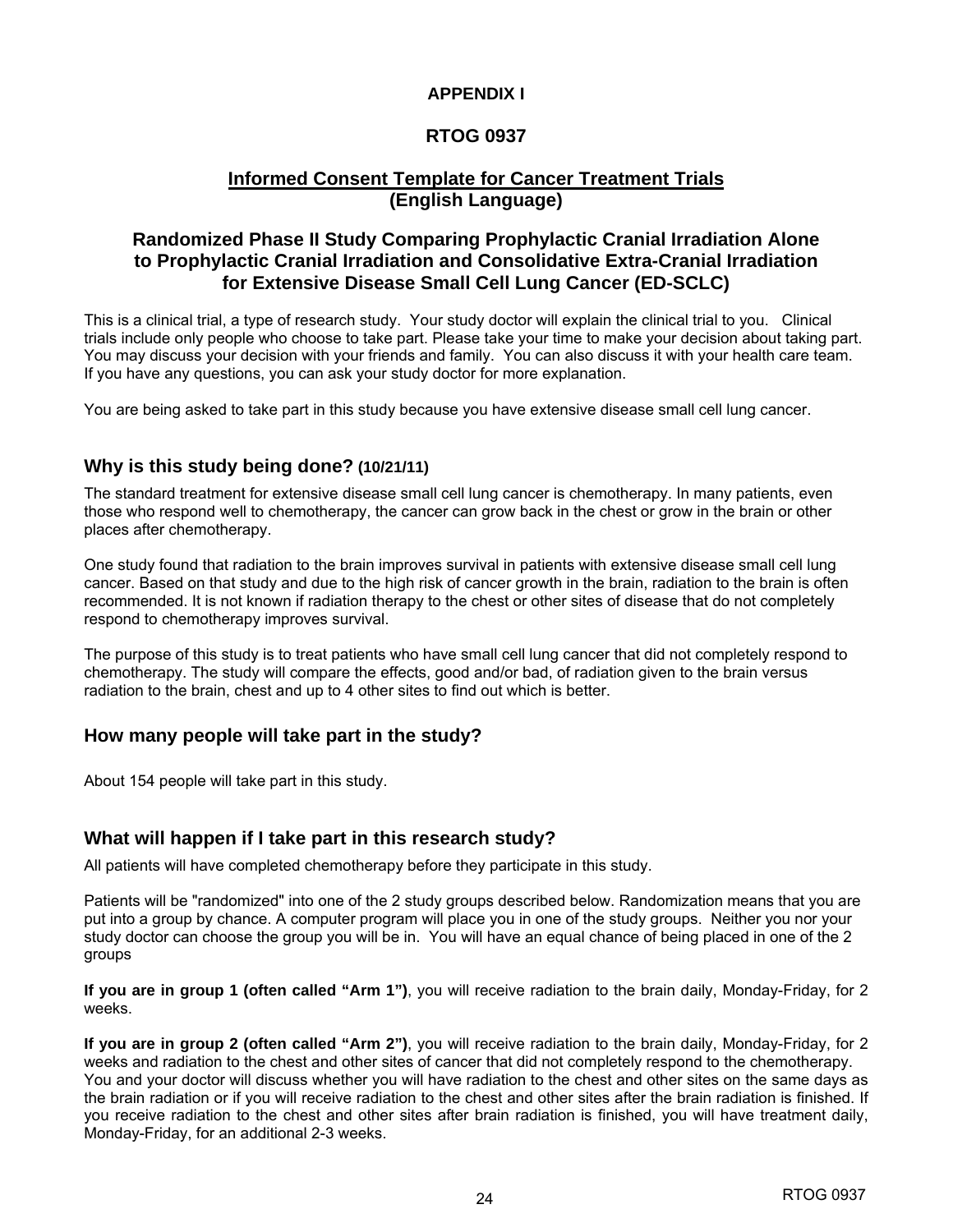Radiation therapy for all patients will take no longer than 5 weeks.

#### **Before you begin the study:**

You will need to have the following exams, tests or procedures to find out if you can be in the study. These exams, tests or procedures are part of regular cancer care and may be done even if you do not join the study. If you have had some of them recently, they may not need to be repeated. This will be up to your study doctor.

- A physical examination
- You will be weighed and asked about your ability to carry out your daily activities
- A CT scan with contrast of your chest and abdomen, unless a PET/CT scan has been done
	- $\triangleright$  CT (Computed Tomography) scan: A study using x-rays to look at one part of your body;
	- $\triangleright$  Contrast: Certain imaging requires a special dye, called contrast, given before the image is made to highlight specific areas inside the body and create a clearer image);
	- PET (Positron Emission Tomography) scan: A computerized image that looks at the activity of tumor cells in your entire body and that requires injection of a special marker into your vein, such as sugar (glucose) combined with a low-dose radioactive substance (a tracer). A camera records the tracer's signal as it travels through your body).
- A bone scan (a type of x-ray to find out if cancer has spread to your bones), unless a PET scan has been done
- An MRI of your brain (Magnetic Resonance Imaging: Imaging using a strong magnetic field to look at one part of your body) or, if your doctor recommends, a CT scan of your brain with contrast
- Blood tests (about 2 teaspoons of blood will be taken from your vein)
- For women who are able to have children, a pregnancy test
- And if your study doctor recommends:
	- $\triangleright$  Tests of your lung function
	- $\triangleright$  A PET scan of your entire body
	- $\triangleright$  An evaluation of your diet and ability to chew and swallow

#### **Weekly during radiation therapy:**

- A physical examination
- You will be weighed and asked about your ability to carry out your daily activities
- Blood tests (about 2 teaspoons of blood will be taken from your vein)
- Evaluation of any side effects you may be having

#### **When radiation therapy is finished: (2/16/11)**

At 2 weeks and 1 month after treatment:

- A physical examination, including your weight
- You will be asked about your ability to carry out your daily activities
- Blood tests (about 2 teaspoons of blood will be taken from your vein)
- Evaluation of any side effects you may be having

#### At 2 months after treatment:

- A physical examination, including your weight
- You will be asked about your ability to carry out your daily activities
- A CT scan or a PET/CT scan of your chest and upper abdomen
- An MRI or CT scan with contrast of your brain
- Imaging of places other than the brain and chest that were treated with radiation
- A bone scan, if your study doctor recommends it
- Blood tests (about 2 teaspoons of blood will be taken from your vein)
- Evaluation of any side effects you may be having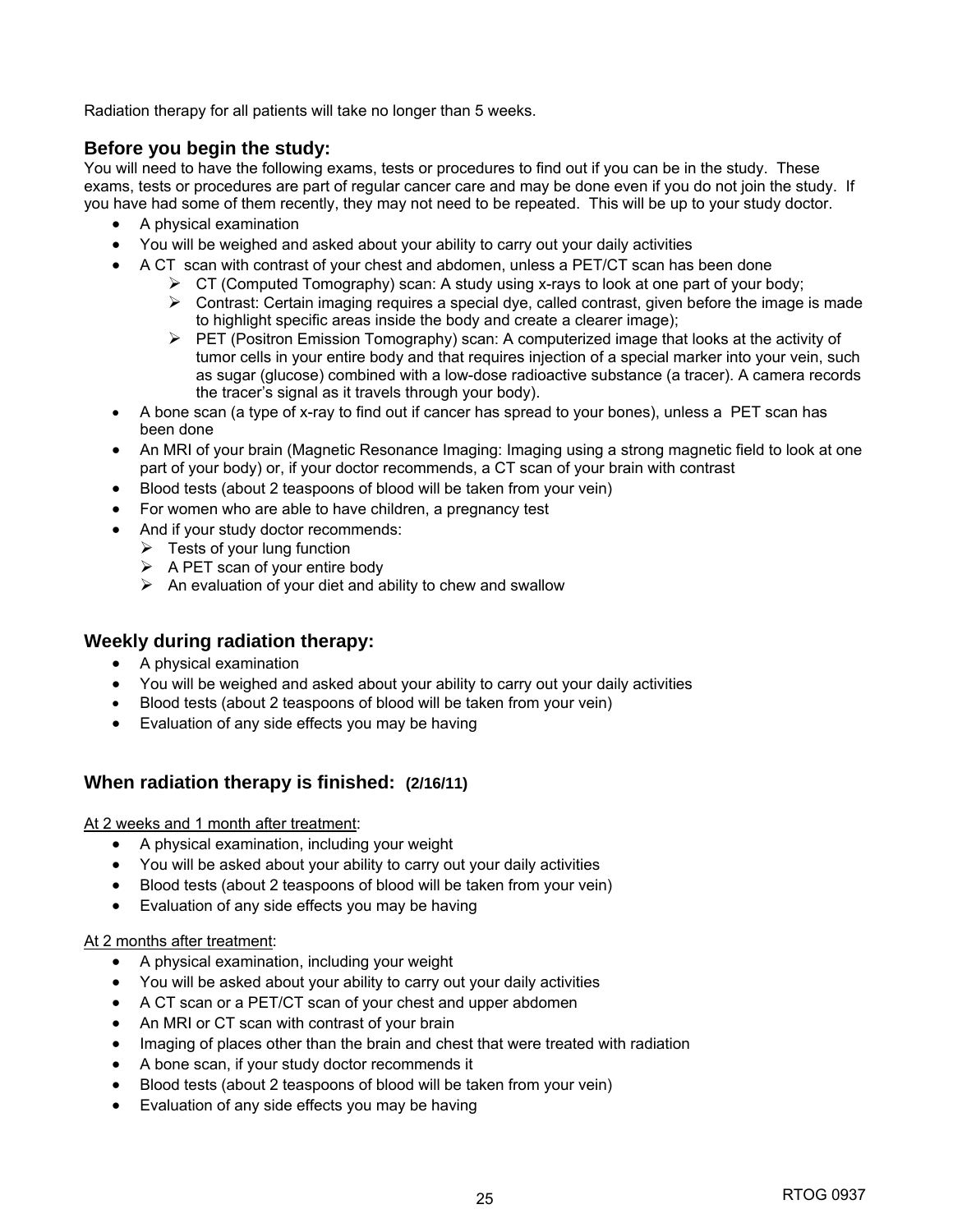At 6, 9, and 12 months from the start of treatment; every 6 months for the next 2 years; then yearly for your lifetime:

- A physical examination, including your weight
- You will be asked about your ability to carry out your daily activities
- A CT scan or a PET/CT scan of your chest and upper abdomen
- An MRI or CT scan with contrast of your brain, if your doctor recommends it
- Imaging of places other than the chest that were treated with radiation in which cancer has grown
- Blood tests (about 2 teaspoons of blood will be taken from your vein)
- Evaluation of any side effects you may be having

### **Study Plan**

Another way to find out what will happen to you during the study is to read the chart below. Start reading at the top and read down the list, following the lines and arrows.



#### **How long will I be in the study?**

You will receive radiation to the brain OR radiation to the brain, chest, and other sites of cancer that did not completely respond to the chemotherapy in 2-5 weeks. You will be seen in follow-up visits at 2 weeks, 1 month, and 2 months after treatment; at 6, 9, and 12 months from the start of treatment; every 6 months for the next 2 years; and then yearly for your lifetime.

#### **Can I stop being in the study?**

Yes. You can decide to stop at any time. Tell the study doctor if you are thinking about stopping or decide to stop. He or she will tell you how to stop safely.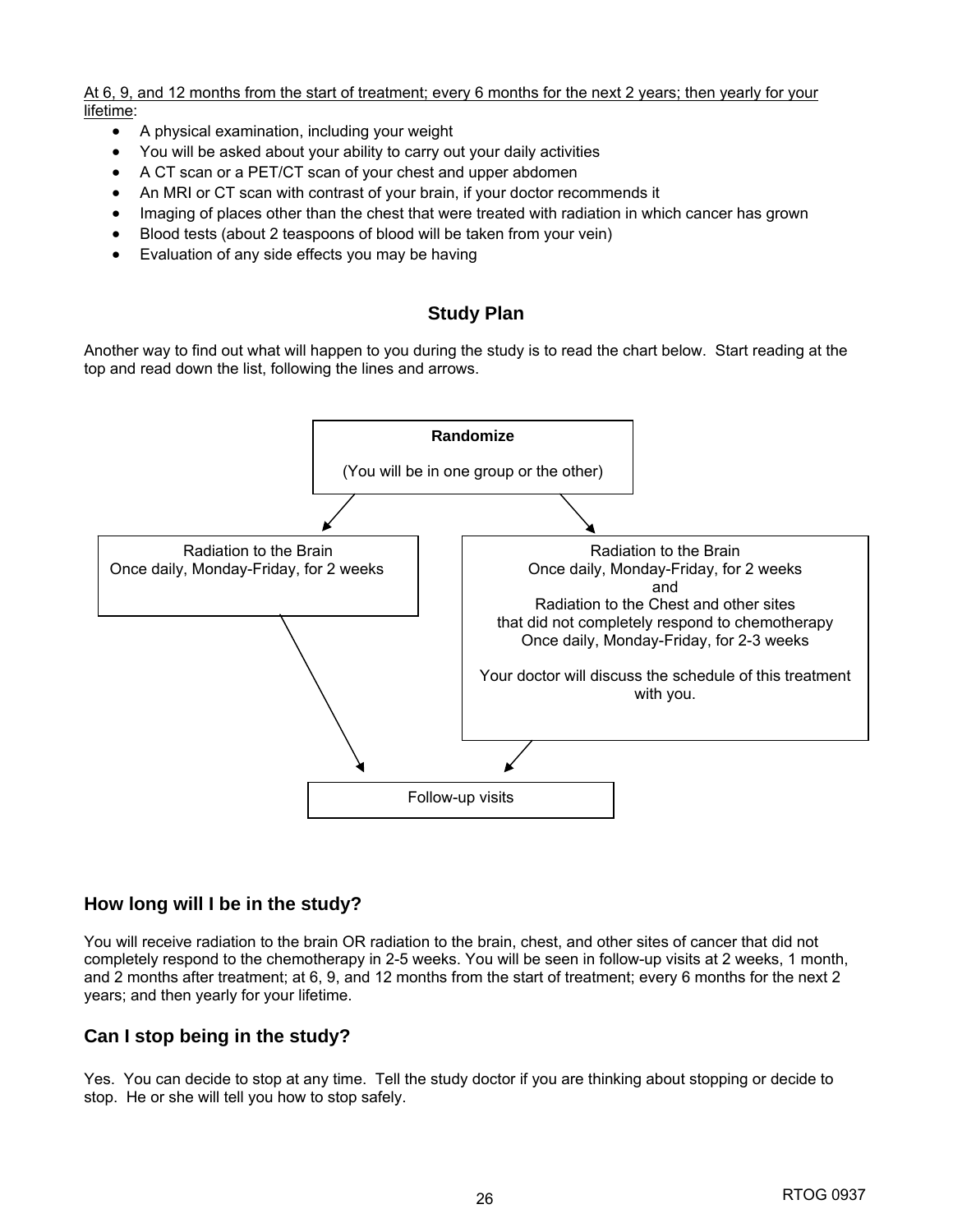It is important to tell the study doctor if you are thinking about stopping so any risks from the radiation treatment can be evaluated by him/her. Another reason to tell your study doctor that you are thinking about stopping is to discuss what follow-up care and testing could be most helpful for you.

The study doctor may stop you from taking part in this study at any time if he/she believes it is in your best interest; if you do not follow the study rules; or if the study is stopped.

### **What side effects or risks can I expect from being in the study?**

You may have side effects while on the study. Everyone taking part in the study will be watched carefully for any side effects. However, researchers don't know all the side effects that may happen. Side effects may be mild or very serious. Your health care team may give you medicines to help lessen side effects. Many side effects go away soon after you stop receiving radiation treatment. In some cases, side effects can be serious, long lasting, or may never go away. There also is a risk of death.

#### **You should talk to your study doctor about any side effects that you have while taking part in the study.**

#### **Risks Associated with Radiation to the Brain**

Likely

- Hair loss, which may be permanent
- Scalp reddening or tanning and irritation
- Dry mouth and/or change in taste
- Sore throat
- **Tiredness**
- Increased sleepiness (occurring 4-10 weeks after radiation therapy is complete and often lasting for several days up to a few weeks)
- Temporary plugging of the ears with decreased hearing
- Itching in the ear canal

#### Less Likely

- Nausea and/or vomiting
- Headache
- Cataracts (clouding of the lens in the eye)
- Memory loss and behavioral change, which may be permanent

#### Rare, but Serious

- Eye damage, resulting in worsening of vision or possible blindness
- Progressive thickening and hardening of the walls of medium-sized and large arteries
- Impairment of your thinking
- Cancer caused by the radiation
- Death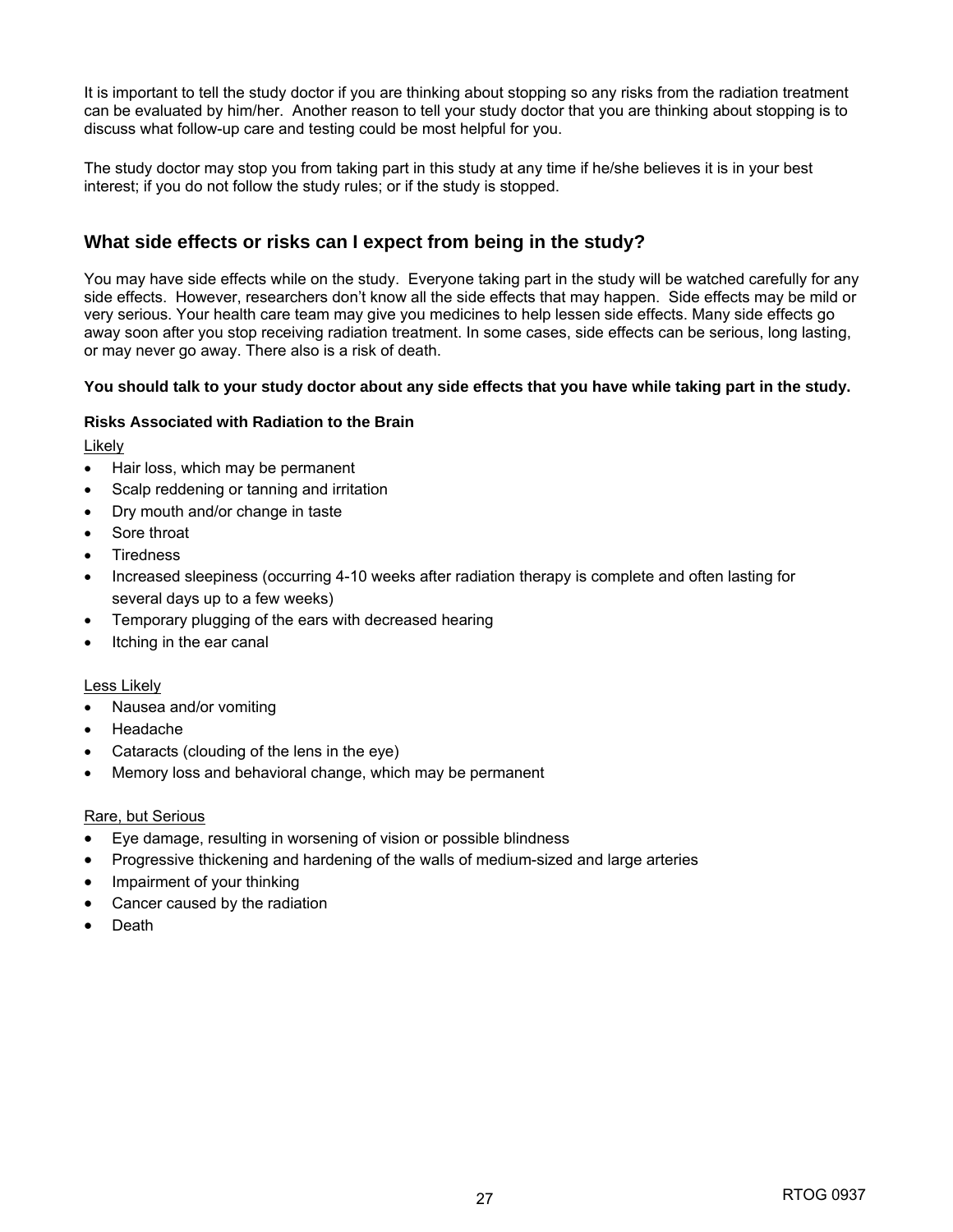#### **Risks Associated with Radiation to the Chest**

Very Likely

- Skin in treatment area may become reddened and/or dry, and chest hair may not grow back
- **Cough**
- Difficulty, pain, or burning sensation when swallowing
- Fatigue (tiredness) for no apparent reason
- Permanent scarring in the normal lung that does not cause symptoms

#### Less Likely

- Shortness of breath
- Difficulty and pain with swallowing that results in weight loss and the need for fluids given through your vein; in rare cases, a feeding tube for nutrition is needed.
- Bleeding with a cough

#### Rare, but Serious

- Inflammation or scarring of the lung, which can lead to shortness of breath, fever, and pain. In rare cases, this is severe, requiring intensive medical treatment and can be life threatening.
- Irritation of the lining around the heart, which can cause chest pain, shortness of breath, and irregular of rapid heart beat; rarely, this can require surgery to correct.
- Irritation and/or damage to the muscle of the heart; rarely, this can cause a heart attack, heart failure, and/or death.
- Irritation and/or damage to the spinal cord (the major nerve within the spine), which can lead to weakness, tingling or numbness of the lower body and legs; very rarely, this can lead to inability to move or control the lower half of the body.
- Irritation and/or damage to the nerves of the arm, if the upper part of the chest is being treated; this can cause numbness and weakness in the arm, and rarely, loss of function.
- Narrowing of the esophagus (tube to the stomach)

If you have radiation therapy to parts of your body other than the brain and chest, your doctor will discuss those risks and side effects with you.

**Reproductive risks:** You should not become pregnant or father a baby while on this study because the radiation treatment in this study can affect an unborn baby. Women who are able to have children are required to have a pregnancy test before participating in this study. Women should not breastfeed a baby while on this study. It is important you understand that you need to use birth control while on this study. Check with your study doctor about what kind of birth control methods to use and how long to use them. Some methods might not be approved for use in this study. The radiation treatment used in the study may make you unable to have children in the future.

#### **For more information about risks and side effects, ask your study doctor.**

#### **Are there benefits to taking part in the study?**

Taking part in this study may or may not make your health better. While researchers hope that radiation to the brain and chest after chemotherapy may decrease the regrowth and spreading of your cancer, there is no proof of this yet. We do know that the information from this study will help researchers learn more about the effects of radiation treatment to the brain and chest. This information could help future cancer patients.

#### **What other choices do I have if I do not take part in this study?**

Your other choices may include:

- Getting the standard treatment of chemotherapy without radiation after chemotherapy
- Taking part in another study
- Getting no treatment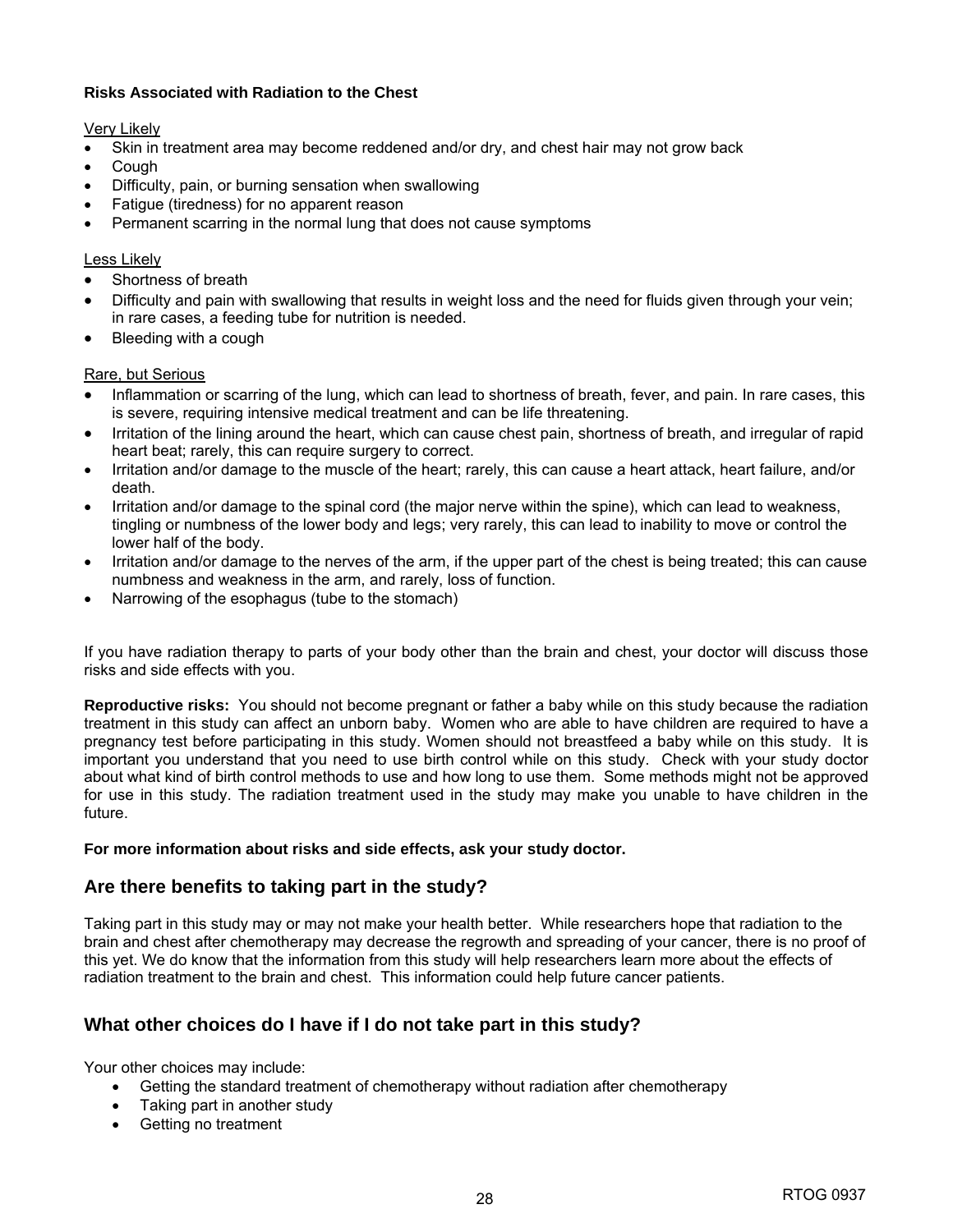Getting comfort care, also called palliative care. This type of care helps reduce pain, tiredness, appetite problems and other problems caused by the cancer. It does not treat the cancer directly, but instead tries to improve how you feel. Comfort care tries to keep you as active and comfortable as possible.

#### **Talk to your study doctor about your choices before you decide if you will take part in this study.**

#### **Will my medical information be kept private?**

Data are housed at RTOG Headquarters in a password-protected database. We will do our best to make sure that the personal information in your medical record will be kept private. However, we cannot guarantee total privacy. Your personal information may be given out if required by law. If information from this study is published or presented at scientific meetings, your name and other personal information will not be used.

Organizations that may look at and/or copy your medical records for research, quality assurance, and data analysis include:

- The Radiation Therapy Oncology Group (RTOG)
- The National Cancer Institute (NCI) and other government agencies, like the Food and Drug Administration (FDA), involved in keeping research safe for people

#### **What are the costs of taking part in this study?**

You and/or your health plan/ insurance company will need to pay for some or all of the costs of treating your cancer in this study. Some health plans will not pay these costs for people taking part in studies. Check with your health plan or insurance company to find out what they will pay for. Taking part in this study may or may not cost your insurance company more than the cost of getting regular cancer treatment.

#### **You will not be paid for taking part in this study.**

**For more information on clinical trials and insurance coverage, you can visit the National Cancer Institute's Web site at http://cancer.gov/clinicaltrials/understanding/insurance-coverage. You can print a copy of the "Clinical Trials and Insurance Coverage" information from this Web site.** 

**Another way to get the information is to call 1-800-4-CANCER (1-800-422-6237) and ask them to send you a free copy.**

#### **What happens if I am injured because I took part in this study?**

**It is important that you tell your study doctor, \_\_\_\_\_\_\_\_\_\_\_\_\_\_\_\_\_\_** *[investigator's name(s)],* **if you feel that you have been injured because of taking part in this study. You can tell the study doctor in person or call him/her at \_\_\_\_\_\_\_\_\_\_\_\_\_\_\_\_\_\_** *[telephone number].*

**You will get medical treatment if you are injured as a result of taking part in this study. You and/or your health plan will be charged for this treatment. The study will not pay for medical treatment.** 

#### **What are my rights if I take part in this study? (2/16/11)**

Taking part in this study is your choice. You may choose either to take part or not to take part in the study. If you decide to take part in this study, you may leave the study at any time. No matter what decision you make, there will be no penalty to you and you will not lose any of your regular benefits. Leaving the study will not affect your medical care. You can still get your medical care from our institution.

We will tell you about new information or changes in the study that may affect your health or your willingness to continue in the study.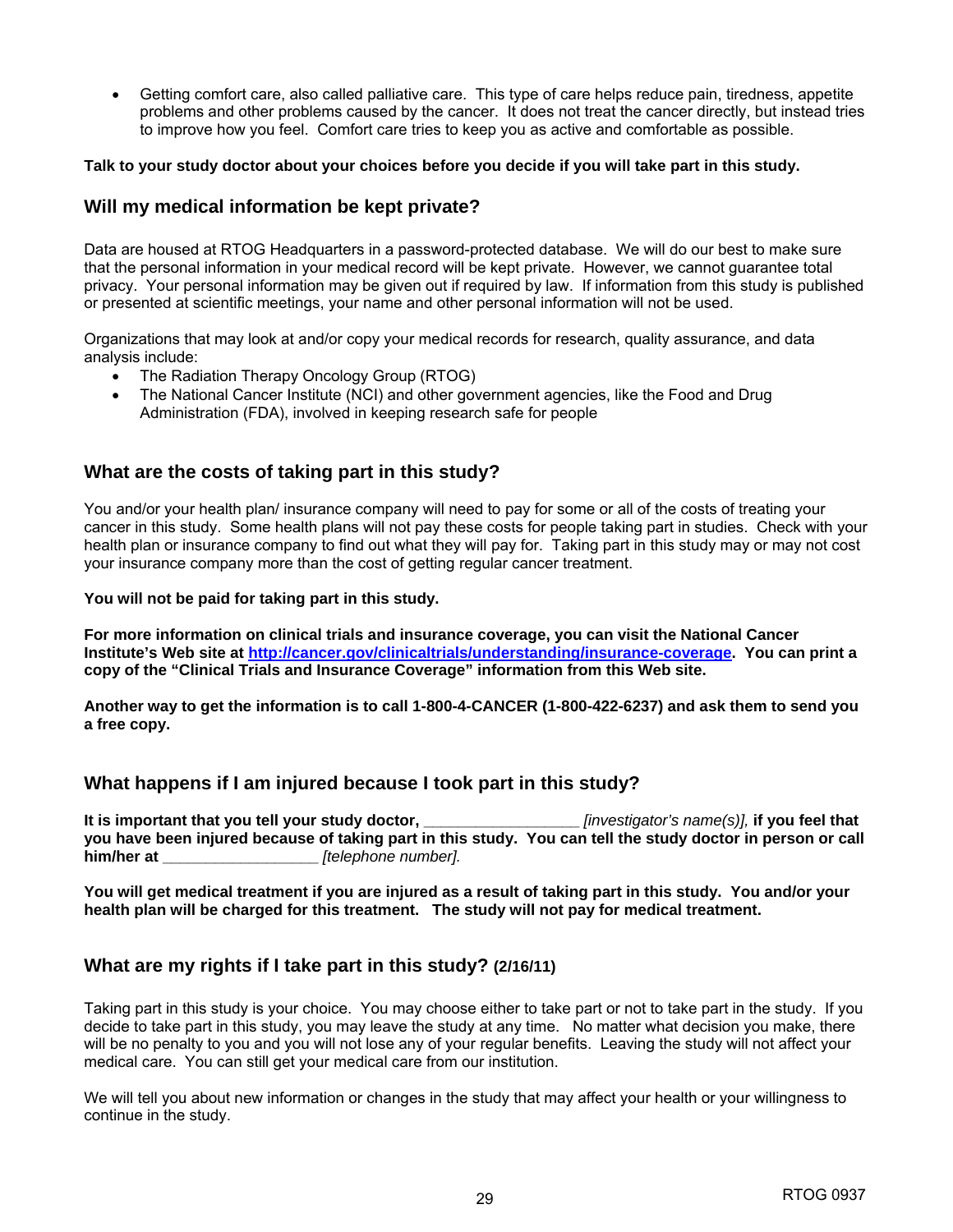A Data Monitoring Committee will be regularly meeting to monitor safety and other data related to this study. The Committee members may receive confidential patient information, but they will not receive your name or other information that would allow them to identify you by name.

In the case of injury resulting from this study, you do not lose any of your legal rights to seek payment by signing this form.

#### **Who can answer my questions about the study?**

|                   |              | You can talk to your study doctor about any questions or concerns you have about this study. Contact |  |
|-------------------|--------------|------------------------------------------------------------------------------------------------------|--|
| your study doctor | [name(s)] at | [telephone number].                                                                                  |  |

**For questions about your rights while taking part in this study, call the** \_\_\_\_\_\_\_\_\_\_\_\_\_\_\_\_\_\_\_\_\_\_\_\_ *[name of center]* I**nstitutional Review Board (a group of people who review the research to protect your rights) at**  \_\_\_\_\_\_\_\_\_\_\_\_\_\_\_\_\_\_ *(telephone number). [Note to Local Investigator: Contact information for patient representatives or other individuals in a local institution who are not on the IRB or research team but take calls regarding clinical trial questions can be listed here.]* 

**\*You may also call the Operations Office of the NCI Central Institutional Review Board (CIRB) at 888-657- 3711 (from the continental US only).** *[\*Only applies to sites using the CIRB.]* 

#### **Where can I get more information? (8/9/12)**

**You may call the National Cancer Institute's Cancer Information Service at:** 

#### **1-800-4-CANCER (1-800-422-6237)**

**You may also visit the NCI Web site at http://cancer.gov/**

- **For NCI's clinical trials information, go to: http://cancer.gov/clinicaltrials/**
- **For NCI's general information about cancer, go to http://cancer.gov/cancerinfo/**

**You will get a copy of this form. If you want more information about this study, ask your study doctor.**

#### **Signature**

**I have been given a copy of all \_\_\_\_\_** *[insert total of number of pages]* **pages of this form. I have read it or it has been read to me. I understand the information and have had my questions answered. I agree to take part in this study.** 

**Participant \_\_\_\_\_\_\_\_\_\_\_\_\_\_\_\_\_\_\_\_\_\_\_\_\_\_\_\_\_\_\_\_**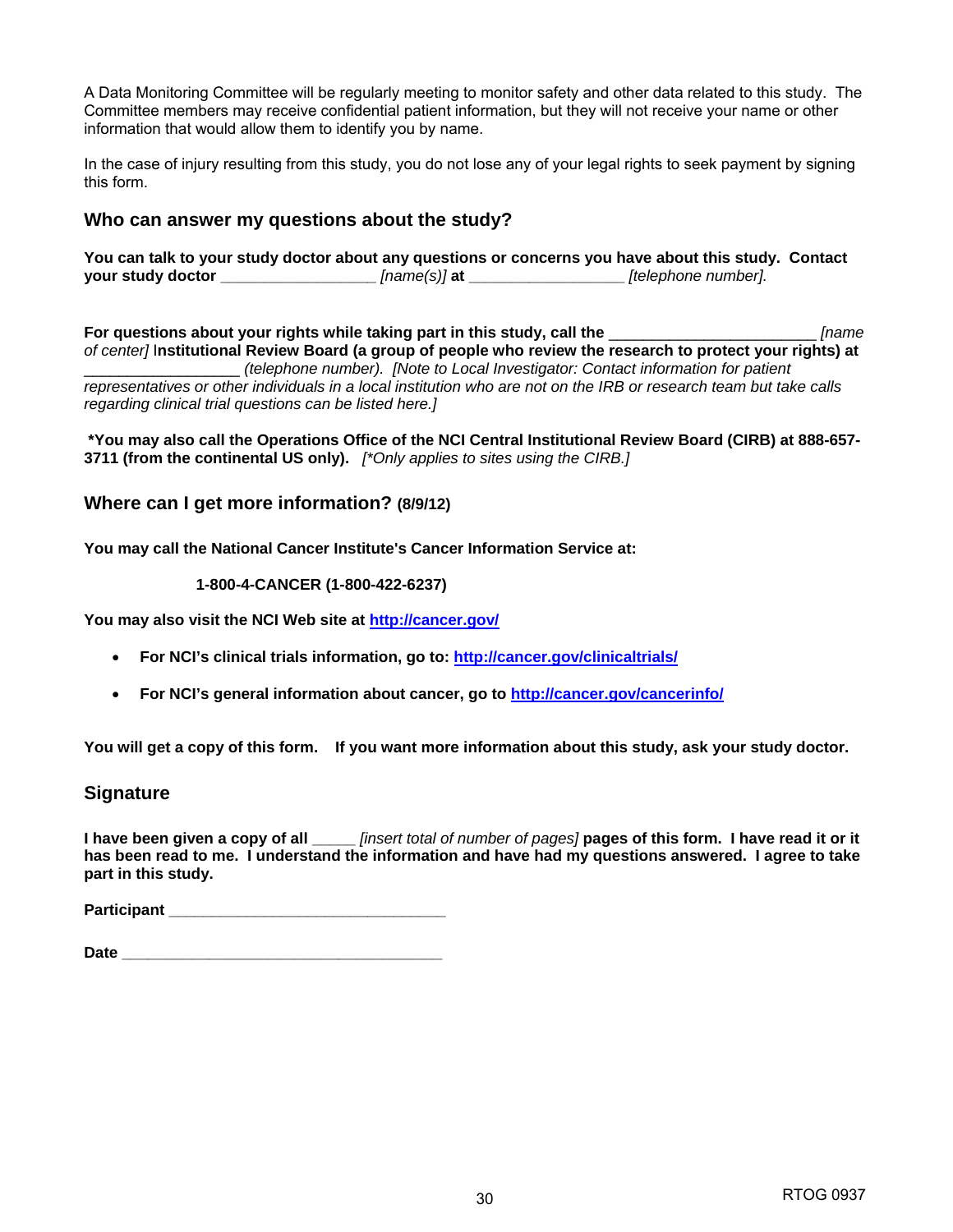#### **APPENDIX II: STUDY PARAMETER TABLE (2/16/11)**

**(\*See Section 11.2 For Details)** 

| <b>Assessments</b>          | <b>Pre-Treatment</b>    |                                  | Weekly                  |                         | <b>Follow Up</b>          |                         | <b>Long-Term Follow Up</b> |
|-----------------------------|-------------------------|----------------------------------|-------------------------|-------------------------|---------------------------|-------------------------|----------------------------|
|                             | After                   | Within 1                         | <b>During</b>           | 2 weeks after           | 1 month after             | 2 months after          | At $6, 9$ , and 12 months  |
|                             | chemotherapy            | week of                          | <b>Radiation</b>        | completion of           | completion of             | completion of           | from start of treatment;   |
|                             |                         | study entry                      |                         | therapy                 | therapy                   | therapy (same           | then every 6 months for    |
|                             |                         |                                  |                         |                         |                           | as 3 mos. from          | years 2-3; then annually   |
|                             |                         |                                  |                         |                         |                           | start of tx)            |                            |
| History/physical,           | $\overline{\mathsf{x}}$ |                                  | $\overline{X}$          | $\overline{\mathsf{x}}$ | X                         | x                       | $\overline{X}$             |
| including weight and        |                         |                                  |                         |                         |                           |                         |                            |
| performance status          |                         |                                  |                         |                         |                           |                         |                            |
| CT of the                   | $\overline{X^*}$        |                                  |                         |                         |                           | $\overline{X}$          | $\overline{\mathsf{x}}$    |
| chest/abdomen with          |                         |                                  |                         |                         |                           |                         |                            |
| contrast or PET/CT          |                         |                                  |                         |                         |                           |                         |                            |
| Bone scan or PET            | $X^*$                   |                                  |                         |                         |                           | $X^*$                   |                            |
| MRI of the brain (or        | $\overline{\mathsf{x}}$ |                                  |                         |                         |                           | $\overline{\mathsf{x}}$ | $X^*$                      |
| CT with contrast)           |                         |                                  |                         |                         |                           |                         |                            |
| CBC w/ diff & ANC,          |                         | $\mathsf{X}$                     | $\overline{X}$          | $\overline{X}$          | $\boldsymbol{\mathsf{X}}$ | $\mathsf{X}$            | $\overline{X}$             |
| <b>Platelets</b>            |                         |                                  |                         |                         |                           |                         |                            |
| LFTs (AST, ALT,             |                         | $X^*$                            |                         | $X^*$                   | $X^*$                     | $X^*$                   | $X^*$                      |
| Serum Bilirubin)            |                         |                                  |                         |                         |                           |                         |                            |
| Serum Creatinine            |                         | $X^*$<br>$\overline{\mathsf{x}}$ |                         | $X^*$                   | $X^*$                     | $X^*$                   | $X^*$                      |
| Serum pregnancy             |                         |                                  |                         |                         |                           |                         |                            |
| test (if applicable)        |                         |                                  |                         |                         |                           |                         |                            |
| Pulmonary function<br>tests | Recommended             |                                  |                         |                         |                           |                         |                            |
| Whole body PET              | but not required        |                                  |                         |                         |                           |                         |                            |
| Nutrition eval              |                         |                                  |                         |                         |                           |                         |                            |
| Tumor response              | $\overline{X}$          |                                  |                         |                         |                           | $\overline{X}$          | Document progression in    |
| evaluation                  |                         |                                  |                         |                         |                           |                         | any treated sites or       |
| (documentation of           |                         |                                  |                         |                         |                           |                         | elsewhere if it occurs.    |
| measurable disease)         |                         |                                  |                         |                         |                           |                         |                            |
| Adverse event               |                         |                                  | $\overline{\mathsf{x}}$ | $\overline{X}$          | $\overline{\mathsf{x}}$   | $\overline{X}$          | X                          |
| evaluation ( CTCAE,         |                         |                                  |                         |                         |                           |                         |                            |
| V. 4)                       |                         |                                  |                         |                         |                           |                         |                            |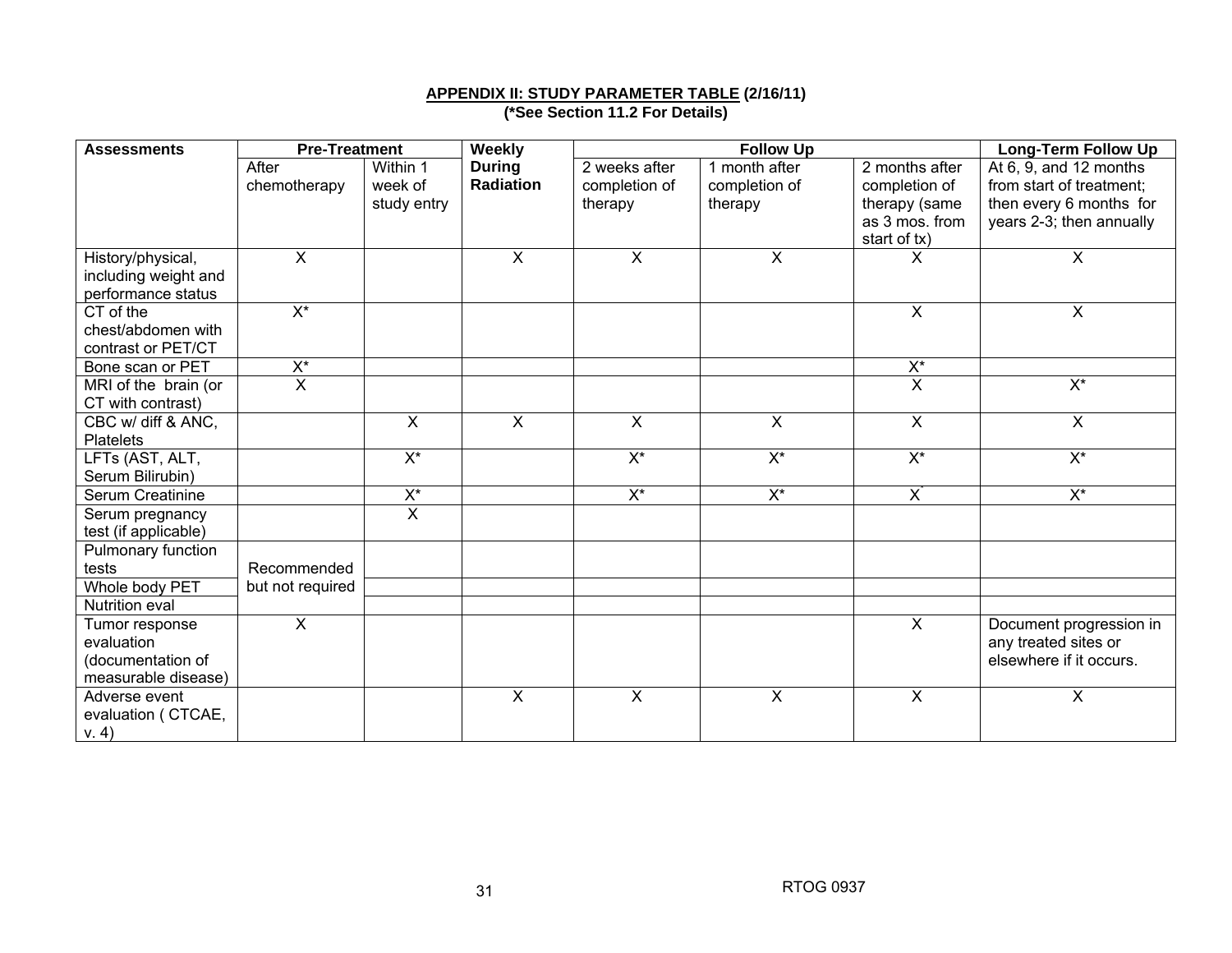#### **APPENDIX III**

#### **ZUBROD PERFORMANCE SCALE**

- **0 Fully active, able to carry on all predisease activities without restriction**
- **1 Restricted in physically strenuous activity but ambulatory and able to carry work of a light or sedentary nature. For example, light housework, office work**
- **2 Ambulatory and capable of all self-care but unable to carry out any work activities. Up and about more than 50% of waking hours**
- **3 Capable of only limited self-care, confined to bed or chair 50% or more of waking hours**
- **4 Completely disabled. Cannot carry on self-care. Totally confined to bed**
- **5 Death**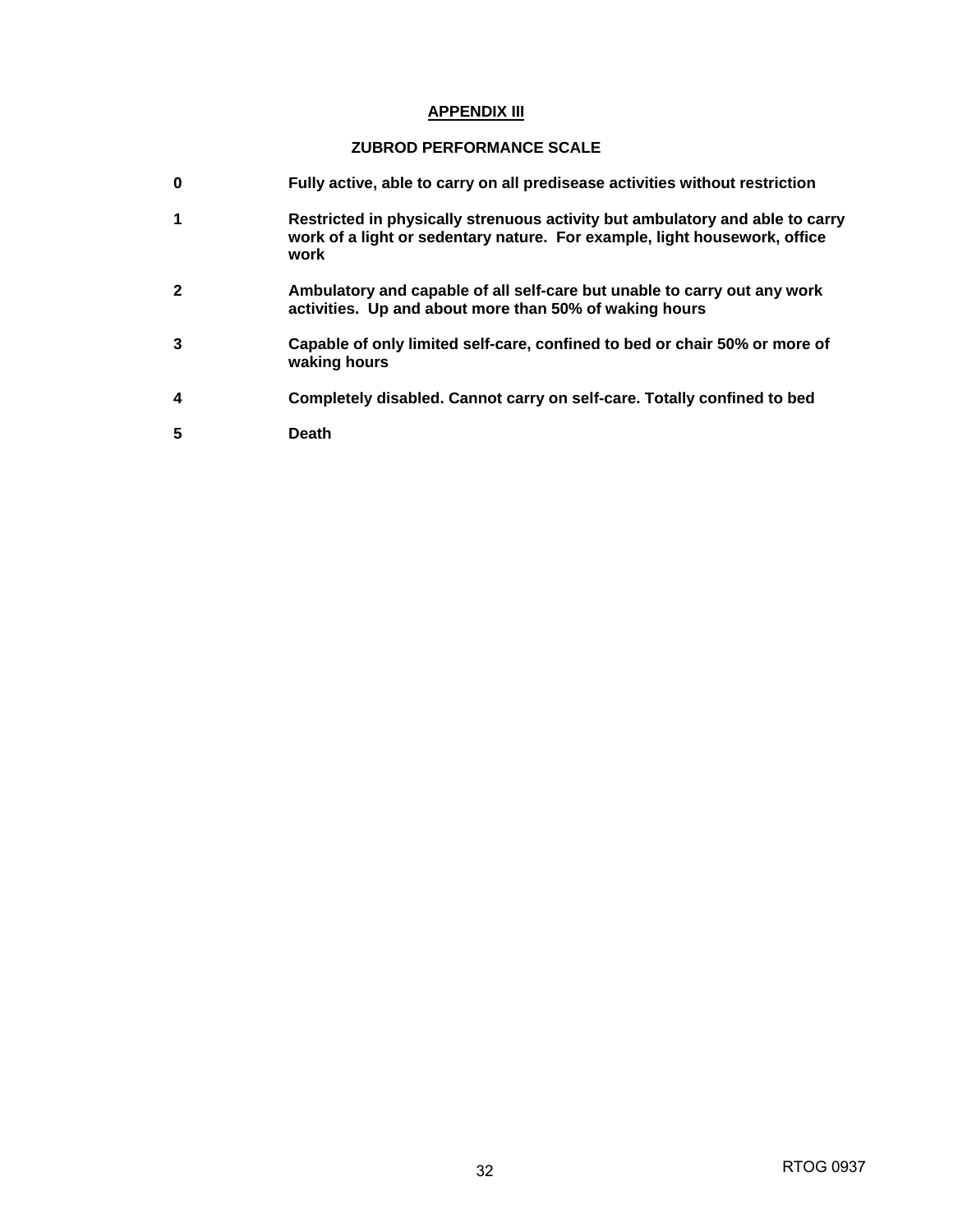#### **APPENDIX IV**

#### **AJCC STAGING SYSTEM**

Edge, SB, ed. *AJCC Cancer Staging Manual*. 7<sup>th</sup> ed. New York, NY: Springer; 2010.

#### **LUNG**

#### **Primary Tumor (T)**

- **TX** Primary tumor cannot be assessed, or tumor proven by the presence of malignant cells in sputum or bronchial washings but not visualized by imaging or bronchoscopy
- **T0** No evidence of primary tumor.
- **Tis** Carcinoma *in situ*
- **T1** Tumor 3 cm or less in greatest dimension, surrounded by lung or visceral pleura, without bronchoscopic evidence of invasion more proximal than the lobar bronchus (i.e., not in the main bronchus)\*
- **T1a** Tumor 2 cm or less in greatest dimension
- **T1b** Tumor more than 2 cm but 3 cm or less in greatest dimension
- **T2** Tumor more than 3 cm but 7 cm or less with any of the following features (T2 tumors with these features are classified T2a if 5 cm or less): Involves main bronchus, 2 cm or more distal to the carina; Invades the visceral pleura PL1 or PL2); Associated with atelectasis or obstructive pneumonitis that extends to the hilar region but does not involve the entire lung
- **T2a** Tumor more than 3 cm but 5 cm or less in greatest dimension
- **T2b** Tumor more than 5 but 7 cm or less in greatest dimension
- **T3** Tumor more than 7 cm or one that directly invades any of the following: parietal (PL3), chest wall (including superior sulcus tumors), diaphragm, phrenic nerve, mediastinal pleura, parietal pericardium; or tumor in the main bronchus (less than 2 cm distal to the carina\* but without involvement of the carina; or associated atelectasis or obstructive pneumonitis of the entire lung or separate tumor nodule(s) in the same lobe
- **T4** Tumor of any size that invades any of the following: mediastinum, heart, great vessels, trachea, recurrent laryngeal nerve, esophagus, vertebral body, carina, separate tumor nodules in a different ipsilateral lobe

\*The uncommon superficial spreading tumor of any size with its invasive component limited to the bronchial wall, which may extend proximally to the main bronchus, is also classified as T1a.

#### **Regional Lymph Nodes (N)**

- **NX** Regional lymph nodes cannot be assessed
- **N0** No regional lymph nodes metastasis
- **N1** Metastasis to ipsilateral peribronchial and/or ipsilateral hilar lymph nodes, and intrapulmonary nodes including involvement by direct extension
- **N2** Metastasis to ipsilateral mediastinal and/or subcarinal lymph node(s)
- **N3** Metastasis in contralateral mediastinal, contralateral hilar, ipsilateral or contralateral scalene, or supraclavicular lymph node(s)

#### **Distant Metastasis (M)**

- **M0** No distant metastasis
- **M1** Distant metastasis
- **M1a** Separate tumor nodule(s) in a contralateral lobe tumor with pleural nodules or malignant pleural (or pericardial) effusion\*
- **M1b** Distant metastasis

\* Most pleural (and pericardial effusions with lung cancer are due to tumor. In a few patients, however, multiple cytopathologic examinations of pleural (pericardial) fluid are negative for tumor, and the fluid is nonbloody and is not an exudate. Where these elements and clinical judgment dictate that the effusion is not related to the tumor, the effusion should be excluded as a staging element, and the patient should be classified as M0.